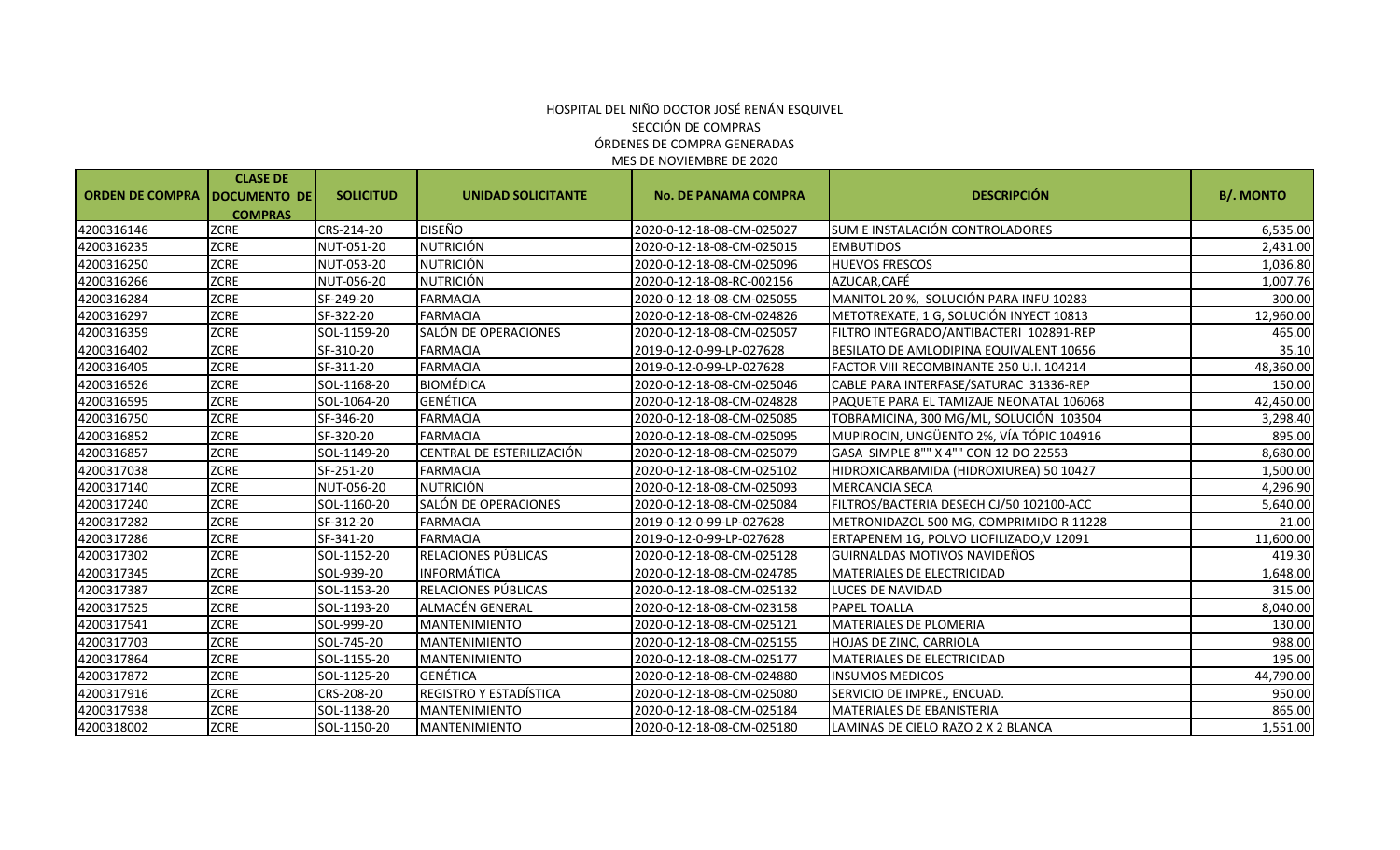| 4200318016 | <b>ZCRE</b> | SOL-1173-20 | SALÓN DE OPERACIONES               | 2020-0-12-18-08-CM-025194 | ETIQUETA ENGOMADA PARA CARTAPACIO        | 220.00    |
|------------|-------------|-------------|------------------------------------|---------------------------|------------------------------------------|-----------|
| 4200318051 | ZCRE        | SF-348-20   | <b>FARMACIA</b>                    | 2019-0-12-0-99-LP-027628  | TRIMETOPRIN 16 MG CON SULFAMETOXA 10788  | 3,024.00  |
| 4200318079 | ZCRE        | SOL-941-20  | CONSULTA DE ORTOPEDIA              | 2020-0-12-18-08-CM-025183 | LANILLA COLOR BLANCO 45 PULGADAS         | 2,075.00  |
| 4200318089 | ZCRE        | NUT-052-20  | <b>NUTRICIÓN</b>                   | 2020-0-12-18-08-CM-024936 | <b>CARNES VARIADAS</b>                   | 17,038.75 |
| 4200318110 | ZCRE        | SOL-1190-20 | SALÓN DE OPERACIONES               | 2020-0-12-18-08-CM-025183 | CAL SODAD/SIN PROD/COMP/A ENV/14K 103512 | 600.00    |
| 4200318114 | ZCRE        | SOL-1106-20 | <b>MANTENIMIENTO</b>               | 2020-0-12-18-08-CM-025181 | MATERIALES DE MANTENIMIENTO              | 2,436.00  |
| 4200318242 | ZCRE        | NUT-054-20  | <b>NUTRICIÓN</b>                   | 2020-0-12-18-08-CM-024934 | <b>PRODUCTOS LACTEOS</b>                 | 18,106.00 |
| 4200318250 | ZCRE        | NUT-055-20  | <b>NUTRICIÓN</b>                   | 2020-0-12-18-08-CM-024995 | LEGUMBRES, VERDURAS Y FRUTAS             | 15,000.00 |
| 4200318339 | ZCRE        | SOL-1215-20 | OFICINA DE ENFERMERÍA              | 2020-0-12-18-08-CM-025232 | BOLETO P/MEDICA COLOR BLANCO PAQ 100     | 300.00    |
| 4200318375 | ZCRE        | SF-338-20   | <b>FARMACIA</b>                    | 2020-0-12-18-08-CM-025161 | CARTUCHO PAPEL BLANCO 1/4                | 95.00     |
| 4200318449 | ZCRE        | SOL-1169-20 | <b>QUEMADOS</b>                    | 2020-0-12-18-08-CM-025244 | PLASTICOS TRANSPARENTE                   | 460.00    |
| 4200318484 | <b>ZCRE</b> | SOL-1172-20 | <b>MANTENIMIENTO</b>               | 2020-0-12-18-08-CM-025245 | PUERTA DE ACORDEON                       | 90.00     |
| 4200318520 | <b>ZCRE</b> | SOL-478-20  | <b>INFORMÁTICA</b>                 | 2020-0-12-18-08-CM-025369 | <b>ESCANER</b>                           | 596.00    |
| 4200318639 | ZCRE        | SF-349-20   | <b>FARMACIA</b>                    | 2019-0-12-0-99-LP-027628  | TRIMETOPRIN/SULFAMETOXAZ FCOX120ML 10792 | 166.00    |
| 4200318642 | ZCRE        | SOL-922-20  | MANTENIMIENTO                      | 2020-0-12-18-08-CM-025259 | <b>MADERAS</b>                           | 152.50    |
| 4200318649 | <b>ZCRE</b> | SF-309      | <b>FARMACIA</b>                    | 2019-0-12-0-99-LP-027628  | INMUNOGLOBULINA 5g/SOLU VIAL/100ML 10286 | 77,400.00 |
| 4200318651 | <b>ZCRE</b> | SOL-481-20  | <b>INFORMÁTICA</b>                 | 2020-0-12-18-08-RC-002154 | UPS BASICO TIPO 3                        | 818.00    |
| 4200318653 | ZCRE        | SF-351-20   | <b>FARMACIA</b>                    | 2020-0-12-18-08-CM-025246 | PENICILINAS ANTIPSEUDOMÓNICAS CON 10314  | 4,100.00  |
| 4200318656 | ZCRE        | SF-354-20   | <b>FARMACIA</b>                    | 2019-0-12-0-99-LP-027628  | FACTOR VII 600 U.I. DE ORIGEN PLA 104220 | 29,500.00 |
| 4200318658 | <b>ZCRE</b> | SF-357-20   | <b>FARMACIA</b>                    | 2019-0-12-0-99-LP-027628  | MORFINA SULFATO 10mg/ml AMP/1ML 10165    | 216.00    |
| 4200318667 | ZCRE        | SF-347-20   | <b>FARMACIA</b>                    | 2019-0-12-0-99-LP-027628  | KETAMINA, 50 MG / ML, SOLUCIÓN, A 10139  | 2,137.50  |
| 4200318735 | ZCRE        | SOL-479-20  | <b>INFORMÁTICA</b>                 | 2020-0-12-18-08-RC-002158 | COMPUTADORA PORTATIL BASICA              | 643.38    |
| 4200318897 | <b>ZCRE</b> | SF-360-20   | <b>FARMACIA</b>                    | 2019-0-12-0-99-LP-027628  | BROMURO/ROCU/50mg/5ml vial 5ML C/U 10353 | 488.00    |
| 4200318965 | ZCRE        | CRS-215-20  | <b>TERAPIA INTENSIVA</b>           | 2020-0-12-18-08-CM-025280 | SERVICIO DE IMPRE., ENCUAD. Y OTROS      | 140.00    |
| 4200319020 | ZCRE        | SOL-1156-20 | LABORATORIO CLÍNICO                | 2020-0-12-18-08-CM-025296 | Cavicide, Soluc limp Equip/mater labort. | 396.00    |
| 4200319063 | ZCRE        | SOL-1121-20 | MANTENIMIENTO                      | 2020-0-12-18-08-CM-025396 | SOPORTE PARA BROCHAS DE LAVAR BIBERONES  | 864.00    |
| 4200319185 | ZCRE        | SOL-1122-20 | CENTRAL DE ESTERILIZACIÓN          | 2020-0-12-18-08-LP-024448 | <b>BATAS DESECHABLES</b>                 | 45,400.00 |
| 4200319461 | ZCRE        | SOL-1105-20 | <b>MANTENIMIENTO</b>               | 2020-0-12-18-08-CM-025343 | VÁLVULA FLIPER CON BOYA 19MM             | 184.55    |
| 4200319546 | ZCRE        | SOL-1222-20 | LAVANDERÍA                         | 2020-0-12-18-08-CM-025356 | SENSOR DESE/P/QUIR/PEDIA/C/I 102570-ACC  | 700.00    |
| 4200319613 | ZCRE        | SOL-480-20  | <b>INFORMÁTICA</b>                 | 2020-0-12-18-08-CM-025352 | <b>IMPRESORA LASER B/N</b>               | 1,340.00  |
| 4200319648 | ZCRE        | SOL-1227-20 | RADIOLOGÍA                         | 2020-0-12-18-08-CM-025362 | SOSTENEDORES (COLGADOR)/10 C/U 100213    | 3,000.00  |
| 4200319672 | ZCRE        | SOL-936-20  | <b>INFORMÁTICA</b>                 | 2020-0-12-18-08-CM-025354 | <b>ARTICULOS VARIOS</b>                  | 1,546.20  |
| 4200319689 | ZCRE        | SF-364-20   | <b>FARMACIA</b>                    | 2019-0-12-0-99-LP-027628  | CLORHIDRATO DE VERAPAMILO, 80 MG, 10513  | 22.00     |
| 4200319699 | ZCRE        | SOL-1210-20 | CENTRAL DE ESTERILIZACIÓN          | 2020-0-12-18-08-CM-025377 | <b>ARTICULOS VARIOS</b>                  | 6,500.00  |
| 4200319701 | <b>ZCRE</b> | SF-363-20   | <b>FARMACIA</b>                    | 2019-0-12-0-99-LP-027628  | TRAMADOL CLORHIDRATO 100 MG/ML, S 10718  | 259.20    |
| 4200319708 | ZCRE        | SF-371-20   | <b>FARMACIA</b>                    | 2019-0-12-0-99-LP-027628  | ÁCIDO VALPROIC/250mg/5ml FCO/120ML 11440 | 3,015.00  |
| 4200319716 | <b>ZCRE</b> | SOL-1200-20 | <b>l</b> CENTRAL DE ESTERILIZACIÓN | 2020-0-12-18-08-CM-025382 | PAÑAL DESECHABLE PARA NIÑO 22 LB 102299  | 1,848.32  |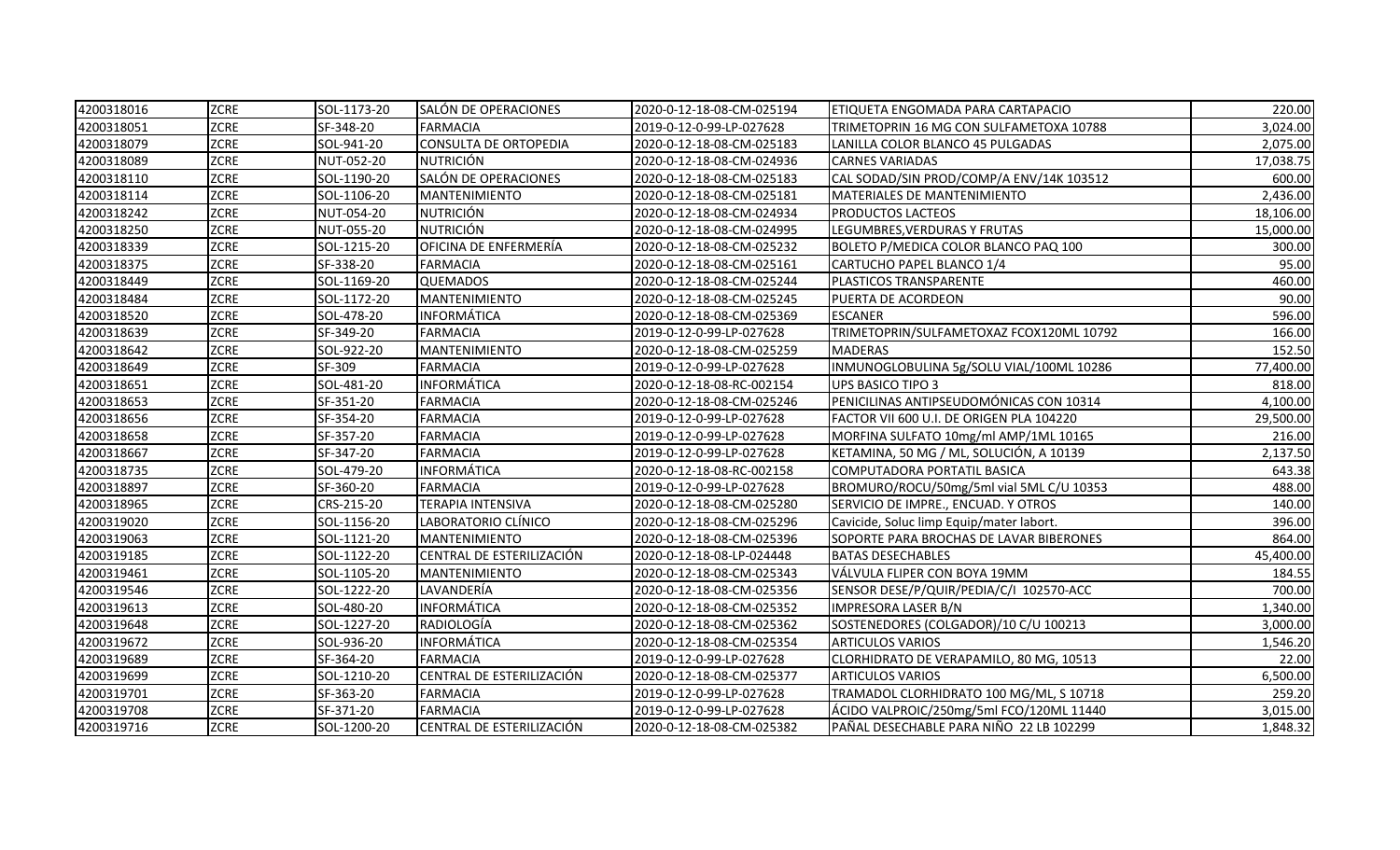| 4200319736 | <b>ZCRE</b> | SOL-1229-20 | CENTRAL DE ESTERILIZACIÓN | 2020-0-12-18-08-CM-025376 | BATA QUIR/ESTE/AAMI NIV/4/EXT/GR 102757  | 9,443.00  |
|------------|-------------|-------------|---------------------------|---------------------------|------------------------------------------|-----------|
| 4200319753 | <b>ZCRE</b> | SOL-1204-20 | CENTRAL DE ESTERILIZACIÓN | 2020-0-12-18-08-CM-025379 | INDICADOR BIOLOGICO A VAPOR 3 HO 102630  | 1,041.00  |
| 4200319759 | <b>ZCRE</b> | SOL-1204-20 | CENTRAL DE ESTERILIZACIÓN | 2020-0-12-18-08-CM-025380 | PAQUETE DE PRUEBA DE PENETRACION 105695  | 1,740.00  |
| 4200319831 | <b>ZCRE</b> | SF-367-20   | <b>FARMACIA</b>           | 2019-0-12-0-99-LP-027628  | LEVETIRACETAM 100 MG/ML SOLUCIÓN 101680  | 12,937.50 |
| 4200319835 | <b>ZCRE</b> | SF-368-20   | <b>FARMACIA</b>           | 2019-0-12-0-99-LP-027628  | CLOTRIMAZOL 1% CREMA VÍA TÓPI 20GR 10041 | 168.00    |
| 4200319839 | <b>ZCRE</b> | SF-369-20   | <b>FARMACIA</b>           | 2019-0-12-0-99-LP-027628  | HIDRÓXIDO DE ALUMINIO Y MAGNESIO 10720   | 400.00    |
| 4200319842 | <b>ZCRE</b> | SF-359-20   | <b>FARMACIA</b>           | 2019-0-12-0-99-LP-027628  | MEROPENEM 1G, POLVO LIOFILIZADO, 10303   | 2,325.00  |
| 4200319846 | ZCRE        | SF-366-20   | <b>FARMACIA</b>           | 2019-0-12-0-99-LP-027628  | TRITICUM VULG/FENOX/TUBO 30g V.T. 11668  | 3,696.00  |
| 4200319848 | <b>ZCRE</b> | SF-361-20   | <b>FARMACIA</b>           | 2019-0-12-0-99-LP-027628  | HEPARINA SÓDICA, 5,000 U.I/ML, SO 10062  | 820.00    |
| 4200319851 | <b>ZCRE</b> | SF-352-20   | <b>FARMACIA</b>           | 2019-0-12-0-99-LP-027628  | PENICILINAS ANTIPSEUDOMÓNICAS CON 10314  | 868.00    |
| 4200319909 | ZCRE        | SOL-1242-20 | ASEO Y MENSAJERÍA         | 2020-0-12-18-08-CM-025397 | BASURERO PLASTICO/PEDAL/TAPA 18GLN CREMA | 195.00    |
| 4200319915 | <b>ZCRE</b> | SOL-1243-20 | ASEO Y MENSAJERÍA         | 2020-0-12-18-08-CM-025398 | BASURERO PLASTICO CON PEDAL Y TAPA 18 G  | 195.00    |
| 4200320028 | <b>ZCRE</b> | CRS-216-20  | SERVICIOS GENERALES       | 2020-0-12-18-08-CM-025402 | SUMINISTRO E INSTALACIÓN DE:             | 696.00    |
| 4200320037 | ZCRE        | NUT-059-20  | <b>NUTRICIÓN</b>          | 2020-0-12-18-08-CM-025414 | CARNE PERNIL AMERICANO FRESCO            | 1,290.00  |
| 4200320048 | <b>ZCRE</b> | NUT-059-20  | <b>NUTRICIÓN</b>          | 2020-0-12-18-08-CM-025415 | <b>CARNE PAVO</b>                        | 838.00    |
| 4200320055 | <b>ZCRE</b> | SOL-1217-20 | <b>INHALOTERAPIA</b>      | 2020-0-12-18-08-CM-025418 | SONDA DE CALEFACCIÓN 900MR510            | 5,250.00  |
| 4200320066 | <b>ZCRE</b> | SF-365-20   | <b>FARMACIA</b>           | 2020-0-12-18-08-CM-025416 | VITAMINA A, B, OXIDO DE ZINC, CLO 11529  | 1,945.00  |
| 4200320080 | <b>ZCRE</b> | SOL-1248-20 | NEONATOLOGÍA              | 2020-0-12-18-08-CM-025420 | GASES ARTERIALES CCX NOVA PAQUETE 61036  | 9,800.00  |
| 4200320098 | <b>ZCRE</b> | SF-362-20   | <b>FARMACIA</b>           | 2019-0-12-0-99-LP-027628  | DEXTROSA 50% SOLUCIÓN I.V. FRASCO 12055  | 8,000.00  |
| 4200320241 | <b>ZCRE</b> | SOL-933-20  | INFORMÁTICA               | 2020-0-12-18-08-CM-024783 | <b>MATERIALES ELECTRICOS</b>             | 722.75    |
| 4200320256 | <b>ZCRE</b> | SOL-933-20  | INFORMÁTICA               | 2020-0-12-18-08-CM-025429 | MATERIALES DE INFORMATICA                | 225.00    |
| 4200320395 | <b>ZCRE</b> | SOL-1226-20 | SERVICIOS GENERALES       | 2020-0-12-18-08-CM-025434 | <b>FAJAS DE PROTECCION</b>               | 1,208.25  |
| 4800059667 | <b>ZCRF</b> | SOL 949-20  | CENTRAL DE ESTERILIZACIÓN | 2020-0-12-18-08-CM-024202 | <b>RESPIRADOR FACIAL</b>                 | 22,500.00 |
| 4800060853 | <b>ZCRF</b> | ADM-N° 234  | OFICINA DE ADMINISTRACIÓN | 2020-0-12-18-08-CM-025033 | <b>EXAMEN ESPECIAL</b>                   | 71.00     |
| 4800060854 | <b>ZCRF</b> | ADM-N° 235  | OFICINA DE ADMINISTRACIÓN | 2020-0-12-18-08-CM-025035 | <b>EXAMEN ESPECIAL</b>                   | 102.00    |
| 4800060855 | <b>ZCRF</b> | ADM-N° 236  | OFICINA DE ADMINISTRACIÓN | 2020-0-12-18-08-CM-025037 | <b>EXAMEN ESPECIAL</b>                   | 370.00    |
| 4800060856 | <b>ZCRF</b> | ADM-N° 237  | OFICINA DE ADMINISTRACIÓN | 2020-0-12-18-08-CM-025040 | <b>EXAMEN ESPECIAL</b>                   | 21.00     |
| 4800060857 | <b>ZCRF</b> | ADM-N° 238  | OFICINA DE ADMINISTRACIÓN | 2020-0-12-18-08-CM-025041 | <b>EXAMEN ESPECIAL</b>                   | 370.00    |
| 4800060858 | <b>ZCRF</b> | ADM-N° 239  | OFICINA DE ADMINISTRACIÓN | 2020-0-12-18-08-CM-025042 | <b>EXAMEN ESPECIAL</b>                   | 707.00    |
| 4800060864 | <b>ZCRF</b> | SOL 693-20  | MANTENIMIENTO             | 2020-0-12-18-08-CM-024894 | <b>MATERIALES DE MANTENIMIENTO</b>       | 350.50    |
| 4800060865 | <b>ZCRF</b> | SOL 620-20  | MANTENIMIENTO             | 2020-0-12-18-08-CM-025047 | ESCALERA DE ALUMINIO TIJERA DE 6 PIES    | 75.00     |
| 4800060866 | <b>ZCRF</b> | SOL 762-20  | INHALOTERAPIA             | 2020-0-12-18-08-CM-024728 | <b>INSUMOS MEDICOS QUIRURGICOS</b>       | 24,000.00 |
| 4800060867 | <b>ZCRF</b> | SOL 794-20  | LABORATORIO CLÍNICO       | 2020-0-12-18-08-CM-024671 | TRIAGE RESPIRACIÓN ENTR 25 pruebas 61645 | 14,650.00 |
| 4800060870 | <b>ZCRF</b> | SOL 864-20  | CENTRAL DE ESTERILIZACIÓN | 2020-0-12-18-08-CM-024670 | <b>GUANTES QUIRURGICOS</b>               | 7,150.00  |
| 4800060871 | <b>ZCRF</b> | SOL 772-20  | INHALOTERAPIA             | 2020-0-12-18-08-CM-024695 | CILINDROS ÓXIDO NÍTRICO DE 10 102719-ACC | 34,000.00 |
| 4800060872 | <b>ZCRF</b> | SOL 855-20  | CENTRAL DE ESTERILIZACIÓN | 2020-0-12-18-08-CM-024633 | <b>INSUMOS MEDICOS QUIRURGICOS</b>       | 7,000.00  |
| 4800060875 | <b>ZCRF</b> | SOL 855-20  | CENTRAL DE ESTERILIZACIÓN | 2020-0-12-18-08-CM-024633 | <b>JERINGUILLAS</b>                      | 10,500.00 |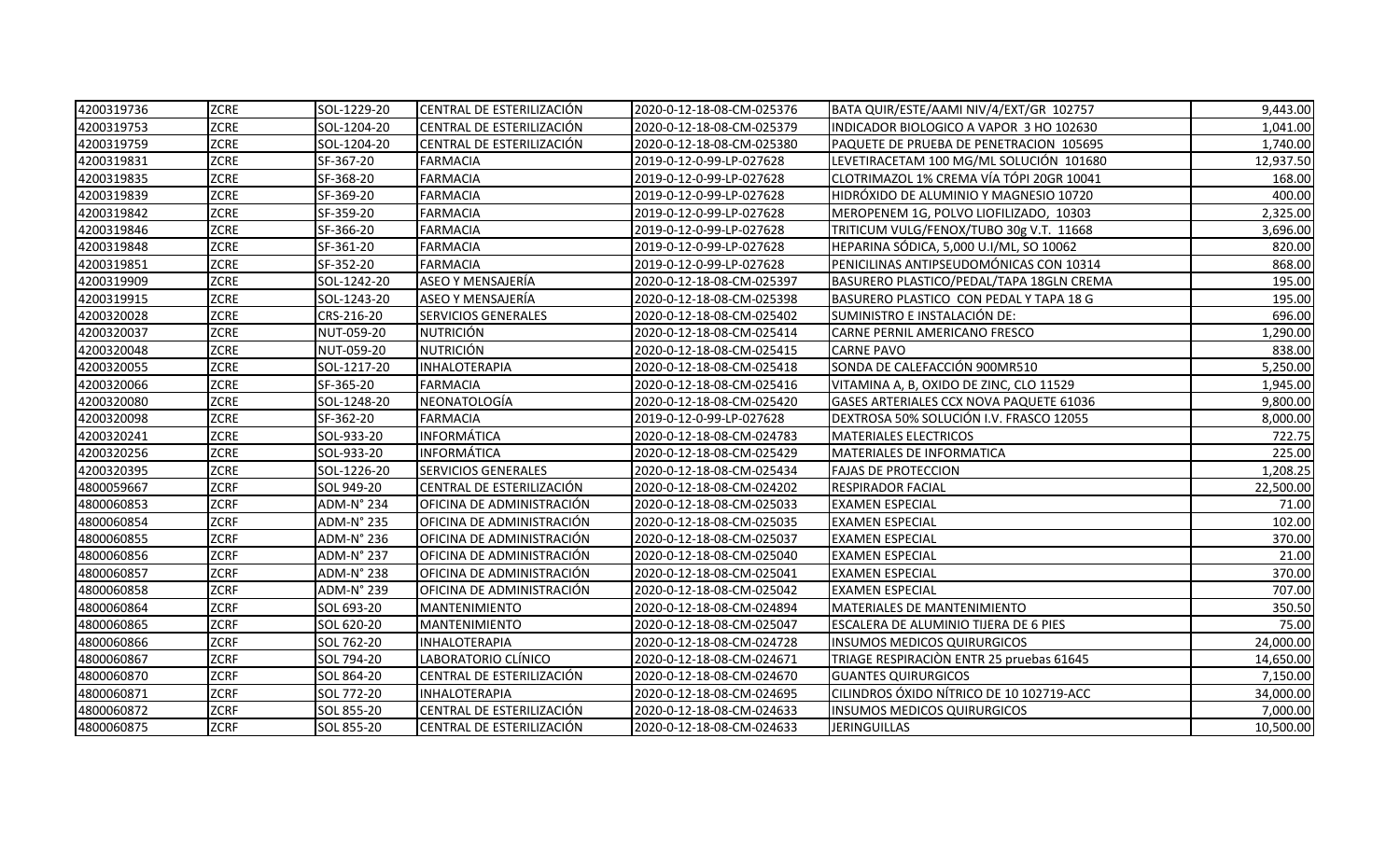| 4800060878 | <b>ZCRF</b> | SF-264-20  | FARMACIA                 | 2020-0-12-18-08-CM-024800 | ALFOMBRA/P/COLO/AREA/MEZC/PAREN 12031          | 3,000.00  |
|------------|-------------|------------|--------------------------|---------------------------|------------------------------------------------|-----------|
| 4800060880 | <b>ZCRF</b> | SOL 794-20 | LABORATORIO CLÍNICO      | 2020-0-12-18-08-CM-024672 | INSUMOS MEDICOS LABORATORIO                    | 27,300.00 |
| 4800060882 | <b>ZCRF</b> | SOL 839-20 | <b>BIOMÉDICA</b>         | 2020-0-12-18-08-CM-025032 | CINTA P/RELOJ DIGITAL AMANO 200Nº 474557       | 100.00    |
| 4800060883 | <b>ZCRF</b> | SF-275-20  | <b>FARMACIA</b>          | 2020-0-12-18-08-CM-025051 | VALGANCICLOVIR 50MG/ML, POLVO PAR 105433       | 8,625.00  |
| 4800060885 | <b>ZCRF</b> | SF-266-20  | <b>FARMACIA</b>          | 2020-0-12-18-08-CM-025053 | SODIO CLORURO SOLUCION HIPERTONIC 12099        | 4,750.00  |
| 4800060886 | <b>ZCRF</b> | 863-20     | <b>CENTRAL DE EQUIPO</b> | 2020-0-12-18-08-CM-024636 | <b>INSUMOS MEDICOS</b>                         | 12,700.00 |
| 4800060892 | ZCRF        | 734-20     | <b>BANCO DE SANGRE</b>   | 2020-0-12-18-08-CM-024597 | REACTIVOS DE BNCO DE SANGRE                    | 23,835.00 |
| 4800060896 | <b>ZCRF</b> | 783-2020   | LABORATORIO CLÍNICO      | 2020-0-12-18-08-CM-025058 | TUBOS CONICOS DE 50 ML MEMBRETAD 39216         | 300.00    |
| 4800060900 | <b>ZCRF</b> | SOL-975-20 | <b>MANTENIMIENTO</b>     | 2020-0-12-18-08-CM-025959 | CALENTADORES DE AGUA                           | 800.00    |
| 4800060902 | <b>ZCRF</b> | CRS-185-20 | <b>BIOMÉDICA</b>         | 2020-0-12-18-08-CM-025043 | SERVIC. INSTAL CONFIG Y CALIBRAC EQUIPOS       | 1,675.00  |
| 4800060904 | <b>ZCRF</b> | 790-20     | LABORATORIO CLÍNICO      | 2020-0-12-18-08-CM-025062 | CARGA VIRAL HIV POR PCR CJX10 PBS 106208       | 7,200.00  |
| 4800060905 | <b>ZCRF</b> | 731-20     | <b>BANCO DE SANGRE</b>   | 2020-0-12-18-08-CM-024637 | SET MULTIPLE PARA RECOLECCION DE 38674         | 19,631.70 |
| 4800060906 | <b>ZCRF</b> | 733-20     | <b>BANCO DE SANGRE</b>   | 2020-0-12-18-08-CM-024629 | REACTIVOS DE BANCO DE SANGRE                   | 40,733.16 |
| 4800060907 | <b>ZCRF</b> | 732-20     | <b>BANCO DE SANGRE</b>   | 2020-0-12-18-08-CM-024627 | INSUMOS DE BANCO DE SANGRE                     | 37,229.50 |
| 4800060912 | <b>ZCRF</b> | 1146-20    | SALÓN DE OPERACIONES     | 2020-0-12-18-08-CM-025065 | JUEGO DE CICLO COMPLETO DE ESTERI 103169       | 9,000.00  |
| 4800060914 | <b>ZCRF</b> | 1143-20    | <b>CONSULTA EXTERNA</b>  | 2020-0-12-18-08-CM-025064 | DISPENSADOR DE AGUA FRIA Y CALIENTE            | 92.05     |
| 4800060915 | <b>ZCRF</b> | 1108-20    | <b>CENTRAL DE EQUIPO</b> | 2020-0-12-18-08-CM-024731 | BOLS/ALIM/ENT/VAL/ENFIT/1000 107792-ACC        | 50,000.00 |
| 4800060916 | <b>ZCRF</b> | 899-20     | CENTRAL DE EQUIPO        | 2020-0-12-18-08-CM-024775 | APOSITO TRANSPARENTE CON ALMOHADI 103668       | 11,700.00 |
| 4800060918 | <b>ZCRF</b> | 899-20     | <b>CENTRAL DE EQUIPO</b> | 2020-0-12-18-08-CM-024775 | APOSITO ANTIMICROBIAL/IONES/PLATA 102044       | 21,260.00 |
| 4800060924 | <b>ZCRF</b> | 1109-20    | <b>CENTRAL DE EQUIPO</b> | 2020-0-12-18-08-CM-025068 | APOSITO OCULAR ADULTO ESTERIL 21754            | 195.00    |
| 4800060925 | <b>ZCRF</b> | 1147-20    | SALÓN DE OPERACIONES     | 2020-0-12-18-08-CM-025066 | <b>INSUMOS MEDICOS</b>                         | 7,260.00  |
| 4800060927 | <b>ZCRF</b> | SF-262-20  | <b>FARMACIA</b>          | 2020-0-12-18-08-CM-024698 | <b>INSUMOS MEDICOS</b>                         | 32,300.00 |
| 4800060928 | <b>ZCRF</b> | 1109-20    | <b>CENTRAL DE EQUIPO</b> | 2020-0-12-18-08-CM-024732 | APÓSITO HIDROCOLOIDE (FINO O EXTR 100564       | 4,000.00  |
| 4800060930 | <b>ZCRF</b> | 1109-20    | CENTRAL DE EQUIPO        | 2020-0-12-18-08-CM-024732 | APOSITOS TRANSPARENTES ESTERIL 4 21744         | 8,700.00  |
| 4800060931 | <b>ZCRF</b> | SF-265-20  | <b>FARMACIA</b>          | 2020-0-12-18-08-CM-024768 | SAPROTERINA CLORHIDRATO 100MG/SO 106943        | 24,000.00 |
| 4800060932 | <b>ZCRF</b> | NUT-058-20 | NUTRICIÓN Y DIETÉTICA    | 2020-0-12-18-08-CM-025071 | PAN MOLDE DE 22 O MAS REBANADAS (PAQ)          | 4,185.00  |
| 4800060937 | <b>ZCRF</b> | 1083-20    | <b>MANTENIMIENTO</b>     | 2020-0-12-18-08-CM-025081 | TELEFONO USO SPEC PRUEBAS (PROB LINEA)         | 245.00    |
| 4800060939 | <b>ZCRF</b> | 1158-2020  | SALÓN DE OPERACIONES     | 2020-0-12-18-08-CM-025082 | <b>CIRCUITO RESPIRATORIO DE ANESTESI 29209</b> | 9,000.00  |
| 4800060943 | <b>ZCRF</b> | 1177-20    | <b>CENTRAL DE EQUIPO</b> | 2020-0-12-18-08-CM-025078 | RESPIRA/FACIAL/S/VAL/FFP2D/GRAND 104747        | 8,778.00  |
| 4800060946 | <b>ZCRF</b> | 887-20     | <b>CENTRAL DE EQUIPO</b> | 2020-0-12-18-08-CM-024810 | GASA 2" X 2" X 16 DOBLECES, ESTÉ 104132        | 13,500.00 |
| 4800060947 | <b>ZCRF</b> | 887-20     | CENTRAL DE EQUIPO        | 2020-0-12-18-08-CM-024810 | GASA SIMPLE 4" X 4" X 16 ESTÉR 21776           | 21,000.00 |
| 4800060952 | <b>ZCRF</b> | 1135-20    | <b>CENTRAL DE EQUIPO</b> | 2020-0-12-18-08-CM-024862 | CONECTOR LIBRE DE AGUJAS DE SISTE 102870       | 17,490.00 |
| 4800060953 | <b>ZCRF</b> | 1151-20    | <b>CENTRAL DE EQUIPO</b> | 2020-0-12-18-08-CM-024939 | SISTEM/CAT/2.0/15/POL/A/I/S/A/S/L 27225        | 12,800.00 |
| 4800060954 | <b>ZCRF</b> | 1139-2020  | <b>CENTRAL DE EQUIPO</b> | 2020-0-12-18-08-CM-024883 | CONECTOR PARA BOMBA DE INFUSION C 102590       | 36,288.00 |
| 4800060959 | <b>ZCRF</b> | 1086-20    | <b>BIOMÉDICA</b>         | 2020-0-12-18-08-CM-025089 | BATERIA RECARGABLE DE 12 V, 7.2 AH             | 826.00    |
| 4800060965 | <b>ZCRF</b> | 842/844-20 | <b>INFORMÁTICA</b>       | 2020-0-12-18-08-CM-024601 | <b>TINTAS VARIAS</b>                           | 13,489.00 |
| 4800060967 | <b>ZCRF</b> | 1177-20    | LAVANDERÍA               | 2020-0-12-18-08-CM-024938 | <b>TELAS VARIAS</b>                            | 42,750.00 |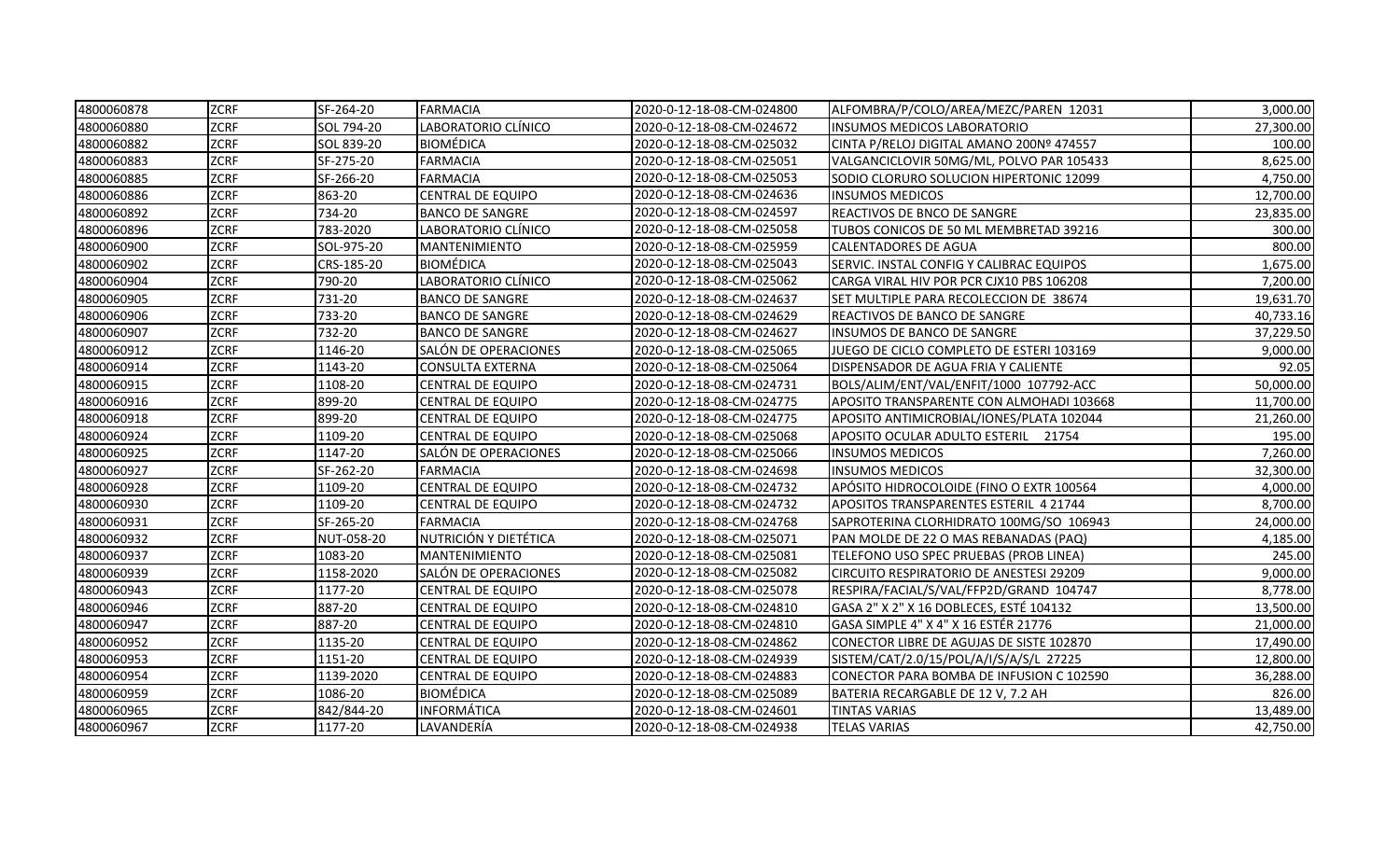| 4800060970 | <b>ZCRF</b> | 864-20     | <b>CENTRAL DE EQUIPO</b> | 2020-0-12-18-08-CM-024917 | <b>INSUMOS MEDICOS QUIRURGICOS</b>       | 17,995.50 |
|------------|-------------|------------|--------------------------|---------------------------|------------------------------------------|-----------|
| 4800060985 | <b>ZCRF</b> | 1136-20    | CENTRAL DE EQUIPO        | 2020-0-12-18-08-CM-024833 | CONECTOR LIBRE DE AGUJAS DE SISTE 102870 | 15,000.00 |
| 4800060987 | <b>ZCRF</b> | 1136-20    | <b>CENTRAL DE EQUIPO</b> | 2020-0-12-18-08-CM-024833 | CONECTOR LIBRE DE AGUJAS DE SISTE 102870 | 12,600.00 |
| 4800060990 | <b>ZCRF</b> | 842/844-20 | <b>INFORMATICA</b>       | 2020-0-12-18-08-CM-024601 | <b>TONER VARIOS</b>                      | 1,064.60  |
| 4800060997 | ZCRF        | SF-254-20  | <b>FARMACIA</b>          | 2020-0-12-18-08-CM-025103 | TOBRAMICINA 0.3%, CON DEXAMETASON 104771 | 201.00    |
| 4800061001 | <b>ZCRF</b> | 737-20     | <b>MANTENIMIENTO</b>     | 2020-0-12-18-08-CM-025099 | PLYWOOD 1/2" X 4' X 8'                   | 200.00    |
| 4800061003 | <b>ZCRF</b> | 1074-20    | MANTENIMIENTO            | 2020-0-12-18-08-CM-025101 | EXTRACTOR DE AIRE INDUSTRIAL 16" (METAL) | 760.00    |
| 4800061005 | <b>ZCRF</b> | 1033-20    | <b>MANTENIMIENTO</b>     | 2020-0-12-18-08-CM-025104 | <b>CORDONES ESPERILAES</b>               | 105.75    |
| 4800061023 | <b>ZCRF</b> | 840-20     | <b>MANTENIMIENTO</b>     | 2020-0-12-18-08-CM-025031 | MATERIALES DE MANTENIMIENTO              | 1,462.72  |
| 4800061043 | <b>ZCRF</b> | 829-20     | INHALOTERAPIA            | 2020-0-12-18-08-CM-024669 | INSUMOS DE INHALOTERAPIA                 | 11,880.00 |
| 4800061044 | <b>ZCRF</b> | 812-20     | <b>MANTENIMIENTO</b>     | 2020-0-12-18-08-CM-025050 | MATERIALES DE MANTENIMIENTO              | 4,070.76  |
| 4800061053 | <b>ZCRF</b> | 1081-20    | MANTENIMIENTO            | 2020-0-12-18-08-CM-025117 | <b>MATERIALES VARIOS</b>                 | 824.00    |
| 4800061061 | <b>ZCRF</b> | 1188-20    | <b>CENTRAL DE EQUIPO</b> | 2020-0-12-18-08-CM-025131 | MASCARILLA RECTANGULAR DE 3 PLIEG 33589  | 3,800.00  |
| 4800061062 | <b>ZCRF</b> | 388-20     | <b>BIOMÉDICA</b>         | 2020-0-12-18-08-CM-024694 | MATERIALES DE BIOMEDICA                  | 13,861.50 |
| 4800061064 | <b>ZCRF</b> | 1129-20    | <b>CENTRAL DE EQUIPO</b> | 2020-0-12-18-08-CM-024824 | <b>INSUMOS MEDICOS QUIRURGICOS</b>       | 36,300.00 |
| 4800061066 | <b>ZCRF</b> | 843-2020   | <b>INFORMÁTICA</b>       | 2020-0-12-18-08-CM-025133 | <b>TINTAS VARIAS</b>                     | 900.00    |
| 4800061068 | <b>ZCRF</b> | 782-20     | LABORATORIO CLÍNICO      | 2020-0-12-18-08-CM-025135 | REACTIVOS DE LABORATORIO                 | 6,091.00  |
| 4800061069 | <b>ZCRF</b> | 710-20     | MANTENIMIENTO            | 2020-0-12-18-08-CM-025125 | MATERIALES DE ELECTRICIDAD               | 4,393.18  |
| 4800061072 | <b>ZCRF</b> | 830-20     | SALÓN DE OPERACIONES     | 2020-0-12-18-08-CM-024696 | INSUMOS DE SALON DE OPERACIONES          | 2,210.00  |
| 4800061076 | <b>ZCRF</b> | 780-20     | LABORATORIO CLÍNICO      | 2020-0-12-18-08-CM-024697 | REACTIVOS DE LABORATORIO                 | 13,077.90 |
| 4800061080 | <b>ZCRF</b> | 1157-20    | LABORATORIO CLÍNICO      | 2020-0-12-18-08-CM-025137 | REACTIVOS DE LABORATORIO                 | 2,740.00  |
| 4800061086 | <b>ZCRF</b> | 992-20     | ASEO Y MENSAJERÍA        | 2020-0-12-18-08-CM-025152 | TAZA DOSIFICADORA 1000 ML                | 299.50    |
| 4800061087 | <b>ZCRF</b> | ADM-240    | ADMINISTRACIÓN           | 2020-0-12-18-08-CM-025139 | <b>EXAMEN ESPECIAL</b>                   | 370.00    |
| 4800061088 | <b>ZCRF</b> | ADM-241    | ADMINISTRACIÓN           | 2020-0-12-18-08-CM-025140 | <b>EXAMEN ESPECIAL</b>                   | 370.00    |
| 4800061089 | <b>ZCRF</b> | ADM-242    | ADMINISTRACIÓN           | 2020-0-12-18-08-CM-025141 | <b>EXAMEN ESPECIAL</b>                   | 370.00    |
| 4800061090 | <b>ZCRF</b> | ADM-243    | ADMINISTRACIÓN           | 2020-0-12-18-08-CM-025142 | <b>EXAMEN ESPECIAL</b>                   | 707.00    |
| 4800061091 | <b>ZCRF</b> | ADM-244    | ADMINISTRACIÓN           | 2020-0-12-18-08-CM-025143 | <b>EXAMEN ESPECIAL</b>                   | 22.05     |
| 4800061093 | <b>ZCRF</b> | ADM-245    | ADMINISTRACIÓN           | 2020-0-12-18-08-CM-025144 | <b>EXAMEN ESPECIAL</b>                   | 370.00    |
| 4800061094 | <b>ZCRF</b> | ADM-246    | ADMINISTRACIÓN           | 2020-0-12-18-08-CM-025145 | <b>EXAMEN ESPECIAL</b>                   | 943.00    |
| 4800061096 | <b>ZCRF</b> | 771-20     | <b>INHALOTERAPIA</b>     | 2020-0-12-18-08-CM-024767 | JUE/ADA/CIRC/VEN/NOXKIT-1-10 102719-ACC  | 21,500.00 |
| 4800061097 | <b>ZCRF</b> | 957-20     | SEGURIDAD Y VIGILANCIA   | 2020-0-12-18-08-CM-024912 | CAMARA TIPO DOMO /IP/POE/IR              | 1,150.60  |
| 4800061098 | <b>ZCRF</b> | ADM-247    | ADMINISTRACIÓN           | 2020-0-12-18-08-CM-025146 | <b>EXAMEN ESPECIAL</b>                   | 441.00    |
| 4800061099 | <b>ZCRF</b> | ADM-248    | ADMINISTRACIÓN           | 2020-0-12-18-08-CM-025139 | <b>EXAMEN ESPECIAL</b>                   | 370.00    |
| 4800061101 | <b>ZCRF</b> | ADM-249    | ADMINISTRACIÓN           | 2020-0-12-18-08-CM-025150 | <b>EXAMEN ESPECIAL</b>                   | 370.00    |
| 4800061102 | <b>ZCRF</b> | ADM-250    | ADMINISTRACIÓN           | 2020-0-12-18-08-CM-025154 | <b>EXAMEN ESPECIAL</b>                   | 370.00    |
| 4800061105 | <b>ZCRF</b> | 801-20     | MANTENIMIENTO            | 2020-0-12-18-08-CM-025120 | MATERIALES DE MANTENIMIENTO              | 275.00    |
| 4800061109 | <b>ZCRF</b> | 1199-20    | CÍINICA DE HERIDA        | 2020-0-12-18-08-CM-025174 | CAMILLA DE TRANSPORTE Y TRASPASO 42195   | 5,950.00  |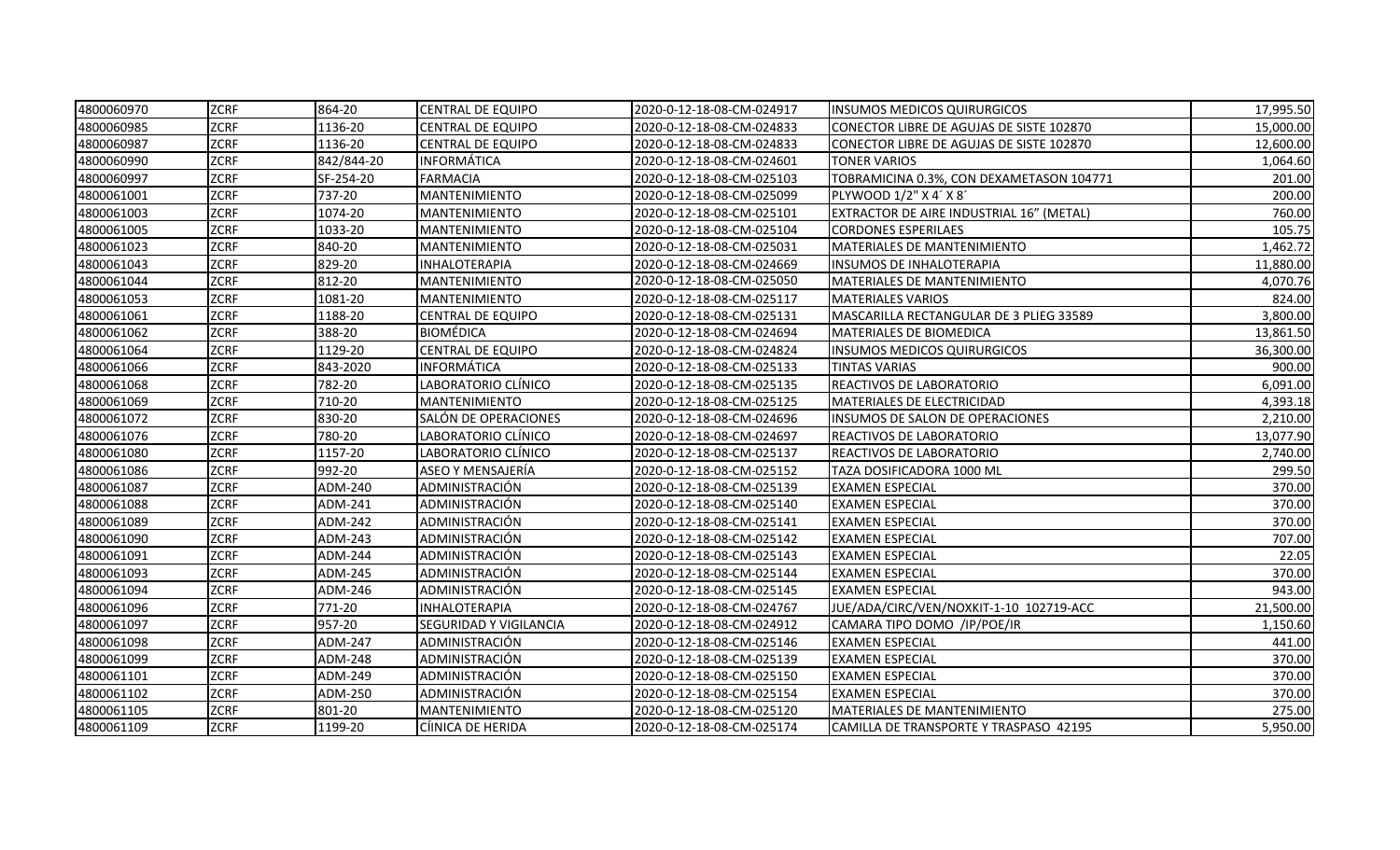| 4800061110 | <b>ZCRF</b> | 1195-20   | <b>MANTENIMIENTO</b>     | 2020-0-12-18-08-RC-002157 | AIRE ACONDICIONADO DE VENTANA 24000 BTU  | 820.00    |
|------------|-------------|-----------|--------------------------|---------------------------|------------------------------------------|-----------|
| 4800061114 | <b>ZCRF</b> | 891-20    | <b>CENTRAL DE EQUIPO</b> | 2020-0-12-18-08-CM-025162 | CUBIERTA/PREPARAC/CITOTOX/16"X22" 27561  | 376.00    |
| 4800061117 | <b>ZCRF</b> | 891-20    | <b>CENTRAL DE EQUIPO</b> | 2020-0-12-18-08-CM-025163 | FILTRO DE EXTRACCION DE LIQUIDOS 24694   | 1,049.40  |
| 4800061120 | <b>ZCRF</b> | 867-20    | <b>CENTRAL DE EQUIPO</b> | 2020-0-12-18-08-CM-025164 | BOLSA DE POLIETILENO PARA PREVENI 105802 | 1,500.00  |
| 4800061122 | <b>ZCRF</b> | 867-20    | <b>CENTRAL DE EQUIPO</b> | 2020-0-12-18-08-CM-025165 | ELECTRODO PRE-ALAMBRADO PARA USO 22974   | 3,588.00  |
| 4800061126 | <b>ZCRF</b> | 882-20    | <b>CENTRAL DE EQUIPO</b> | 2020-0-12-18-08-CM-025166 | DESINFECTANTE CONCENTRADO SIN OLOR       | 2,562.50  |
| 4800061127 | <b>ZCRF</b> | 845-20    | <b>INFORMÁTICA</b>       | 2020-0-12-18-08-CM-025182 | FOTOCONDUCTOR 50F0Z00 LEXMARK            | 1,488.75  |
| 4800061129 | <b>ZCRF</b> | 904-20    | CARDIOLOGÍA              | 2020-0-12-18-08-CM-024770 | <b>INSUMOS MEDICOS</b>                   | 31,840.00 |
| 4800061131 | <b>ZCRF</b> | 866-20    | <b>CENTRAL DE EQUIPO</b> | 2020-0-12-18-08-CM-025167 | <b>INSUMOS DE CENTRAL DE EQUIPO</b>      | 1,790.64  |
| 4800061135 | <b>ZCRF</b> | SF-271-20 | <b>FARMACIA</b>          | 2020-0-12-18-08-CM-024730 | CEFOTAXIMA, 1 G, POLVO LIOFILIZAD 10997  | 900.00    |
| 4800061136 | <b>ZCRF</b> | 893-20    | <b>CENTRAL DE EQUIPO</b> | 2020-0-12-18-08-CM-025168 | INTRODUCTOR PELABLE 2.0 FR 27225-ACC     | 2,332.80  |
| 4800061138 | <b>ZCRF</b> | SF-271-20 | <b>FARMACIA</b>          | 2020-0-12-18-08-CM-024730 | <b>MEDICAMENTOS</b>                      | 3,300.00  |
| 4800061141 | <b>ZCRF</b> | 455-20    | <b>BIOMEDICA</b>         | 2020-0-12-18-08-CM-024668 | MATERIALES DE BIOMEDICA                  | 39,313.12 |
| 4800061142 | <b>ZCRF</b> | SF-271-20 | <b>FARMACIA</b>          | 2020-0-12-18-08-CM-024730 | TOCILIZUMAB 20mg/ml sol VIAL/10ML 102822 | 5,200.00  |
| 4800061143 | <b>ZCRF</b> | 889-20    | <b>CENTRAL DE EQUIPO</b> | 2020-0-12-18-08-CM-025169 | <b>INSUMOS MEDICOS QUIRURGICOS</b>       | 330.00    |
| 4800061146 | <b>ZCRF</b> | 881-20    | <b>CENTRAL DE EQUIPO</b> | 2020-0-12-18-08-CM-025171 | PAPEL SATIN/CAM/MESA/18"X225' 23143      | 3,120.00  |
| 4800061147 | <b>ZCRF</b> | 879-20    | <b>CENTRAL DE EQUIPO</b> | 2020-0-12-18-08-CM-025172 | RECIPIENTE DESECHABLE PARA SISTEM 101418 | 1,500.00  |
| 4800061150 | <b>ZCRF</b> | 888-20    | <b>CENTRAL DE EQUIPO</b> | 2020-0-12-18-08-CM-025170 | <b>SUTURAS</b>                           | 3,840.96  |
| 4800061158 | <b>ZCRF</b> | 133-20    | <b>BIOMEDICA</b>         | 2020-0-12-18-08-CM-024693 | MATERIALES DE BIOMEDICA                  | 14,060.00 |
| 4800061166 | <b>ZCRF</b> | 1144-20   | MANTENIMIENTO            | 2020-0-12-18-08-CM-025185 | <b>CALENTADORES DE AGUA</b>              | 800.00    |
| 4800061170 | <b>ZCRF</b> | 1197-20   | <b>CENTRAL DE EQUIPO</b> | 2020-0-12-18-08-CM-025187 | RESPIRA/FACIAL/S/VAL/FFP2D/MEDIA 104747  | 9,350.00  |
| 4800061174 | <b>ZCRF</b> | 1194-20   | SALON DE OPERACIONES     | 2020-0-12-18-08-CM-025192 | DISTRACTOR MANDIBULAR BIDIRECCION 105093 | 4,100.00  |
| 4800061175 | <b>ZCRF</b> | 733-20    | <b>BANCO DE SANGRE</b>   | 2020-0-12-18-08-CM-024629 | GUANTES/EXPLORACIÓN/GRAND CJ/100 100714  | 9,940.00  |
| 4800061179 | <b>ZCRF</b> | 1141-20   | LABORATORIO CLINICO      | 2020-0-12-18-08-CM-024911 | <b>MEDICAMENTOS</b>                      | 12,407.18 |
| 4800061183 | <b>ZCRF</b> | 1180-20   | <b>CENTRAL DE EQUIPO</b> | 2020-0-12-18-08-CM-025196 | TUBO UNIVERSAL DE PLASTICO 6MM 22686     | 9,410.00  |
| 4800061188 | <b>ZCRF</b> | 1178-20   | <b>CENTRAL DE EQUIPO</b> | 2020-0-12-18-08-CM-025195 | RESPIRA/FACIAL/S/VAL/FFP2D/MEDIA 104747  | 8,869.00  |
| 4800061195 | <b>ZCRF</b> | 681-20    | <b>ALMACEN GENERAL</b>   | 2020-0-12-18-08-CM-025197 | PILAS ALCALINAS VARIAS                   | 1,656.00  |
| 4800061211 | <b>ZCRF</b> | 831-20    | SALON DE OPERACIONES     | 2020-0-12-18-08-CM-024733 | INSUMOS DE CARDIOLOGIA                   | 2,665.00  |
| 4800061214 | <b>ZCRF</b> | 831-20    | SALON DE OPERACIONES     | 2020-0-12-18-08-CM-024733 | <b>INSUMOS DE SALON DE OPERACIONES</b>   | 1,772.50  |
| 4800061215 | <b>ZCRF</b> | 831-20    | SALON DE OPERACIONES     | 2020-0-12-18-08-CM-024733 | MASCARA/INSUMO                           | 375.00    |
| 4800061216 | <b>ZCRF</b> | 831-20    | SALON DE OPERACIONES     | 2020-0-12-18-08-CM-024733 | <b>INSUMOS DE SALON DE OPERACIONES</b>   | 637.50    |
| 4800061218 | <b>ZCRF</b> | 527-20    | <b>BIOMEDICA</b>         | 2020-0-12-18-08-CM-024765 | <b>MATERIALES DE BIOMEDICA</b>           | 20,653.55 |
| 4800061220 | <b>ZCRF</b> | ADM-251   | ADMINISTRACION           | 2020-0-12-18-08-CM-025200 | <b>EXAMEN ESPECIAL</b>                   | 102.00    |
| 4800061221 | <b>ZCRF</b> | ADM-252   | ADMINISTRACION           | 2020-0-12-18-08-CM-025201 | <b>EXAMEN ESPECIAL</b>                   | 748.00    |
| 4800061222 | <b>ZCRF</b> | ADM-253   | ADMINISTRACION           | 2020-0-12-18-08-CM-025202 | <b>EXAMEN ESPECIAL</b>                   | 370.00    |
| 4800061223 | <b>ZCRF</b> | ADM-254   | ADMINISTRACION           | 2020-0-12-18-08-CM-025203 | <b>EXAMEN ESPECIAL</b>                   | 102.00    |
| 4800061227 | <b>ZCRF</b> | 788-20    | LABORATORIO CLINICO      | 2020-0-12-18-08-CM-024700 | GASES ARTERIALES + ISE + G + L. 38861    | 20,895.00 |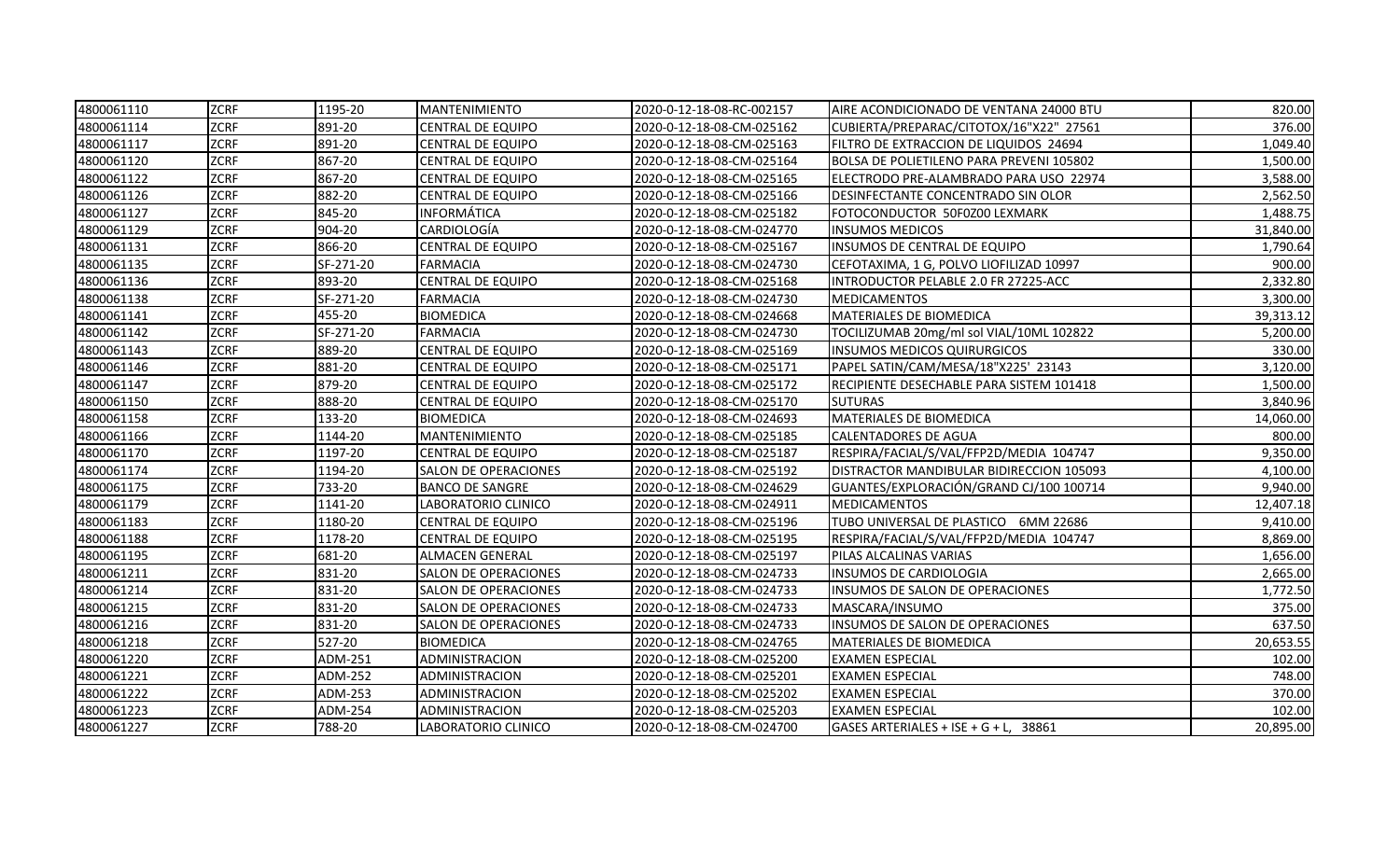| 4800061230 | <b>ZCRF</b> | <b>SF-288</b> | <b>FARMACIA</b>             | 2020-0-12-18-08-CM-025016  | <b>IMEDICAMENTOS</b>                     | 33,625.00 |
|------------|-------------|---------------|-----------------------------|----------------------------|------------------------------------------|-----------|
| 4800061232 | <b>ZCRF</b> | 789-20        | LABORATORIO CLINICO         | 2020-0-12-18-08-CM-024962  | GASES/+ISE+G+L+CO-OX IQM PQT/150 105687  | 38,205.00 |
| 4800061237 | <b>ZCRF</b> | 851-20        | <b>CENTRAL DE EQUIPO</b>    | 2020-0-12-18-08-CM-025236  | SISTEMA DE ASPIRACION (SUCCION) T 23418  | 9,300.00  |
| 4800061239 | <b>ZCRF</b> | 896-20        | <b>CENTRAL DE EQUIPO</b>    | 2020-0-12-18-08-CM-025241  | INSUMOS DE CENTRAL DE EQUIPO             | 67.00     |
| 4800061242 | <b>ZCRF</b> | 896-20        | CENTRAL DE EQUIPO           | 2020-0-12-18-08-CM-025242  | <b>TUBOS ENDOTRAQUEALES</b>              | 63.00     |
| 4800061244 | <b>ZCRF</b> | 1240-20       | LABORATORIO CLINICO         | 2020-0-12-18-08-CM-024907  | REACTIVOS DE LABORATORIO                 | 38,990.46 |
| 4800061248 | <b>ZCRF</b> | 896-20        | <b>CENTRAL DE EQUIPO</b>    | 2020-0-12-18-08-CM-025243  | <b>INSUMOS DE SALON DE OPERACIONES</b>   | 1,800.00  |
| 4800061254 | <b>ZCRF</b> | 870-20        | <b>CENTRAL DE EQUIPO</b>    | 2020-0-12-18-08-CM-025237  | PELICULA PROT/APLIC/HISO/ESP/1ML 103797  | 2,600.00  |
| 4800061256 | <b>ZCRF</b> | 869-20        | <b>CENTRAL DE EQUIPO</b>    | 2020-0-12-18-08-CM-025238  | FUNDA/CUBIER/COBE/DESE/PLAST 106513-ACC  | 9,990.00  |
| 4800061258 | <b>ZCRF</b> | 878-20        | <b>CENTRAL DE EQUIPO</b>    | 2020-0-12-18-08-CM-025239  | PANTA/PROT/FAC/ANTI-EMP/ANTI-REF 104750  | 1,000.00  |
| 4800061259 | <b>ZCRF</b> | 878-20        | <b>CENTRAL DE EQUIPO</b>    | 2020-0-12-18-08-CM-025240  | LENTES DE PROTECCION 29213               | 700.00    |
| 4800061266 | <b>ZCRF</b> | 828-20        | SALON DE OPERACIONES        | 2020-0-12-18-08-CM-024632  | MATRIZ GENERADORA/DURA 2" X 2" 23246     | 3,250.00  |
| 4800061267 | <b>ZCRF</b> | 828-20        | SALON DE OPERACIONES        | 2020-0-12-18-08-CM-024632  | COTONOIDE/QUIRURGICO/ 1/4"X 1/4" 21931   | 200.00    |
| 4800061269 | <b>ZCRF</b> | 678-20        | <b>ALMACEN GENERAL</b>      | 2020-0-12-18-08-CM-025044  | PAPEL FILM DE COCINA                     | 1,400.00  |
| 4800061273 | <b>ZCRF</b> | 828-20        | SALON DE OPERACIONES        | 2020-0-12-18-08-CM-024632  | BROCA PERFORADOR TIPOHUDSON 101876-ACC   | 750.00    |
| 4800061274 | <b>ZCRF</b> | 828-20        | SALON DE OPERACIONES        | 2020-0-12-18-08-CM-024632  | SUSTITUTO OSEO INDUCTOR DE HUESO 48880   | 880.00    |
| 4800061277 | <b>ZCRF</b> | 828-20        | <b>SALON DE OPERACIONES</b> | 2020-0-12-18-08-CM-024632  | <b>INSUMOS MEDICOS QUIRURGICOS</b>       | 6,118.60  |
| 4800061278 | <b>ZCRF</b> | 880-20        | <b>CENTRAL DE EQUIPO</b>    | 2020-0-12-18-08-CM-025235  | <b>INSUMOS MEDICOS QUIRURGICOS</b>       | 408.00    |
| 4800061279 | <b>ZCRF</b> | 880-20        | <b>CENTRAL DE EQUIPO</b>    | 2020-0-12-18-08-CM-025234  | CATETER POL/3FRX6CM C/A/0.53/P/R 103198  | 2,400.00  |
| 4800061280 | ZCRF        | 1182-20       | LABORATORIO CLINICO         | 2020-0-12-18-08-CM-025255  | TIRAS/USO HOSPITAL/DET/GLUC CJ/50 106517 | 4,200.00  |
| 4800061284 | <b>ZCRF</b> | 141-20        | <b>BIOMEDICA</b>            | 2020-0-12-18-08-CM-024729  | SUCCION DE PARED CONTINUO/INTERMITENTE P | 33,735.00 |
| 4800061289 | <b>ZCRF</b> | 872-20        | <b>CENTRAL DE EQUIPO</b>    | 2020-0-12-18-08-CM-025263  | JUEGO PARA ACCESO VENOSO PERIFERI 102847 | 4,470.00  |
| 4800061290 | <b>ZCRF</b> | SF-273        | <b>FARMACIA</b>             | 2020-0-12-18-08-CM-025018  | <b>MEDICAMENTOS</b>                      | 27,800.00 |
| 4800061294 | <b>ZCRF</b> | SF-344        | <b>FARMACIA</b>             | 2020-0-12-18-08-CM-0249646 | <b>MEDICAMENTOS</b>                      | 24,950.00 |
| 4800061314 | <b>ZCRF</b> | 845-20        | <b>INFORMATICA</b>          | 2020-0-12-18-08-CM-025233  | <b>CINTA VARIOS</b>                      | 298.10    |
| 4800061320 | <b>ZCRF</b> | 742-20        | LAVANDERIA                  | 2020-0-12-18-08-CM-024791  | ROPA DE LAVANDERIA                       | 46,550.00 |
| 4800061324 | <b>ZCRF</b> | 743-20        | LAVANDERIA                  | 2020-0-12-18-08-CM-024786  | <b>ROPA DE LAVANDERIA</b>                | 31,375.00 |
| 4800061333 | <b>ZCRF</b> | 860-20        | <b>CENTRAL DE EQUIPO</b>    | 2020-0-12-18-08-CM-025291  | SISTEMA CERRADO (ESPIGA) C/FILTR 106815  | 4,600.00  |
| 4800061334 | <b>ZCRF</b> | 860-20        | <b>CENTRAL DE EQUIPO</b>    | 2020-0-12-18-08-CM-025292  | CONECT/2/FILT/20 GOT/1 SITIO/GOMA 22692  | 1,620.00  |
| 4800061335 | <b>ZCRF</b> | 866-20        | <b>CENTRAL DE EQUIPO</b>    | 2020-0-12-18-08-CM-025288  | VENDA ADHESIVA DE PLASTICO REDOND 22398  | 230.00    |
| 4800061338 | <b>ZCRF</b> | 866-20        | <b>CENTRAL DE EQUIPO</b>    | 2020-0-12-18-08-CM-025290  | VENDA AJUSTABLE DE GASA ABSORBENT 22399  | 1,200.00  |
| 4800061342 | <b>ZCRF</b> | 883-20        | <b>CENTRAL DE EQUIPO</b>    | 2020-0-12-18-08-CM-025286  | CINTA DE HILADILLO ROLLO DE 109 YARDAS   | 1,026.00  |
| 4800061345 | <b>ZCRF</b> | 883-20        | <b>CENTRAL DE EQUIPO</b>    | 2020-0-12-18-08-CM-025287  | MASKING TAPE 1" X 25 ARCOM               | 1,596.00  |
| 4800061353 | <b>ZCRF</b> | 1175-20       | <b>INHALOTERAPIA</b>        | 2020-0-12-18-08-CM-025022  | <b>TRANSDUCTOR</b>                       | 43,900.00 |
| 4800061365 | <b>ZCRF</b> | 874-2020      | CENTRAL DE ESTERILIZACION   | 2020-0-12-18-08-CM-024996  | <b>RESPIRADOR FACIAL</b>                 | 36,000.00 |
| 4800061370 | <b>ZCRF</b> | ADM-255       | ADMINISTRACION              | 2020-0-12-18-08-CM-025324  | <b>EXAMEN ESPECIAL</b>                   | 370.00    |
| 4800061372 | <b>ZCRF</b> | ADM-256       | ADMINISTRACION              | 2020-0-12-18-08-CM-025274  | <b>IEXAMEN ESPECIAL</b>                  | 707.00    |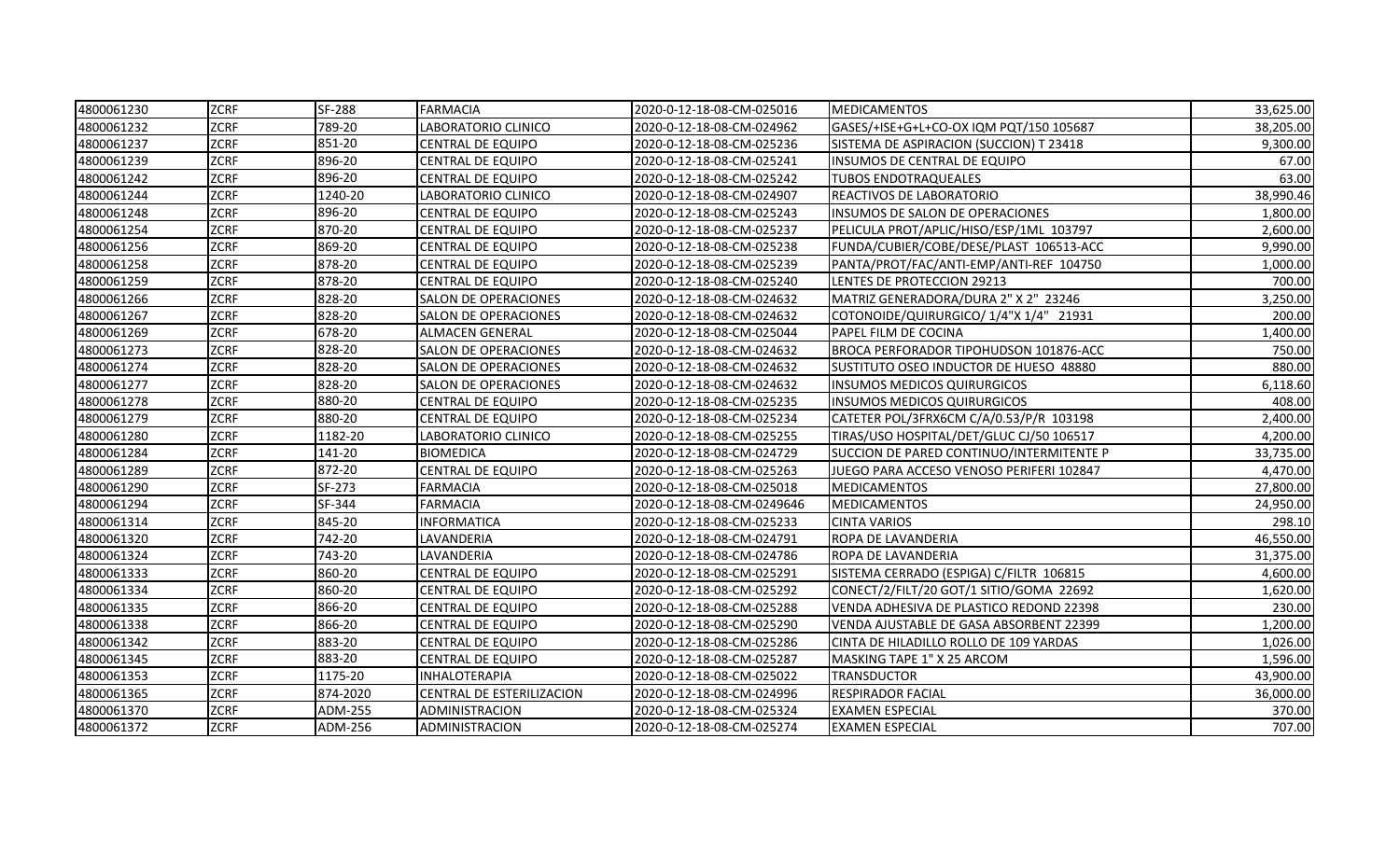| 4800061373 | <b>ZCRF</b> | 859-20                | <b>CENTRAL DE EQUIPO</b>         | 2020-0-12-18-08-CM-024993 | <b>CONECTORES LIBRES DE DHP</b>           | 45,600.00  |
|------------|-------------|-----------------------|----------------------------------|---------------------------|-------------------------------------------|------------|
| 4800061375 | <b>ZCRF</b> | ADM-257               | ADMINISTRACION                   | 2020-0-12-18-08-CM-025275 | <b>EXAMEN ESPECIAL</b>                    | 124.00     |
| 4800061377 | <b>ZCRF</b> | <b>ADM-258</b>        | ADMINISTRACION                   | 2020-0-12-18-08-CM-025276 | <b>EXAMEN ESPECIAL</b>                    | 441.00     |
| 4800061378 | <b>ZCRF</b> | ADM-259               | ADMINISTRACION                   | 2020-0-12-18-08-CM-025277 | <b>EXAMEN ESPECIAL</b>                    | 67.00      |
| 4800061383 | <b>ZCRF</b> | ADM-260               | ADMINISTRACION                   | 2020-0-12-18-08-CM-025278 | <b>EXAMEN ESPECIAL</b>                    | 28.00      |
| 4800061384 | <b>ZCRF</b> | 1163-20               | <b>BANCO DE LECHE</b>            | 2020-0-12-18-08-CM-025281 | <b>CASILLERO 4 PRTAS</b>                  | 216.00     |
| 4800061387 | <b>ZCRF</b> | 1179-20               | <b>BANCO DE LECHE</b>            | 2020-0-12-18-08-CM-025302 | SILLA OFICINA EJEC D/CUERINA C/BRAZO      | 310.00     |
| 4800061389 | <b>ZCRF</b> | 1166-20               | <b>BANCO DE LECHE</b>            | 2020-0-12-18-08-CM-025304 | <b>ESCRITORIO</b>                         | 444.00     |
| 4800061391 | <b>ZCRF</b> | 879-20                | <b>CENTRAL DE EQUIPO</b>         | 2020-0-12-18-08-CM-025279 | ALGODON HIDROFILICO 1LIBRA 1/ROLLO 21712  | 4,130.00   |
| 4800061393 | <b>ZCRF</b> | SF-356                | <b>FARMACIA</b>                  | 2020-0-12-18-08-CM-025331 | INDOMETACINA SÓDICA, 1 MG, POLVO 10245    | 9,860.00   |
| 4800061395 | <b>ZCRF</b> | 877-20                | <b>CENTRAL DE EQUIPO</b>         | 2020-0-12-18-08-CM-025284 | TRAJE/PROTEC/PERSO/CON/SOLA T/M 104726/XL | 6,500.00   |
| 4800061403 | <b>ZCRF</b> | 1207-20               | <b>CENTRAL DE EQUIPO</b>         | 2020-0-12-18-08-CM-025339 | SISTEMA DE ASPIRACION (SUCCION) T 23418   | 9,300.00   |
| 4800061404 | <b>ZCRF</b> | 890-20                | <b>CENTRAL DE EQUIPO</b>         | 2020-0-12-18-08-CM-025338 | SOLUCIÓN/GLUCONATO/CLORHEXIDINA 2 103283  | 10,000.00  |
| 4800061412 | <b>ZCRF</b> | 1228-20               | <b>ASEO Y MENSAJERIA</b>         | 2020-0-12-18-08-CM-025336 | COBERTOR ENTERO DESECHABLE C/CAPUCHA EXT  | 6,250.00   |
| 4800061417 | <b>ZCRF</b> | 1238-20               | <b>SALON DE OPERACIONES</b>      | 2020-0-12-18-08-CM-025340 | MALLA HEMOSTATICA TIPO FIBRA DE A 104570  | 2,178.00   |
| 4800061422 | <b>ZCRF</b> | 525-20                | <b>BIOMEDICA</b>                 | 2020-0-12-18-08-CM-025034 | BATERIA ALTA DURACIÓN 3.6V-100MAH 3.6WH   | 600.00     |
| 4800061429 | <b>ZCRF</b> | 1241-20               | LABORATORIO CLINICO              | 2020-0-12-18-08-CM-025349 | REACTIVOS DE LABORATORIO                  | 7,699.50   |
| 4800061432 | <b>ZCRF</b> | 984-20                | <b>ASEO Y MENSAJERIA</b>         | 2020-0-12-18-08-CM-025365 | MASCARILLA DE MEDIO ROSTRO DE DOBLE FILT  | 4,900.00   |
| 4800061433 | <b>ZCRF</b> | 1165-20               | <b>BANCO DE LECHE</b>            | 2020-0-12-18-08-CM-025270 | ARMARRAPIDO METAL DE 5 NIVELES            | 387.00     |
| 4800061437 | <b>ZCRF</b> | 1164-20               | <b>BANCO DE LECHE</b>            | 2020-0-12-18-08-CM-025271 | SILLA ERGONOMETRICA CON BRAZO CUERINA     | 508.00     |
| 4800061438 | <b>ZCRF</b> | 1234-20               | <b>CENTRAL DE EQUIPO</b>         | 2020-0-12-18-08-CM-025370 | <b>INSUMOS MEDICOS QUIRURGICOS</b>        | 7,410.00   |
| 4800061439 | <b>ZCRF</b> | 1240-20               | <b>SALON DE OPERACIONES</b>      | 2020-0-12-18-08-CM-025358 | <b>CANULA</b>                             | 6,895.00   |
| 4800061440 | <b>ZCRF</b> | 1162-20               | <b>BANCO DE LECHE</b>            | 2020-0-12-18-08-CM-025283 | SILLA DE VISITA S/BRAZO DE CUERINA NEGRO  | 299.50     |
| 4800061441 | <b>ZCRF</b> | 1124-20               | <b>INHALOTERAPIA</b>             | 2020-0-12-18-08-CM-025019 | <b>SENSOR DE FLUJOP NEONATAL</b>          | 19,750.00  |
| 4800061442 | <b>ZCRF</b> | 868-20                | CENTRAL DE EQUIPO                | 2020-0-12-18-08-CM-025285 | PAPEL/ESTERILIZAR/30 X 30 CJ/500 101983   | 2,100.00   |
| 4800061443 | <b>ZCRF</b> | SF-355                | FARMACIA                         | 2020-0-12-18-08-CM-025372 | ALCOHOL 95%                               | 7,500.00   |
| 4800061444 | <b>ZCRF</b> | 1221-20               | SALON DE OPERACIONES             | 2020-0-12-18-08-CM-025374 | HOJA PARA DERMATOMO 102620-ACC            | 5,180.00   |
| 4800061445 | <b>ZCRF</b> | 917-20                | <b>CENTRO RECEPCION SERVICIO</b> | 2020-0-12-18-08-CM-025371 | <b>MOBILIARIO DE OFICINA</b>              | 601.90     |
| 4800061446 | <b>ZCRF</b> | 1245-20               | LABORATORIO CLINICO              | 2020-0-12-18-08-CM-025355 | REACTIVOS DE LABORATORIO                  | 7,314.00   |
| 4800061450 | <b>ZCRF</b> | 845-20                | <b>INFORMATICA</b>               | 2020-0-12-18-08-CM-025351 | <b>PVC PARA CARNET</b>                    | 250.00     |
| 4800061453 | <b>ZCRF</b> | 1219-20               | SALON DE OPERACIONES             | 2020-0-12-18-08-CM-025378 | SISTEMA DE TUBOS POR GRAVEDAD DE 28914    | 1,405.00   |
| 4800061456 | <b>ZCRF</b> | 765-20                | <b>INHALOTERAPIA</b>             | 2020-0-12-18-08-CM-025373 | MATERIALES DE BIOMEDICA                   | 1,759.48   |
| 4800061459 | <b>ZCRF</b> | 1209-20               | <b>CENTRAL DE EQUIPO</b>         | 2020-0-12-18-08-CM-025383 | TUBO/EXTENSION/INFUSION/50CM 107097       | 2,800.00   |
| 4800061464 | <b>ZCRF</b> | 1212-20               | CENTRAL DE EQUIPO                | 2020-0-12-18-08-CM-025384 | CONECTOR PARA ADMINISTRACIÓN DE S 22694   | 7,800.00   |
| 4800061465 | <b>ZCRF</b> | 1218-20               | <b>SALON DE OPERACIONES</b>      | 2020-0-12-18-08-CM-025388 | HOJA DE INTUBACION DE CJX10 103840-ACC    | 800.00     |
| 4800061467 | <b>ZCRF</b> | 1211-20               | CENTRAL DE EQUIPO                | 2020-0-12-18-08-CM-025386 | GORRO PARA MUJERES 106105                 | 7,335.00   |
| 4800061480 | <b>ZCTF</b> | 1001-19/ CONTRADISEÑO |                                  | 2019-0-12-18-08-LV-022409 | SISTEMA DE RADIOGRAFIA CON DOBLE 101502   | 248,250.00 |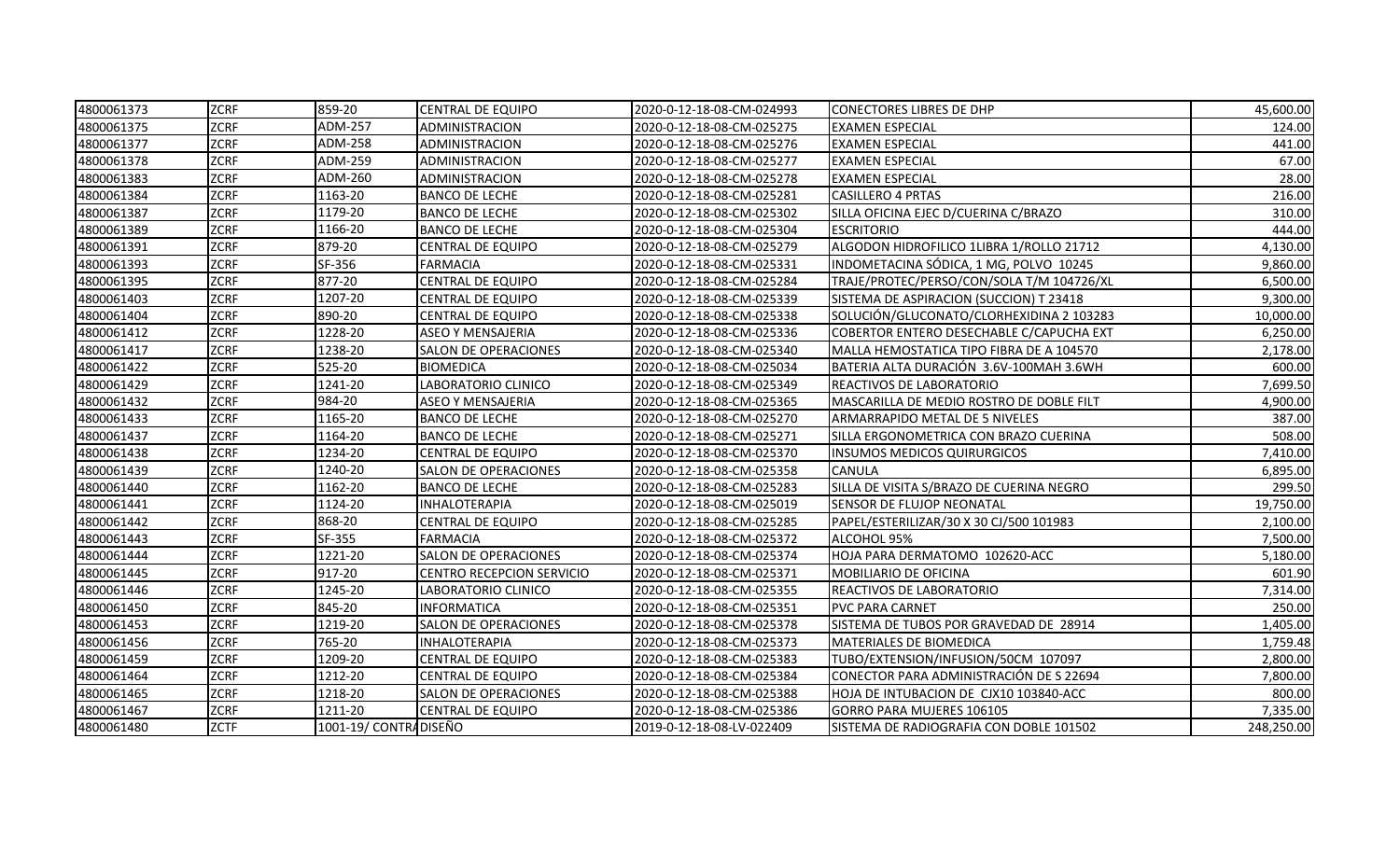| 4800061481          | <b>ZCRF</b> | 1235-20        | SALON DE OPERACIONES        | 2020-0-12-18-08-CM-025341 | ISISTEMA MODULAR TRIDIMENSIONAL DE 43549        | 7,570.00     |
|---------------------|-------------|----------------|-----------------------------|---------------------------|-------------------------------------------------|--------------|
| 4800061482          | <b>ZCRF</b> | 1224/1225-20   | <b>MANTENIMIENTO</b>        | 2020-0-12-18-08-RC-002159 | IA/C SPLIT 12000 BTU                            | 919.80       |
| 4800061484          | <b>ZCRF</b> | 861-20         | <b>CENTRAL DE EQUIPO</b>    | 2020-0-12-18-08-CM-024959 | <b>IGUANTES DE NITRILO PARA EXAMEN SI 52935</b> | 17,005.00    |
| 4800061488          | <b>ZCRF</b> | <b>CRS-221</b> | <b>SALON DE OPERACIONES</b> | 2020-0-12-18-08-CM-025391 | <b>ALQUILERES</b>                               | 4,000.00     |
| 4800061489          | <b>ZCRF</b> | 1184-20        | <b>INHALOTERAPIA</b>        | 2020-0-12-18-08-CM-025387 | <b>INSUMOS MEDICOS QUIRURGICOS</b>              | 9,670.00     |
| 4800061493          | <b>ZCRF</b> | 1239-20        | <b>SALON DE OPERACIONES</b> | 2020-0-12-18-08-CM-025399 | CIRCUITO RESPIRATORIO CIRCULAR PA 100959        | 2,100.00     |
| 4800061496          | <b>ZCRF</b> | 1236-20        | <b>SALON DE OPERACIONES</b> | 2020-0-12-18-08-CM-025336 | MANTA TERMICA DE APLICACION BAJO 100329         | 7,500.00     |
| 4800061502          | <b>ZCRF</b> | 1251-20        | <b>CENTRAL DE EQUIPO</b>    | 2020-0-12-18-08-CM-025407 | RESPIRA/FACIAL/S/VAL/KN95/ESTAND 104747         | 9,228.00     |
| 4800061503          | <b>ZCRF</b> | 1167-20        | <b>MANTENIMIENTO</b>        | 2020-0-12-18-08-CM-025403 | INTERCOMUNICADOR TIPO TELEFONO                  | 126.50       |
| 4800061510          | <b>ZCRF</b> | 1249-20        | <b>CENTRAL DE EQUIPO</b>    | 2020-0-12-18-08-CM-025410 | GUANTES/EXPLORACIÓN/GRAND CJ/100 100714         | 4,200.00     |
| 4800061511          | <b>ZCRF</b> | 1185-20        | <b>INHALOTERAPIA</b>        | 2020-0-12-18-08-CM-025408 | <b>MATERIALES DE BIOMEDICA</b>                  | 9,548.00     |
| 4800061513          | <b>ZCRF</b> | <b>CRS-220</b> | <b>SERVICIO GENERALES</b>   | 2020-0-12-18-08-CM-025404 | <b>REPARACION:</b>                              | 952.00       |
| 4800061515          | <b>ZCRF</b> | 1250-20        | <b>CENTRAL DE EQUIPO</b>    | 2020-0-12-18-08-CM-025406 | RESPIRA/FACIAL/S/VAL/FFP2D/MEDIA 104747         | 5,920.00     |
| 4800061517          | <b>ZCRF</b> | 1233-20        | <b>CENTRAL DE EQUIPO</b>    | 2020-0-12-18-08-CM-025409 | RESPIRAD/FACIAL/S/VAL/KN95/GRAND 104747         | 6,000.00     |
| 4800061520          | <b>ZCRF</b> | 1161-20        | NEONATOLOGIA                | 2020-0-12-18-08-CM-025417 | REANIMADOR NEONATAL E INFANTIL PO 100813        | 2,250.00     |
| 4800061524          | <b>ZCRF</b> | 1252-20        | <b>INHALOTERAPIA</b>        | 2020-0-12-18-08-CM-025419 | FILTRO Y TRAMPA AGUA DESECHAB 102097-ACC        | 285.00       |
| 4800061525          | <b>ZCRF</b> | 763-20         | <b>INHALOTERAPIA</b>        | 2020-0-12-18-08-CM-025423 | FILTRO/BACTERIA DESECHA C/U 101957-ACC          | 4,500.00     |
| 4800061564          | <b>ZCRF</b> | 1043-20        | MANTENIMIENTO               | 2020-0-12-18-08-CM-025432 | IMATERIALES DE MANTENIMIENTO                    | 1,199.00     |
| 4800061737          | <b>ZCRF</b> | 1247-20        | <b>MANTENIMIENTO</b>        | 2020-0-12-18-08-RC-002160 | AIRE ACONDICIONADO                              | 878          |
| <b>TOTAL OC=308</b> |             |                |                             |                           | <b>GRAN TOTAL DE OC B/.</b>                     | 2,529,236.87 |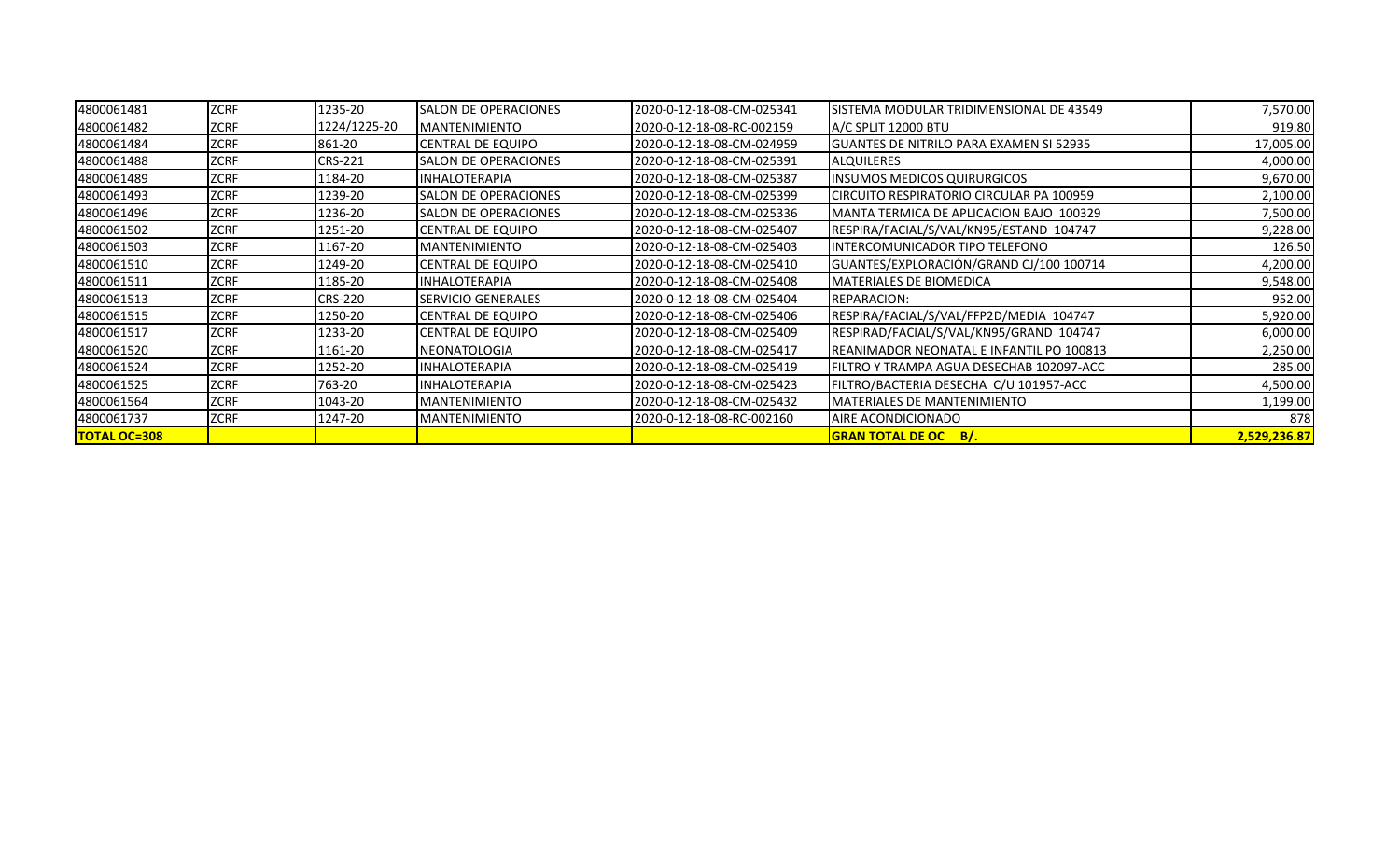#### MES DE NOVIEMBRE DE 2020 HOSPITAL DEL NIÑO DOCTOR JOSÉ RENÁN ESQUIVEL SECCIÓN DE COMPRAS ÓRDENES DE COMPRA PRESUPUESTARIA GENERADAS

| <b>ORDEN DE</b><br><b>COMPRA</b> | <b>CLASE DE</b><br><b>DOCUMENTO</b><br><b>DE COMPRAS</b> | <b>SOLICITUD</b> | <b>UNIDAD SOLICITANTE</b>     | <b>No. DE PANAMA COMPRA</b> | <b>DESCRIPCIÓN</b>                       | <b>B/. MONTO</b> |
|----------------------------------|----------------------------------------------------------|------------------|-------------------------------|-----------------------------|------------------------------------------|------------------|
| 4200316146                       | ZCRE                                                     | CRS-214-20       | <b>DISEÑO</b>                 | 2020-0-12-18-08-CM-025027   | SUM E INSTALACIÓN CONTROLADORES          | 6,535.00         |
| 4200316235                       | ZCRE                                                     | NUT-051-20       | <b>NUTRICION</b>              | 2020-0-12-18-08-CM-025015   | <b>EMBUTIDOS</b>                         | 2,431.00         |
| 4200316250                       | ZCRE                                                     | NUT-053-20       | <b>NUTRICION</b>              | 2020-0-12-18-08-CM-025096   | <b>HUEVOS FRESCOS</b>                    | 1,036.80         |
| 4200316266                       | ZCRE                                                     | NUT-056-20       | <b>NUTRICION</b>              | 2020-0-12-18-08-RC-002156   | AZUCAR, CAFÉ                             | 1,007.76         |
| 4200316284                       | <b>ZCRE</b>                                              | SF-249-20        | <b>FARMACIA</b>               | 2020-0-12-18-08-CM-025055   | MANITOL 20 %, SOLUCIÓN PARA INFU 10283   | 300.00           |
| 4200316297                       | ZCRE                                                     | SF-322-20        | <b>FARMACIA</b>               | 2020-0-12-18-08-CM-024826   | METOTREXATE, 1 G, SOLUCIÓN INYECT 10813  | 12,960.00        |
| 4200316359                       | ZCRE                                                     | SOL-1159-20      | <b>SALON DE OPERACIONES</b>   | 2020-0-12-18-08-CM-025057   | FILTRO INTEGRADO/ANTIBACTERI 102891-REP  | 465.00           |
| 4200316526                       | ZCRE                                                     | SOL-1168-20      | <b>BIOMEDICA</b>              | 2020-0-12-18-08-CM-025046   | CABLE PARA INTERFASE/SATURAC 31336-REP   | 150.00           |
| 4200316595                       | ZCRE                                                     | SOL-1064-20      | <b>GENETICA</b>               | 2020-0-12-18-08-CM-024828   | PAQUETE PARA EL TAMIZAJE NEONATAL 106068 | 42,450.00        |
| 4200316750                       | <b>ZCRE</b>                                              | SF-346-20        | <b>FARMACIA</b>               | 2020-0-12-18-08-CM-025085   | TOBRAMICINA, 300 MG/ML, SOLUCIÓN 103504  | 3,298.40         |
| 4200316852                       | <b>ZCRE</b>                                              | SF-320-20        | <b>FARMACIA</b>               | 2020-0-12-18-08-CM-025095   | MUPIROCIN, UNGÜENTO 2%, VÍA TÓPIC 104916 | 895.00           |
| 4200316857                       | ZCRE                                                     | SOL-1149-20      | CENTRAL DE ESTERILIZACION     | 2020-0-12-18-08-CM-025079   | GASA SIMPLE 8"" X 4"" CON 12 DO 22553    | 8,680.00         |
| 4200317038                       | ZCRE                                                     | SF-251-20        | <b>FARMACIA</b>               | 2020-0-12-18-08-CM-025102   | HIDROXICARBAMIDA (HIDROXIUREA) 50 10427  | 1,500.00         |
| 4200317140                       | ZCRE                                                     | NUT-056-20       | <b>NUTRICION</b>              | 2020-0-12-18-08-CM-025093   | <b>MERCANCIA SECA</b>                    | 4,296.90         |
| 4200317240                       | <b>ZCRE</b>                                              | SOL-1160-20      | <b>SALON DE OPERACIONES</b>   | 2020-0-12-18-08-CM-025084   | FILTROS/BACTERIA DESECH CJ/50 102100-ACC | 5,640.00         |
| 4200317302                       | <b>ZCRE</b>                                              | SOL-1152-20      | <b>RELACIONES PUBLICAS</b>    | 2020-0-12-18-08-CM-025128   | GUIRNALDAS MOTIVOS NAVIDEÑOS             | 419.30           |
| 4200317345                       | <b>ZCRE</b>                                              | SOL-939-20       | <b>INFORMATICA</b>            | 2020-0-12-18-08-CM-024785   | MATERIALES DE ELECTRICIDAD               | 1,648.00         |
| 4200317387                       | <b>ZCRE</b>                                              | SOL-1153-20      | <b>RELACIONES PUBLICAS</b>    | 2020-0-12-18-08-CM-025132   | LUCES DE NAVIDAD                         | 315.00           |
| 4200317525                       | <b>ZCRE</b>                                              | SOL-1193-20      | <b>ALMACEN GENERAL</b>        | 2020-0-12-18-08-CM-023158   | PAPEL TOALLA                             | 8,040.00         |
| 4200317541                       | <b>ZCRE</b>                                              | SOL-999-20       | <b>MANTENIMIENTO</b>          | 2020-0-12-18-08-CM-025121   | MATERIALES DE PLOMERIA                   | 130.00           |
| 4200317703                       | <b>ZCRE</b>                                              | SOL-745-20       | <b>MANTENIMIENTO</b>          | 2020-0-12-18-08-CM-025155   | HOJAS DE ZINC, CARRIOLA                  | 988.00           |
| 4200317864                       | <b>ZCRE</b>                                              | SOL-1155-20      | <b>MANTENIMIENTO</b>          | 2020-0-12-18-08-CM-025177   | <b>MATERIALES DE ELECTRICIDAD</b>        | 195.00           |
| 4200317872                       | <b>ZCRE</b>                                              | SOL-1125-20      | <b>GENETICA</b>               | 2020-0-12-18-08-CM-024880   | <b>INSUMOS MEDICOS</b>                   | 44,790.00        |
| 4200317916                       | <b>ZCRE</b>                                              | CRS-208-20       | <b>REGISTRO Y ESTADISTICA</b> | 2020-0-12-18-08-CM-025080   | SERVICIO DE IMPRE., ENCUAD.              | 950.00           |
| 4200317938                       | <b>ZCRE</b>                                              | SOL-1138-20      | MANTENIMIENTO                 | 2020-0-12-18-08-CM-025184   | MATERIALES DE EBANISTERIA                | 865.00           |
| <b>TOTAL: 25 OC</b>              |                                                          |                  |                               |                             | <b>SUB TOTAL B/.</b>                     | 149,986.16       |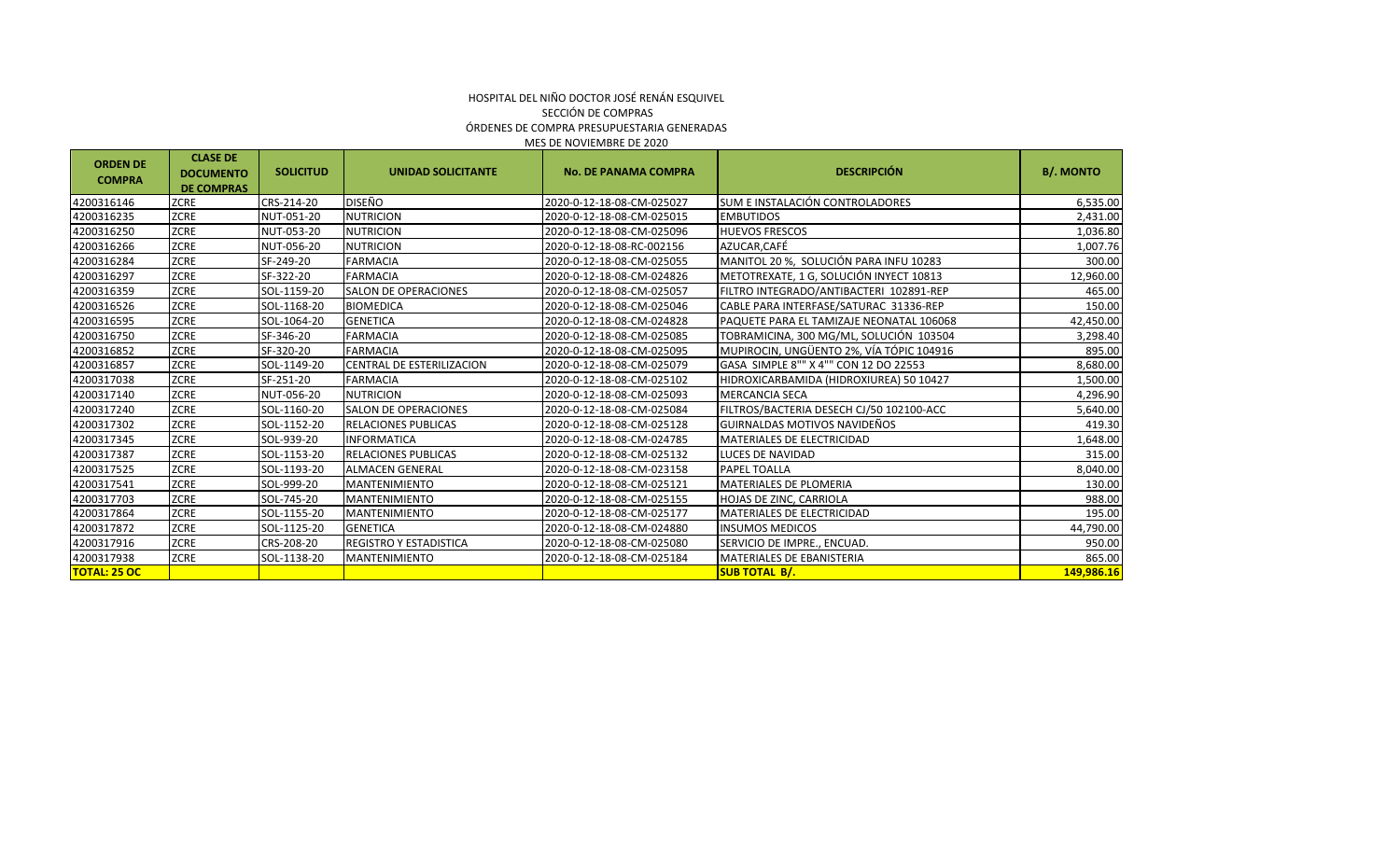| <b>ORDEN DE</b><br><b>COMPRA</b> | <b>CLASE DE</b><br><b>DOCUMENTO</b><br><b>DE COMPRAS</b> | <b>SOLICITUD</b> | <b>UNIDAD SOLICITANTE</b>    | <b>No. DE PANAMA COMPRA</b> | <b>DESCRIPCIÓN</b>                       | <b>B/. MONTO</b> |
|----------------------------------|----------------------------------------------------------|------------------|------------------------------|-----------------------------|------------------------------------------|------------------|
| 4200318002                       | <b>ZCRE</b>                                              | SOL-1150-20      | <b>MANTENIMIENTO</b>         | 2020-0-12-18-08-CM-025180   | LAMINAS DE CIELO RAZO 2 X 2 BLANCA       | 1,551.00         |
| 4200318016                       | <b>ZCRE</b>                                              | SOL-1173-20      | <b>SALON DE OPERACIONES</b>  | 2020-0-12-18-08-CM-025194   | ETIQUETA ENGOMADA PARA CARTAPACIO        | 220.00           |
| 4200318079                       | <b>ZCRE</b>                                              | SOL-941-20       | <b>CONSULTA DE ORTOPEDIA</b> | 2020-0-12-18-08-CM-025183   | LANILLA COLOR BLANCO 45 PULGADAS         | 2,075.00         |
| 4200318089                       | <b>ZCRE</b>                                              | NUT-052-20       | <b>NUTRICION</b>             | 2020-0-12-18-08-CM-024936   | <b>CARNES VARIADAS</b>                   | 17,038.75        |
| 4200318110                       | <b>ZCRE</b>                                              | SOL-1190-20      | <b>SALON DE OPERACIONES</b>  | 2020-0-12-18-08-CM-025183   | CAL SODAD/SIN PROD/COMP/A ENV/14K 103512 | 600.00           |
| 4200318114                       | <b>ZCRE</b>                                              | SOL-1106-20      | <b>MANTENIMIENTO</b>         | 2020-0-12-18-08-CM-025181   | <b>MATERIALES DE MANTENIMIENTO</b>       | 2,436.00         |
| 4200318242                       | <b>ZCRE</b>                                              | NUT-054-20       | <b>NUTRICION</b>             | 2020-0-12-18-08-CM-024934   | <b>PRODUCTOS LACTEOS</b>                 | 18,106.00        |
| 4200318250                       | <b>ZCRE</b>                                              | NUT-055-20       | <b>NUTRICION</b>             | 2020-0-12-18-08-CM-024995   | LEGUMBRES.VERDURAS Y FRUTAS              | 15,000.00        |
| 4200318339                       | <b>ZCRE</b>                                              | SOL-1215-20      | OFICINA DE ENFERMERIA        | 2020-0-12-18-08-CM-025232   | BOLETO P/MEDICA COLOR BLANCO PAQ 100     | 300.00           |
| 4200318375                       | <b>ZCRE</b>                                              | SF-338-20        | <b>FARMACIA</b>              | 2020-0-12-18-08-CM-025161   | CARTUCHO PAPEL BLANCO 1/4                | 95.00            |
| 4200318449                       | <b>ZCRE</b>                                              | SOL-1169-20      | <b>QUEMADOS</b>              | 2020-0-12-18-08-CM-025244   | PLASTICOS TRANSPARENTE                   | 460.00           |
| 4200318484                       | <b>ZCRE</b>                                              | SOL-1172-20      | <b>MANTENIMIENTO</b>         | 2020-0-12-18-08-CM-025245   | PUERTA DE ACORDEON                       | 90.00            |
| 4200318520                       | <b>ZCRE</b>                                              | SOL-478-20       | <b>INFORMATICA</b>           | 2020-0-12-18-08-CM-025369   | <b>ESCANER</b>                           | 596.00           |
| 4200318642                       | <b>ZCRE</b>                                              | SOL-922-20       | <b>MANTENIMIENTO</b>         | 2020-0-12-18-08-CM-025259   | <b>MADERAS</b>                           | 152.50           |
| 4200318651                       | <b>ZCRE</b>                                              | SOL-481-20       | <b>INFORMATICA</b>           | 2020-0-12-18-08-RC-002154   | <b>UPS BASICO TIPO 3</b>                 | 818.00           |
| 4200318653                       | <b>ZCRE</b>                                              | SF-351-20        | <b>FARMACIA</b>              | 2020-0-12-18-08-CM-025246   | PENICILINAS ANTIPSEUDOMÓNICAS CON 10314  | 4,100.00         |
| 4200318735                       | <b>ZCRE</b>                                              | SOL-479-20       | <b>INFORMATICA</b>           | 2020-0-12-18-08-RC-002158   | <b>COMPUTADORA PORTATIL BASICA</b>       | 643.38           |
| 4200318965                       | <b>ZCRE</b>                                              | CRS-215-20       | <b>TERAPIA INTENSIVA</b>     | 2020-0-12-18-08-CM-025280   | SERVICIO DE IMPRE., ENCUAD. Y OTROS      | 140.00           |
| 4200319020                       | <b>ZCRE</b>                                              | SOL-1156-20      | LABORATORIO CLINICO          | 2020-0-12-18-08-CM-025296   | Cavicide, Soluc limp Equip/mater labort. | 396.00           |
| 4200319063                       | <b>ZCRE</b>                                              | SOL-1121-20      | <b>MANTENIMIENTO</b>         | 2020-0-12-18-08-CM-025396   | SOPORTE PARA BROCHAS DE LAVAR BIBERONES  | 864.00           |
| 4200319185                       | <b>ZCRE</b>                                              | SOL-1122-20      | CENTRAL DE ESTERILIZACION    | 2020-0-12-18-08-LP-024448   | <b>BATAS DESECHABLES</b>                 | 45,400.00        |
| 4200319461                       | <b>ZCRE</b>                                              | SOL-1105-20      | <b>MANTENIMIENTO</b>         | 2020-0-12-18-08-CM-025343   | VÁLVULA FLIPER CON BOYA 19MM             | 184.55           |
| 4200319546                       | <b>ZCRE</b>                                              | SOL-1222-20      | LAVANDERIA                   | 2020-0-12-18-08-CM-025356   | SENSOR DESE/P/QUIR/PEDIA/C/I 102570-ACC  | 700.00           |
| 4200319613                       | <b>ZCRE</b>                                              | SOL-480-20       | <b>INFORMATICA</b>           | 2020-0-12-18-08-CM-025352   | <b>IMPRESORA LASER B/N</b>               | 1,340.00         |
| 4200319648                       | <b>ZCRE</b>                                              | SOL-1227-20      | <b>RADIOLOGIA</b>            | 2020-0-12-18-08-CM-025362   | SOSTENEDORES (COLGADOR)/10 C/U 100213    | 3,000.00         |
| <b>TOTAL: 25 OC</b>              |                                                          |                  |                              |                             | <b>SUB TOTAL B/.</b>                     | 116,306.18       |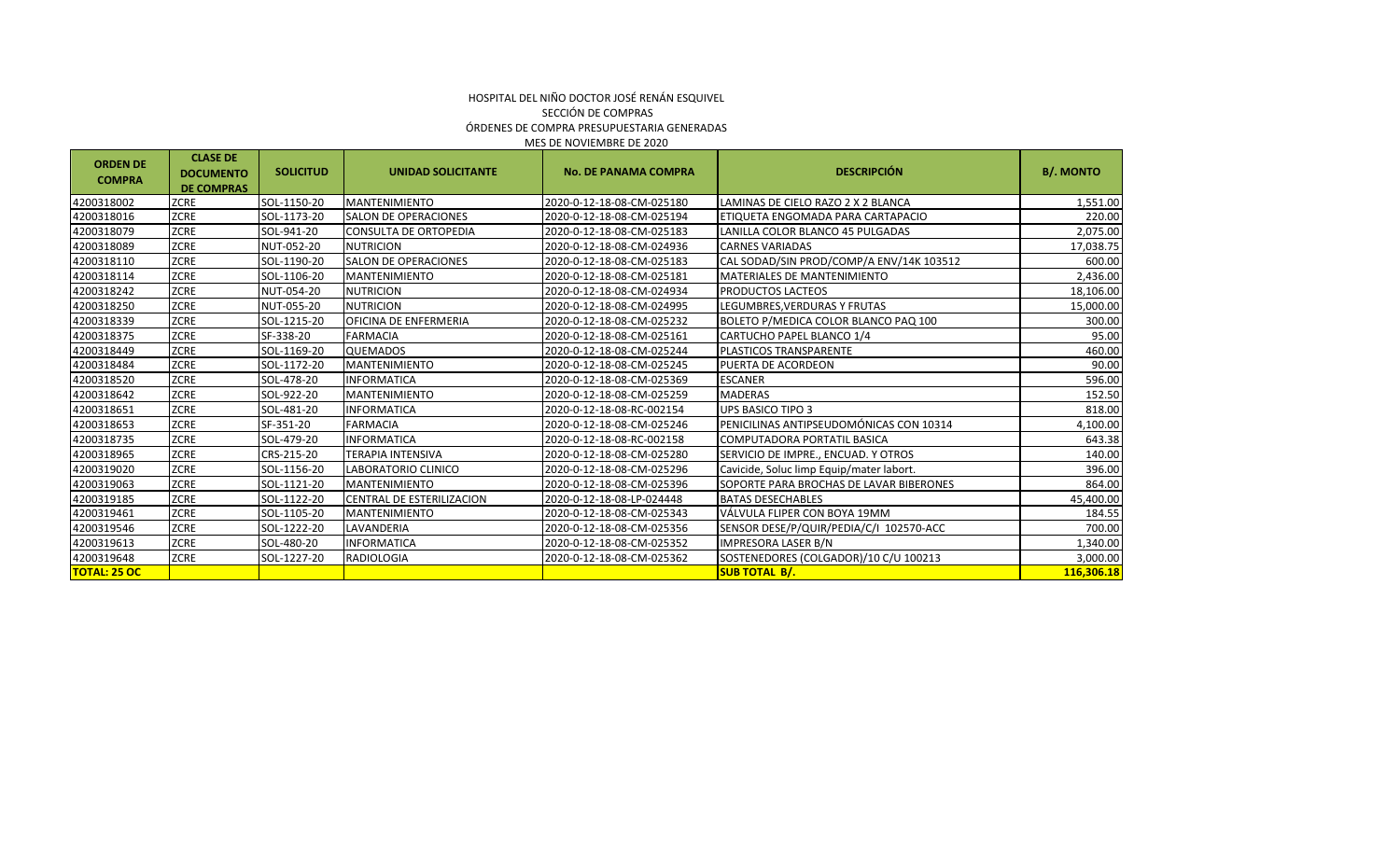| <b>ORDEN DE</b><br><b>COMPRA</b> | <b>CLASE DE</b><br><b>DOCUMENTO</b> | <b>SOLICITUD</b> | <b>UNIDAD SOLICITANTE</b>  | <b>No. DE PANAMA COMPRA</b> | <b>DESCRIPCIÓN</b>                             | <b>B/. MONTO</b> |
|----------------------------------|-------------------------------------|------------------|----------------------------|-----------------------------|------------------------------------------------|------------------|
|                                  | <b>DE COMPRAS</b>                   |                  |                            |                             |                                                |                  |
| 4200319672                       | ZCRE                                | SOL-936-20       | <b>INFORMATICA</b>         | 2020-0-12-18-08-CM-025354   | <b>ARTICULOS VARIOS</b>                        | 1,546.20         |
| 4200319699                       | ZCRE                                | SOL-1210-20      | CENTRAL DE ESTERILIZACION  | 2020-0-12-18-08-CM-025377   | <b>ARTICULOS VARIOS</b>                        | 6,500.00         |
| 4200319716                       | ZCRE                                | SOL-1200-20      | CENTRAL DE ESTERILIZACION  | 2020-0-12-18-08-CM-025382   | PAÑAL DESECHABLE PARA NIÑO 22 LB 102299        | 1,848.32         |
| 4200319736                       | ZCRE                                | SOL-1229-20      | CENTRAL DE ESTERILIZACION  | 2020-0-12-18-08-CM-025376   | BATA QUIR/ESTE/AAMI NIV/4/EXT/GR 102757        | 9,443.00         |
| 4200319753                       | ZCRE                                | SOL-1204-20      | CENTRAL DE ESTERILIZACION  | 2020-0-12-18-08-CM-025379   | INDICADOR BIOLOGICO A VAPOR 3 HO 102630        | 1,041.00         |
| 4200319759                       | ZCRE                                | SOL-1204-20      | CENTRAL DE ESTERILIZACION  | 2020-0-12-18-08-CM-025380   | PAQUETE DE PRUEBA DE PENETRACION 105695        | 1,740.00         |
| 4200319909                       | <b>ZCRE</b>                         | SOL-1242-20      | <b>ASEO Y MENSAJERIA</b>   | 2020-0-12-18-08-CM-025397   | BASURERO PLASTICO/PEDAL/TAPA 18GLN CREMA       | 195.00           |
| 4200319915                       | ZCRE                                | SOL-1243-20      | <b>ASEO Y MENSAJERIA</b>   | 2020-0-12-18-08-CM-025398   | BASURERO PLASTICO CON PEDAL Y TAPA 18 G        | 195.00           |
| 4200320028                       | ZCRE                                | CRS-216-20       | <b>SERVICIOS GENERALES</b> | 2020-0-12-18-08-CM-025402   | SUMINISTRO E INSTALACIÓN DE:                   | 696.00           |
| 4200320037                       | ZCRE                                | NUT-059-20       | <b>NUTRICION</b>           | 2020-0-12-18-08-CM-025414   | CARNE PERNIL AMERICANO FRESCO                  | 1,290.00         |
| 4200320048                       | ZCRE                                | NUT-059-20       | <b>NUTRICION</b>           | 2020-0-12-18-08-CM-025415   | <b>CARNE PAVO</b>                              | 838.00           |
| 4200320055                       | ZCRE                                | SOL-1217-20      | <b>INHALOTERAPIA</b>       | 2020-0-12-18-08-CM-025418   | SONDA DE CALEFACCIÓN 900MR510                  | 5,250.00         |
| 4200320066                       | ZCRE                                | SF-365-20        | <b>FARMACIA</b>            | 2020-0-12-18-08-CM-025416   | VITAMINA A, B, OXIDO DE ZINC, CLO 11529        | 1,945.00         |
| 4200320080                       | ZCRE                                | SOL-1248-20      | NEONATOLOGIA               | 2020-0-12-18-08-CM-025420   | <b>GASES ARTERIALES CCX NOVA PAQUETE 61036</b> | 9,800.00         |
| 4200320241                       | ZCRE                                | SOL-933-20       | <b>INFORMATICA</b>         | 2020-0-12-18-08-CM-024783   | <b>MATERIALES ELECTRICOS</b>                   | 722.75           |
| 4200320256                       | ZCRE                                | SOL-933-20       | INFORMATICA                | 2020-0-12-18-08-CM-025429   | <b>MATERIALES DE INFORMATICA</b>               | 225.00           |
| 4200320395                       | <b>ZCRE</b>                         | SOL-1226-20      | <b>SERVICIOS GENERALES</b> | 2020-0-12-18-08-CM-025434   | <b>FAJAS DE PROTECCION</b>                     | 1,208.25         |
| <b>TOTAL OC: 17</b>              |                                     |                  |                            |                             | <b>SUB TOTAL B/.</b>                           | 44,483.52        |
| <b>TOTA OC: 67</b>               |                                     |                  |                            |                             | <mark>TOTAL B/.</mark>                         | 310,775.86       |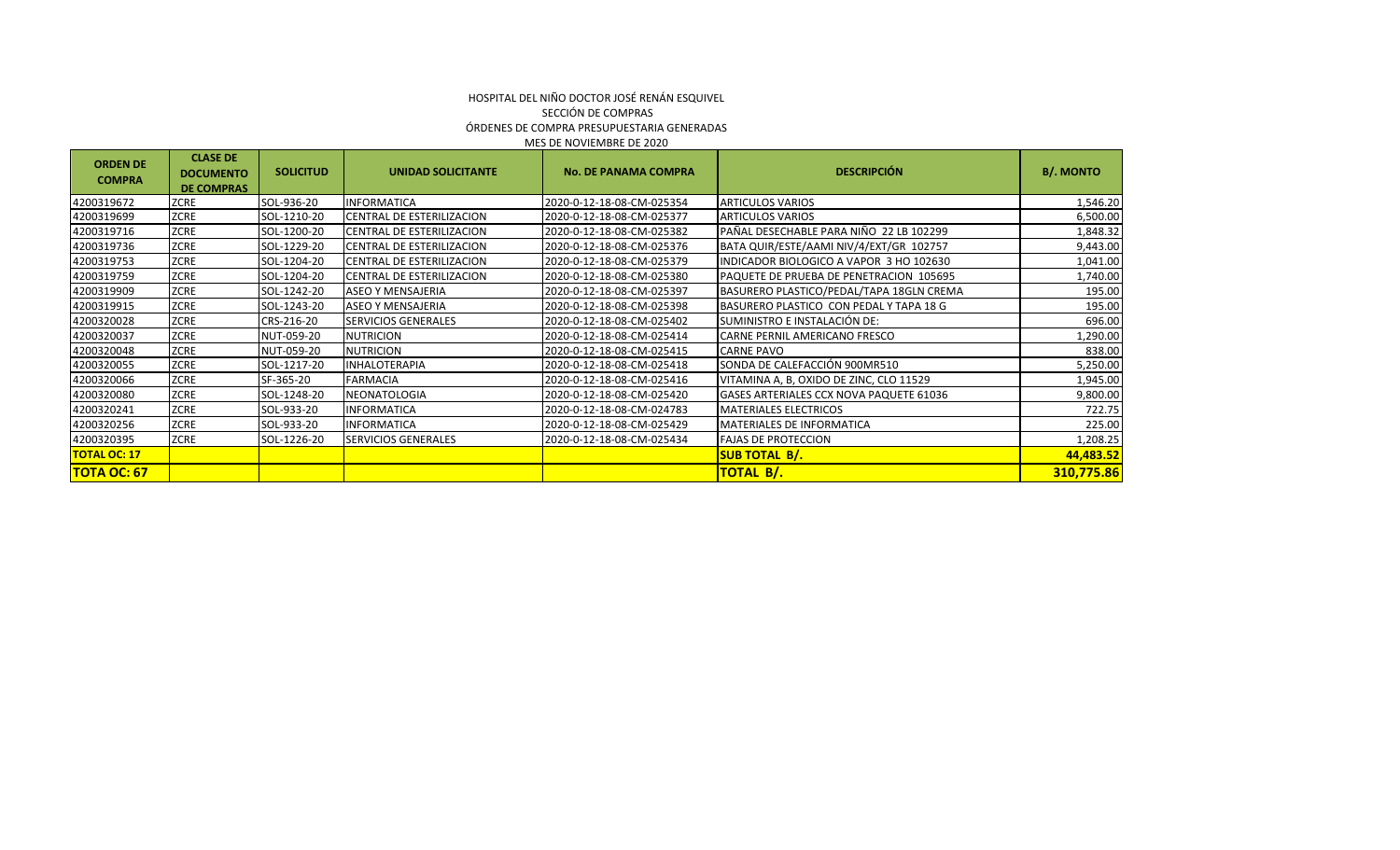| <b>ORDEN DE</b><br><b>COMPRA</b> | <b>CLASE DE</b><br><b>DOCUMENTO</b><br><b>DE COMPRAS</b> | <b>SOLICITUD</b> | <b>UNIDAD SOLICITANTE</b>        | <b>No. DE PANAMA COMPRA</b> | <b>DESCRIPCIÓN</b>                           | <b>B/. MONTO</b> |
|----------------------------------|----------------------------------------------------------|------------------|----------------------------------|-----------------------------|----------------------------------------------|------------------|
| 4800059667                       | <b>ZCRF</b>                                              | SOL 949-20       | CENTRAL DE ESTERILIZACION        | 2020-0-12-18-08-CM-024202   | <b>RESPIRADOR FACIAL</b>                     | B/. 22,500.00    |
| 4800060853                       | <b>ZCRF</b>                                              | ADM-N° 234       | OFICINA DE ADMINISTRACION        | 2020-0-12-18-08-CM-025033   | <b>EXAMEN ESPECIAL</b>                       | B/.71.00         |
| 4800060854                       | <b>ZCRF</b>                                              | ADM-N° 235       | OFICINA DE ADMINISTRACION        | 2020-0-12-18-08-CM-025035   | <b>EXAMEN ESPECIAL</b>                       | B/.102.00        |
| 4800060855                       | <b>ZCRF</b>                                              | ADM-N° 236       | OFICINA DE ADMINISTRACION        | 2020-0-12-18-08-CM-025037   | <b>EXAMEN ESPECIAL</b>                       | B/. 370.00       |
| 4800060856                       | <b>ZCRF</b>                                              | ADM-N° 237       | OFICINA DE ADMINISTRACION        | 2020-0-12-18-08-CM-025040   | <b>EXAMEN ESPECIAL</b>                       | B/.21.00         |
| 4800060857                       | <b>ZCRF</b>                                              | ADM-N°238        | OFICINA DE ADMINISTRACION        | 2020-0-12-18-08-CM-025041   | <b>EXAMEN ESPECIAL</b>                       | B/. 370.00       |
| 4800060858                       | <b>ZCRF</b>                                              | ADM-N° 239       | OFICINA DE ADMINISTRACION        | 2020-0-12-18-08-CM-025042   | <b>EXAMEN ESPECIAL</b>                       | B/. 707.00       |
| 4800060864                       | <b>ZCRF</b>                                              | SOL 693-20       | <b>MANTENIMIENTO</b>             | 2020-0-12-18-08-CM-024894   | <b>MATERIALES DE MANTENIMIENTO</b>           | B/.350.50        |
| 4800060865                       | <b>ZCRF</b>                                              | SOL 620-20       | <b>MANTENIMIENTO</b>             | 2020-0-12-18-08-CM-025047   | <b>ESCALERA DE ALUMINIO TIJERA DE 6 PIES</b> | B/.75.00         |
| 4800060866                       | <b>ZCRF</b>                                              | SOL 762-20       | <b>INHALOTERAPIA</b>             | 2020-0-12-18-08-CM-024728   | <b>INSUMOS MEDICOS QUIRURGICOS</b>           | B/. 24,000.00    |
| 4800060867                       | <b>ZCRF</b>                                              | SOL 794-20       | LABORATORIO CLINICO              | 2020-0-12-18-08-CM-024671   | TRIAGE RESPIRACIÓN ENTR 25 pruebas 61645     | B/. 14,650.00    |
| 4800060870                       | <b>ZCRF</b>                                              | SOL 864-20       | CENTRAL DE ESTERILIZACION        | 2020-0-12-18-08-CM-024670   | <b>GUANTES QUIRURGICOS</b>                   | B/. 7,150.00     |
| 4800060871                       | <b>ZCRF</b>                                              | SOL 772-20       | <b>INHALOTERAPIA</b>             | 2020-0-12-18-08-CM-024695   | CILINDROS ÓXIDO NÍTRICO DE 10 102719-ACC     | B/. 34,000.00    |
| 4800060872                       | <b>ZCRF</b>                                              | SOL 855-20       | <b>CENTRAL DE ESTERILIZACION</b> | 2020-0-12-18-08-CM-024633   | <b>INSUMOS MEDICOS QUIRURGICOS</b>           | B/. 7,000.00     |
| 4800060875                       | <b>ZCRF</b>                                              | SOL 855-20       | CENTRAL DE ESTERILIZACION        | 2020-0-12-18-08-CM-024633   | <b>JERINGUILLAS</b>                          | B/. 10,500.00    |
| 4800060878                       | <b>ZCRF</b>                                              | SF-264-20        | <b>FARMACIA</b>                  | 2020-0-12-18-08-CM-024800   | ALFOMBRA/P/COLO/AREA/MEZC/PAREN 12031        | B/.3,000.00      |
| 4800060880                       | <b>ZCRF</b>                                              | SOL 794-20       | LABORATORIO CLINICO              | 2020-0-12-18-08-CM-024672   | <b>INSUMOS MEDICOS LABORATORIO</b>           | B/. 27,300.00    |
| 4800060882                       | <b>ZCRF</b>                                              | SOL 839-20       | <b>BIOMEDICA</b>                 | 2020-0-12-18-08-CM-025032   | CINTA P/RELOJ DIGITAL AMANO 200Nº 474557     | B/. 100.00       |
| 4800060883                       | <b>ZCRF</b>                                              | SF-275-20        | <b>FARMACIA</b>                  | 2020-0-12-18-08-CM-025051   | VALGANCICLOVIR 50MG/ML, POLVO PAR 105433     | B/. 8,625.00     |
| 4800060885                       | <b>ZCRF</b>                                              | SF-266-20        | <b>FARMACIA</b>                  | 2020-0-12-18-08-CM-025053   | SODIO CLORURO SOLUCION HIPERTONIC 12099      | B/. 4,750.00     |
| 4800060886                       | <b>ZCRF</b>                                              | 863-20           | <b>CENTRAL DE EQUIPO</b>         | 2020-0-12-18-08-CM-024636   | <b>INSUMOS MEDICOS</b>                       | B/. 12,700.00    |
| 4800060892                       | <b>ZCRF</b>                                              | 734-20           | <b>BANCO DE SANGRE</b>           | 2020-0-12-18-08-CM-024597   | <b>REACTIVOS DE BNCO DE SANGRE</b>           | B/. 23,835.00    |
| 4800060896                       | <b>ZCRF</b>                                              | 783-2020         | LABORATORIO CLINICO              | 2020-0-12-18-08-CM-025058   | TUBOS CONICOS DE 50 ML MEMBRETAD 39216       | B/.300.00        |
| 4800060900                       | <b>ZCRF</b>                                              | SOL-975-20       | <b>MANTENIMIENTO</b>             | 2020-0-12-18-08-CM-025959   | <b>CALENTADORES DE AGUA</b>                  | B/0.800.00       |
| 4800060902                       | <b>ZCRF</b>                                              | CRS-185-20       | <b>BIOMEDICA</b>                 | 2020-0-12-18-08-CM-025043   | SERVIC. INSTAL CONFIG Y CALIBRAC EQUIPOS     | B/. 1,675.00     |
| <b>SUB-TOTAL: 25 OC</b>          |                                                          |                  |                                  |                             | <b>SUB TOTAL B/.</b>                         | B/. 204,951.50   |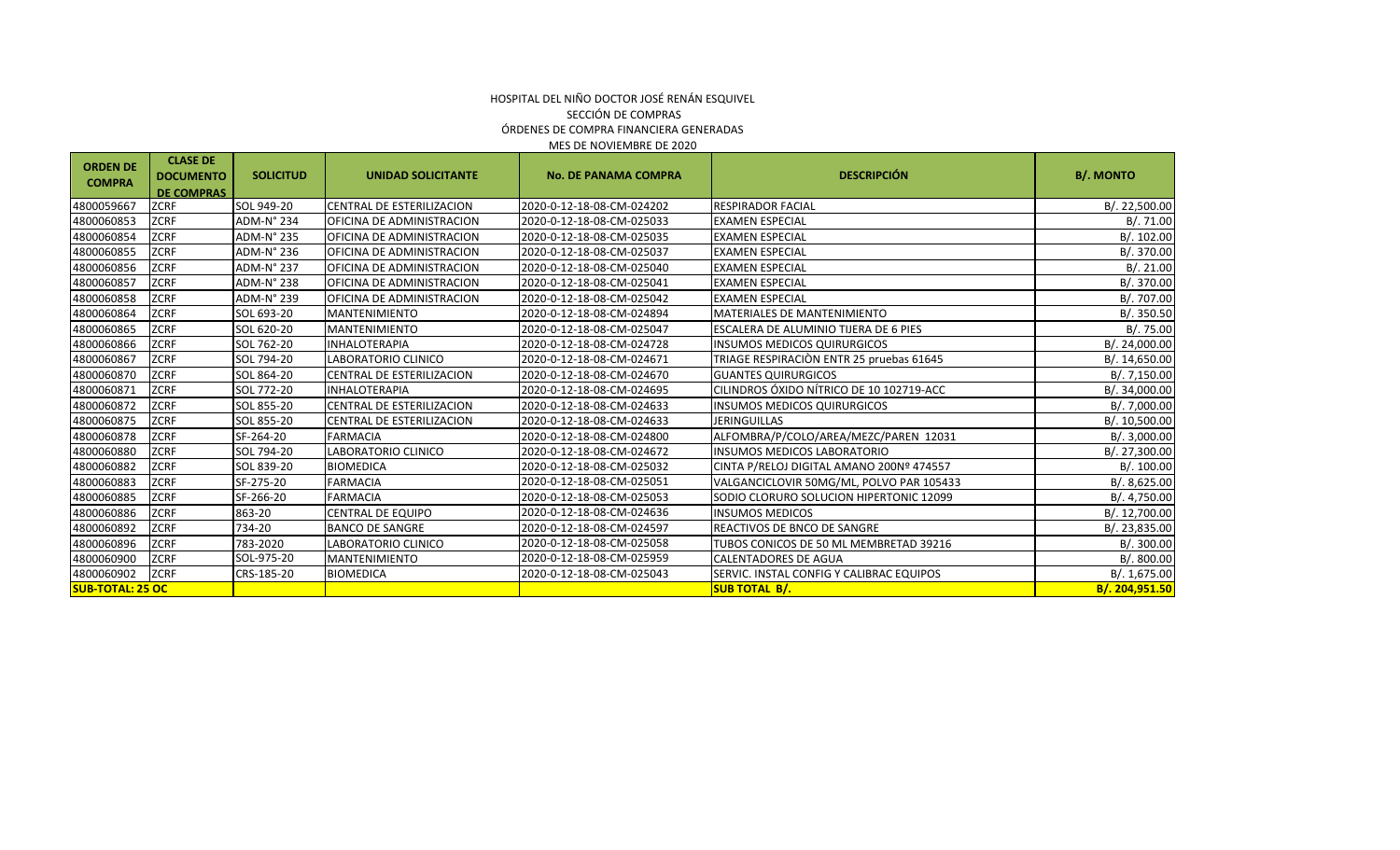#### SECCIÓN DE COMPRAS ÓRDENES DE COMPRA FINANCIERA GENERADAS MES DE NOVIEMBRE DE 2020 HOSPITAL DEL NIÑO DOCTOR JOSÉ RENÁN ESQUIVEL

| <b>ORDEN DE</b><br><b>COMPRA</b> | <b>CLASE DE</b><br><b>DOCUMENTO</b><br><b>DE COMPRAS</b> | <b>SOLICITUD</b> | <b>UNIDAD SOLICITANTE</b>    | <b>No. DE PANAMA COMPRA</b> | <b>DESCRIPCIÓN</b>                            | <b>B/. MONTO</b> |
|----------------------------------|----------------------------------------------------------|------------------|------------------------------|-----------------------------|-----------------------------------------------|------------------|
| 4800060904                       | <b>ZCRF</b>                                              | 790-20           | LABORATORIO CLINICO          | 2020-0-12-18-08-CM-025062   | CARGA VIRAL HIV POR PCR CJX10 PBS 106208      | B/. 7,200.00     |
| 4800060905                       | <b>ZCRF</b>                                              | 731-20           | <b>BANCO DE SANGRE</b>       | 2020-0-12-18-08-CM-024637   | ISET MULTIPLE PARA RECOLECCION DE 38674       | B/. 19,631.70    |
| 4800060906                       | <b>ZCRF</b>                                              | 733-20           | <b>BANCO DE SANGRE</b>       | 2020-0-12-18-08-CM-024629   | REACTIVOS DE BANCO DE SANGRE                  | B/.40,733.16     |
| 4800060907                       | <b>ZCRF</b>                                              | 732-20           | <b>BANCO DE SANGRE</b>       | 2020-0-12-18-08-CM-024627   | <b>INSUMOS DE BANCO DE SANGRE</b>             | B/. 37,229.50    |
| 4800060912                       | <b>ZCRF</b>                                              | 1146-20          | <b>SALON DE OPERACIONES</b>  | 2020-0-12-18-08-CM-025065   | JUEGO DE CICLO COMPLETO DE ESTERI 103169      | B/.9,000.00      |
| 4800060914                       | <b>ZCRF</b>                                              | 1143-20          | <b>CONSULTA EXTERNA</b>      | 2020-0-12-18-08-CM-025064   | DISPENSADOR DE AGUA FRIA Y CALIENTE           | B/.92.05         |
| 4800060915                       | <b>ZCRF</b>                                              | 1108-20          | <b>CENTRAL DE EQUIPO</b>     | 2020-0-12-18-08-CM-024731   | BOLS/ALIM/ENT/VAL/ENFIT/1000 107792-ACC       | B/. 50,000.00    |
| 4800060916                       | <b>ZCRF</b>                                              | 899-20           | <b>CENTRAL DE EQUIPO</b>     | 2020-0-12-18-08-CM-024775   | APOSITO TRANSPARENTE CON ALMOHADI 103668      | B/. 11,700.00    |
| 4800060918                       | <b>ZCRF</b>                                              | 899-20           | <b>CENTRAL DE EQUIPO</b>     | 2020-0-12-18-08-CM-024775   | APOSITO ANTIMICROBIAL/IONES/PLATA 102044      | B/. 21,260.00    |
| 4800060924                       | <b>ZCRF</b>                                              | 1109-20          | <b>CENTRAL DE EQUIPO</b>     | 2020-0-12-18-08-CM-025068   | APOSITO OCULAR ADULTO ESTERIL 21754           | B/. 195.00       |
| 4800060925                       | <b>ZCRF</b>                                              | 1147-20          | <b>SALON DE OPERACIONES</b>  | 2020-0-12-18-08-CM-025066   | <b>INSUMOS MEDICOS</b>                        | B/.7,260.00      |
| 4800060927                       | <b>ZCRF</b>                                              | SF-262-20        | <b>FARMACIA</b>              | 2020-0-12-18-08-CM-024698   | <b>INSUMOS MEDICOS</b>                        | B/. 32,300.00    |
| 4800060928                       | <b>ZCRF</b>                                              | 1109-20          | <b>CENTRAL DE EQUIPO</b>     | 2020-0-12-18-08-CM-024732   | APÓSITO HIDROCOLOIDE (FINO O EXTR 100564      | B/.4,000.00      |
| 4800060930                       | <b>ZCRF</b>                                              | 1109-20          | <b>CENTRAL DE EQUIPO</b>     | 2020-0-12-18-08-CM-024732   | <b>APOSITOS TRANSPARENTES ESTERIL 4 21744</b> | B/. 8,700.00     |
| 4800060931                       | <b>ZCRF</b>                                              | SF-265-20        | <b>FARMACIA</b>              | 2020-0-12-18-08-CM-024768   | SAPROTERINA CLORHIDRATO 100MG/SO 106943       | B/. 24,000.00    |
| 4800060932                       | <b>ZCRF</b>                                              | NUT-058-20       | <b>NUTRICION Y DIETETICA</b> | 2020-0-12-18-08-CM-025071   | PAN MOLDE DE 22 O MAS REBANADAS (PAQ)         | B/.4,185.00      |
| 4800060937                       | <b>ZCRF</b>                                              | 1083-20          | <b>MANTENIMIENTO</b>         | 2020-0-12-18-08-CM-025081   | TELEFONO USO SPEC PRUEBAS (PROB LINEA)        | B/.245.00        |
| 4800060939                       | <b>ZCRF</b>                                              | 1158-2020        | <b>SALON DE OPERACIONES</b>  | 2020-0-12-18-08-CM-025082   | CIRCUITO RESPIRATORIO DE ANESTESI 29209       | B/.9,000.00      |
| 4800060943                       | <b>ZCRF</b>                                              | 1177-20          | <b>CENTRAL DE EQUIPO</b>     | 2020-0-12-18-08-CM-025078   | RESPIRA/FACIAL/S/VAL/FFP2D/GRAND 104747       | B/. 8,778.00     |
| 4800060946                       | <b>ZCRF</b>                                              | 887-20           | <b>CENTRAL DE EQUIPO</b>     | 2020-0-12-18-08-CM-024810   | GASA 2" X 2" X 16 DOBLECES, ESTÉ 104132       | B/. 13,500.00    |
| 4800060947                       | <b>ZCRF</b>                                              | 887-20           | <b>CENTRAL DE EQUIPO</b>     | 2020-0-12-18-08-CM-024810   | GASA SIMPLE 4" X 4" X 16 ESTÉR 21776          | B/. 21,000.00    |
| 4800060952                       | <b>ZCRF</b>                                              | 1135-20          | <b>CENTRAL DE EQUIPO</b>     | 2020-0-12-18-08-CM-024862   | CONECTOR LIBRE DE AGUJAS DE SISTE 102870      | B/. 17,490.00    |
| 4800060953                       | <b>ZCRF</b>                                              | 1151-20          | <b>CENTRAL DE EQUIPO</b>     | 2020-0-12-18-08-CM-024939   | SISTEM/CAT/2.0/15/POL/A/I/S/A/S/L 27225       | B/. 12,800.00    |
| 4800060954                       | <b>ZCRF</b>                                              | 1139-2020        | <b>CENTRAL DE EQUIPO</b>     | 2020-0-12-18-08-CM-024883   | CONECTOR PARA BOMBA DE INFUSION C 102590      | B/. 36,288.00    |
| 4800060959                       | <b>ZCRF</b>                                              | 1086-20          | <b>BIOMEDICA</b>             | 2020-0-12-18-08-CM-025089   | BATERIA RECARGABLE DE 12 V, 7.2 AH            | B/0.826.00       |
| <b>SUB-TOTAL: 25 OC</b>          |                                                          |                  |                              |                             | <b>SUB TOTAL B/.</b>                          | B/. 397,413.41   |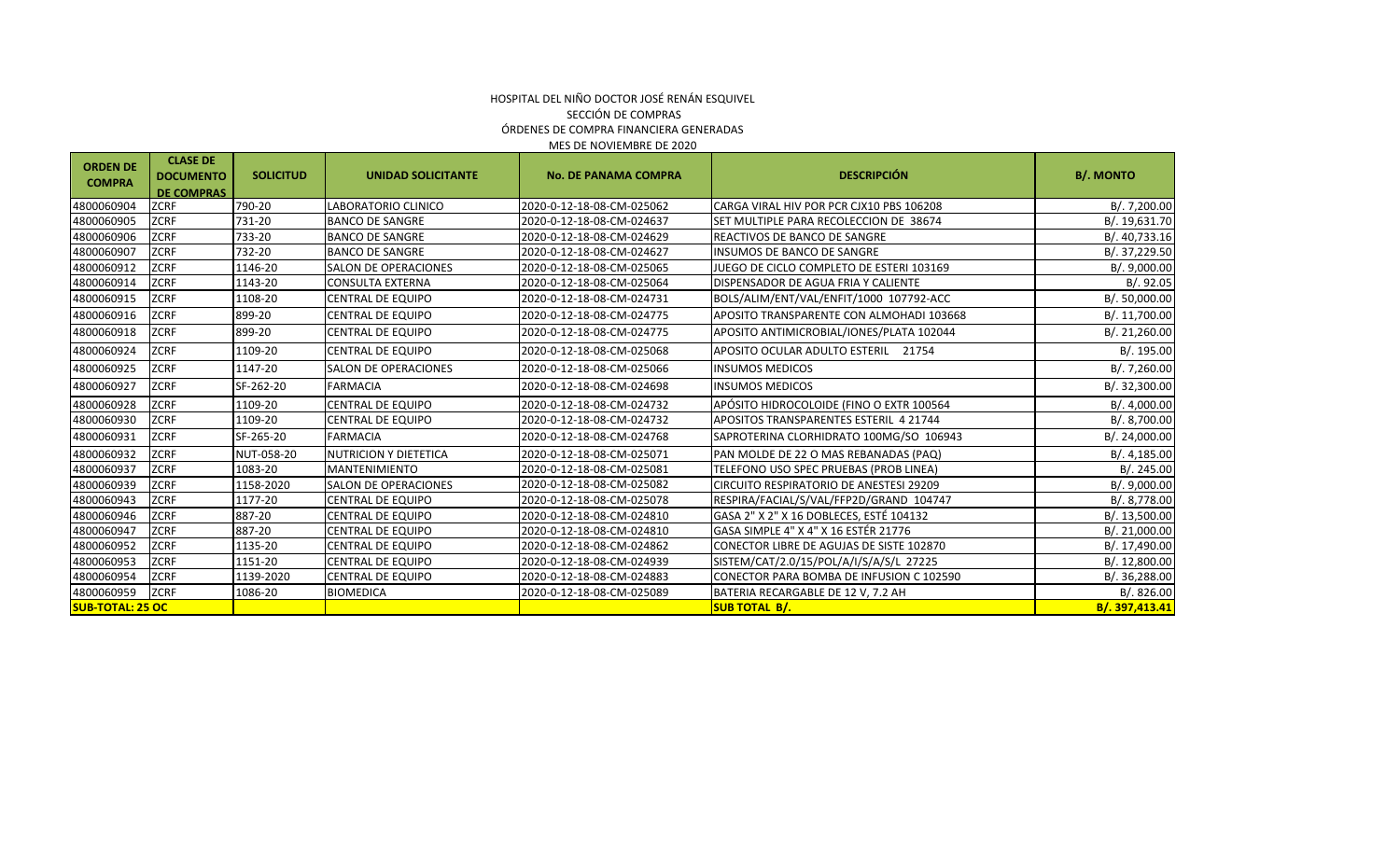| <b>ORDEN DE</b><br><b>COMPRA</b> | <b>CLASE DE</b><br><b>DOCUMENTO</b><br><b>DE COMPRAS</b> | <b>SOLICITUD</b> | <b>UNIDAD SOLICITANTE</b>   | <b>No. DE PANAMA COMPRA</b> | <b>DESCRIPCIÓN</b>                       | <b>B/. MONTO</b> |
|----------------------------------|----------------------------------------------------------|------------------|-----------------------------|-----------------------------|------------------------------------------|------------------|
| 4800060965                       | <b>ZCRF</b>                                              | 842/844-20       | <b>INFORMATICA</b>          | 2020-0-12-18-08-CM-024601   | <b>TINTAS VARIAS</b>                     | B/. 13,489.00    |
| 4800060967                       | <b>ZCRF</b>                                              | 1177-20          | LAVANDERIA                  | 2020-0-12-18-08-CM-024938   | <b>TELAS VARIAS</b>                      | B/. 42,750.00    |
| 4800060970                       | <b>ZCRF</b>                                              | 864-20           | <b>CENTRAL DE EQUIPO</b>    | 2020-0-12-18-08-CM-024917   | <b>INSUMOS MEDICOS QUIRURGICOS</b>       | B/. 17,995.50    |
| 4800060985                       | <b>ZCRF</b>                                              | 1136-20          | CENTRAL DE EQUIPO           | 2020-0-12-18-08-CM-024833   | CONECTOR LIBRE DE AGUJAS DE SISTE 102870 | B/. 15,000.00    |
| 4800060987                       | <b>ZCRF</b>                                              | 1136-20          | <b>CENTRAL DE EQUIPO</b>    | 2020-0-12-18-08-CM-024833   | CONECTOR LIBRE DE AGUJAS DE SISTE 102870 | B/. 12,600.00    |
| 4800060990                       | <b>ZCRF</b>                                              | 842/844-20       | <b>INFORMATICA</b>          | 2020-0-12-18-08-CM-024601   | <b>TONER VARIOS</b>                      | B/.1,064.60      |
| 4800060997                       | <b>ZCRF</b>                                              | SF-254-20        | <b>FARMACIA</b>             | 2020-0-12-18-08-CM-025103   | TOBRAMICINA 0.3%, CON DEXAMETASON 104771 | B/.201.00        |
| 4800061001                       | <b>ZCRF</b>                                              | 737-20           | <b>MANTENIMIENTO</b>        | 2020-0-12-18-08-CM-025099   | PLYWOOD 1/2" X 4' X 8'                   | B/.200.00        |
| 4800061003                       | <b>ZCRF</b>                                              | 1074-20          | <b>MANTENIMIENTO</b>        | 2020-0-12-18-08-CM-025101   | EXTRACTOR DE AIRE INDUSTRIAL 16" (METAL) | B/. 760.00       |
| 4800061005                       | <b>ZCRF</b>                                              | 1033-20          | <b>MANTENIMIENTO</b>        | 2020-0-12-18-08-CM-025104   | <b>CORDONES ESPERILAES</b>               | B/.105.75        |
| 4800061023                       | <b>ZCRF</b>                                              | 840-20           | <b>MANTENIMIENTO</b>        | 2020-0-12-18-08-CM-025031   | <b>MATERIALES DE MANTENIMIENTO</b>       | B/. 1,462.72     |
| 4800061043                       | <b>ZCRF</b>                                              | 829-20           | <b>INHALOTERAPIA</b>        | 2020-0-12-18-08-CM-024669   | <b>INSUMOS DE INHALOTERAPIA</b>          | B/. 11,880.00    |
| 4800061044                       | <b>ZCRF</b>                                              | 812-20           | <b>MANTENIMIENTO</b>        | 2020-0-12-18-08-CM-025050   | <b>MATERIALES DE MANTENIMIENTO</b>       | B/. 4,070.76     |
| 4800061053                       | <b>ZCRF</b>                                              | 1081-20          | MANTENIMIENTO               | 2020-0-12-18-08-CM-025117   | <b>MATERIALES VARIOS</b>                 | B/.824.00        |
| 4800061061                       | <b>ZCRF</b>                                              | 1188-20          | CENTRAL DE EQUIPO           | 2020-0-12-18-08-CM-025131   | MASCARILLA RECTANGULAR DE 3 PLIEG 33589  | B/. 3,800.00     |
| 4800061062                       | <b>ZCRF</b>                                              | 388-20           | <b>BIOMEDICA</b>            | 2020-0-12-18-08-CM-024694   | <b>MATERIALES DE BIOMEDICA</b>           | B/. 13,861.50    |
| 4800061064                       | <b>ZCRF</b>                                              | 1129-20          | CENTRAL DE EQUIPO           | 2020-0-12-18-08-CM-024824   | <b>INSUMOS MEDICOS QUIRURGICOS</b>       | B/. 36,300.00    |
| 4800061066                       | <b>ZCRF</b>                                              | 843-2020         | <b>INFORMATICA</b>          | 2020-0-12-18-08-CM-025133   | <b>TINTAS VARIAS</b>                     | B/. 900.00       |
| 4800061068                       | <b>ZCRF</b>                                              | 782-20           | LABORATORIO CLINICO         | 2020-0-12-18-08-CM-025135   | REACTIVOS DE LABORATORIO                 | B/. 6,091.00     |
| 4800061069                       | <b>ZCRF</b>                                              | 710-20           | MANTENIMIENTO               | 2020-0-12-18-08-CM-025125   | MATERIALES DE ELECTRICIDAD               | B/0.4,393.18     |
| 4800061072                       | <b>ZCRF</b>                                              | 830-20           | <b>SALON DE OPERACIONES</b> | 2020-0-12-18-08-CM-024696   | <b>INSUMOS DE SALON DE OPERACIONES</b>   | B/. 2,210.00     |
| 4800061076                       | <b>ZCRF</b>                                              | 780-20           | LABORATORIO CLINICO         | 2020-0-12-18-08-CM-024697   | REACTIVOS DE LABORATORIO                 | B/. 13,077.90    |
| 4800061080                       | <b>ZCRF</b>                                              | 1157-20          | LABORATORIO CLINICO         | 2020-0-12-18-08-CM-025137   | REACTIVOS DE LABORATORIO                 | B/. 2,740.00     |
| 4800061086                       | <b>ZCRF</b>                                              | 992-20           | <b>ASEO Y MENSAJERIA</b>    | 2020-0-12-18-08-CM-025152   | TAZA DOSIFICADORA 1000 ML                | B/. 299.50       |
| 4800061087                       | <b>ZCRF</b>                                              | ADM-240          | <b>ADMINISTRACION</b>       | 2020-0-12-18-08-CM-025139   | <b>EXAMEN ESPECIAL</b>                   | B/.370.00        |
| <b>SUB-TOTAL: 25 OC</b>          |                                                          |                  |                             |                             | <b>SUB TOTAL B/.</b>                     | B/. 206,446.41   |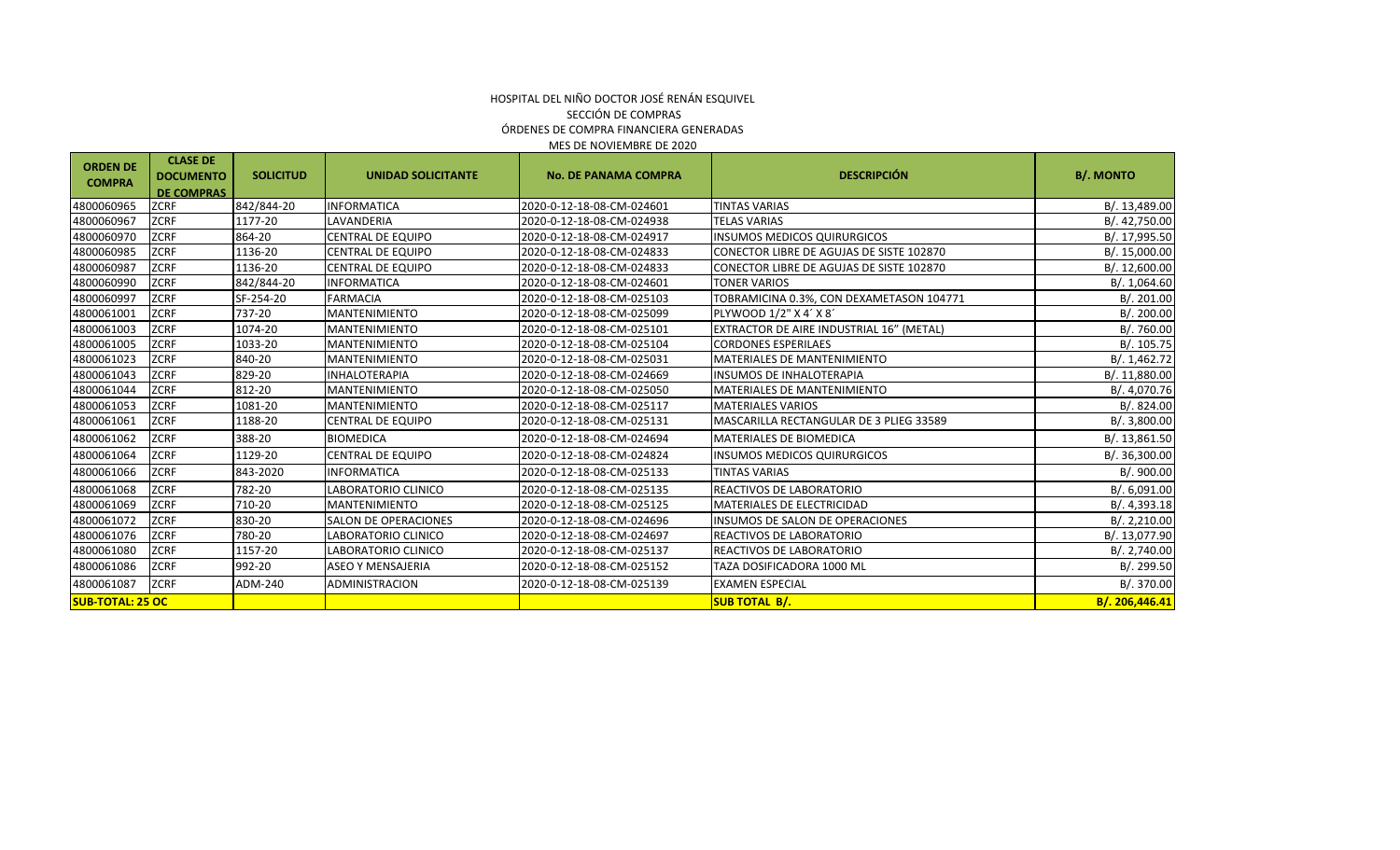| <b>ORDEN DE</b><br><b>COMPRA</b> | <b>CLASE DE</b><br><b>DOCUMENTO</b><br><b>DE COMPRAS</b> | <b>SOLICITUD</b> | <b>UNIDAD SOLICITANTE</b>     | <b>No. DE PANAMA COMPRA</b> | <b>DESCRIPCIÓN</b>                              | <b>B/. MONTO</b> |
|----------------------------------|----------------------------------------------------------|------------------|-------------------------------|-----------------------------|-------------------------------------------------|------------------|
| 4800061088                       | <b>ZCRF</b>                                              | ADM-241          | <b>ADMINISTRACION</b>         | 2020-0-12-18-08-CM-025140   | <b>EXAMEN ESPECIAL</b>                          | B/. 370.00       |
| 4800061089                       | <b>ZCRF</b>                                              | ADM-242          | <b>ADMINISTRACION</b>         | 2020-0-12-18-08-CM-025141   | <b>EXAMEN ESPECIAL</b>                          | B/. 370.00       |
| 4800061090                       | <b>ZCRF</b>                                              | ADM-243          | <b>ADMINISTRACION</b>         | 2020-0-12-18-08-CM-025142   | <b>EXAMEN ESPECIAL</b>                          | B/. 707.00       |
| 4800061091                       | <b>ZCRF</b>                                              | ADM-244          | <b>ADMINISTRACION</b>         | 2020-0-12-18-08-CM-025143   | <b>EXAMEN ESPECIAL</b>                          | B/.22.05         |
| 4800061093                       | <b>ZCRF</b>                                              | ADM-245          | <b>ADMINISTRACION</b>         | 2020-0-12-18-08-CM-025144   | <b>EXAMEN ESPECIAL</b>                          | B/. 370.00       |
| 4800061094                       | <b>ZCRF</b>                                              | ADM-246          | ADMINISTRACION                | 2020-0-12-18-08-CM-025145   | <b>EXAMEN ESPECIAL</b>                          | B/. 943.00       |
| 4800061096                       | <b>ZCRF</b>                                              | 771-20           | <b>INHALOTERAPIA</b>          | 2020-0-12-18-08-CM-024767   | JUE/ADA/CIRC/VEN/NOXKIT-1-10 102719-ACC         | B/. 21,500.00    |
| 4800061097                       | <b>ZCRF</b>                                              | 957-20           | <b>SEGURIDAD Y VIGILANCIA</b> | 2020-0-12-18-08-CM-024912   | CAMARA TIPO DOMO /IP/POE/IR                     | B/. 1,150.60     |
| 4800061098                       | <b>ZCRF</b>                                              | ADM-247          | <b>ADMINISTRACION</b>         | 2020-0-12-18-08-CM-025146   | <b>EXAMEN ESPECIAL</b>                          | B/.441.00        |
| 4800061099                       | <b>ZCRF</b>                                              | ADM-248          | <b>ADMINISTRACION</b>         | 2020-0-12-18-08-CM-025139   | <b>EXAMEN ESPECIAL</b>                          | B/. 370.00       |
| 4800061101                       | <b>ZCRF</b>                                              | ADM-249          | <b>ADMINISTRACION</b>         | 2020-0-12-18-08-CM-025150   | <b>EXAMEN ESPECIAL</b>                          | B/. 370.00       |
| 4800061102                       | <b>ZCRF</b>                                              | ADM-250          | <b>ADMINISTRACION</b>         | 2020-0-12-18-08-CM-025154   | <b>EXAMEN ESPECIAL</b>                          | B/. 370.00       |
| 4800061105                       | <b>ZCRF</b>                                              | 801-20           | <b>MANTENIMIENTO</b>          | 2020-0-12-18-08-CM-025120   | <b>MATERIALES DE MANTENIMIENTO</b>              | B/. 275.00       |
| 4800061109                       | <b>ZCRF</b>                                              | 1199-20          | <b>CLINICA DE HERIDA</b>      | 2020-0-12-18-08-CM-025174   | CAMILLA DE TRANSPORTE Y TRASPASO 42195          | B/. 5,950.00     |
| 4800061110                       | <b>ZCRF</b>                                              | 1195-20          | <b>MANTENIMIENTO</b>          | 2020-0-12-18-08-RC-002157   | AIRE ACONDICIONADO DE VENTANA 24000 BTU         | B/0.820.00       |
| 4800061114                       | <b>ZCRF</b>                                              | 891-20           | <b>CENTRAL DE EQUIPO</b>      | 2020-0-12-18-08-CM-025162   | CUBIERTA/PREPARAC/CITOTOX/16"X22" 27561         | B/. 376.00       |
| 4800061117                       | <b>ZCRF</b>                                              | 891-20           | <b>CENTRAL DE EQUIPO</b>      | 2020-0-12-18-08-CM-025163   | FILTRO DE EXTRACCION DE LIQUIDOS 24694          | B/. 1,049.40     |
| 4800061120                       | <b>ZCRF</b>                                              | 867-20           | <b>CENTRAL DE EQUIPO</b>      | 2020-0-12-18-08-CM-025164   | <b>BOLSA DE POLIETILENO PARA PREVENI 105802</b> | B/.1,500.00      |
| 4800061122                       | <b>ZCRF</b>                                              | 867-20           | CENTRAL DE EQUIPO             | 2020-0-12-18-08-CM-025165   | ELECTRODO PRE-ALAMBRADO PARA USO 22974          | B/. 3,588.00     |
| 4800061126                       | <b>ZCRF</b>                                              | 882-20           | CENTRAL DE EQUIPO             | 2020-0-12-18-08-CM-025166   | <b>DESINFECTANTE CONCENTRADO SIN OLOR</b>       | B/. 2,562.50     |
| 4800061127                       | <b>ZCRF</b>                                              | 845-20           | <b>INFORMATICA</b>            | 2020-0-12-18-08-CM-025182   | FOTOCONDUCTOR 50F0Z00 LEXMARK                   | B/. 1,488.75     |
| 4800061129                       | <b>ZCRF</b>                                              | 904-20           | CARDIOLOGIA                   | 2020-0-12-18-08-CM-024770   | <b>INSUMOS MEDICOS</b>                          | B/. 31,840.00    |
| 4800061131                       | <b>ZCRF</b>                                              | 866-20           | CENTRAL DE EQUIPO             | 2020-0-12-18-08-CM-025167   | INSUMOS DE CENTRAL DE EQUIPO                    | B/. 1,790.64     |
| 4800061135                       | <b>ZCRF</b>                                              | SF-271-20        | <b>FARMACIA</b>               | 2020-0-12-18-08-CM-024730   | CEFOTAXIMA, 1 G, POLVO LIOFILIZAD 10997         | B/. 900.00       |
| 4800061136                       | <b>ZCRF</b>                                              | 893-20           | CENTRAL DE EQUIPO             | 2020-0-12-18-08-CM-025168   | INTRODUCTOR PELABLE 2.0 FR 27225-ACC            | B/. 2, 332.80    |
| <b>SUB-TOTAL: 25 OC</b>          |                                                          |                  |                               |                             | <b>SUB TOTAL B/.</b>                            | B/. 81,456.74    |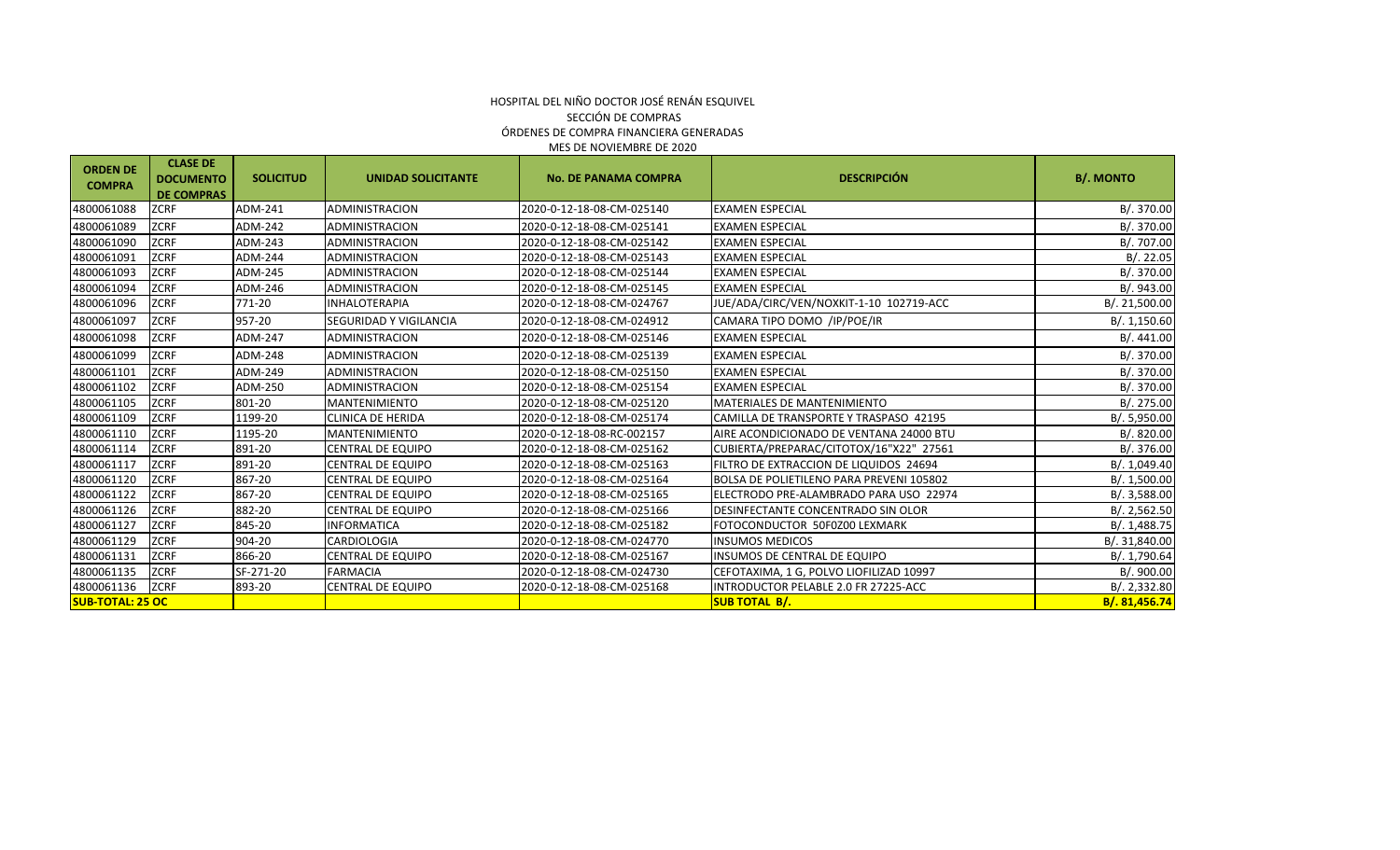#### ÓRDENES DE COMPRA FINANCIERA GENERADAS MES DE NOVIEMBRE DE 2020 HOSPITAL DEL NIÑO DOCTOR JOSÉ RENÁN ESQUIVEL SECCIÓN DE COMPRAS

| <b>ORDEN DE</b><br><b>COMPRA</b> | <b>CLASE DE</b><br><b>DOCUMENTO</b><br><b>DE COMPRAS</b> | <b>SOLICITUD</b> | <b>UNIDAD SOLICITANTE</b>   | <b>No. DE PANAMA COMPRA</b> | <b>DESCRIPCIÓN</b>                       | <b>B/. MONTO</b> |
|----------------------------------|----------------------------------------------------------|------------------|-----------------------------|-----------------------------|------------------------------------------|------------------|
| 4800061138                       | <b>ZCRF</b>                                              | SF-271-20        | <b>FARMACIA</b>             | 2020-0-12-18-08-CM-024730   | <b>MEDICAMENTOS</b>                      | B/.3,300.00      |
| 4800061141                       | <b>ZCRF</b>                                              | 455-20           | <b>BIOMEDICA</b>            | 2020-0-12-18-08-CM-024668   | MATERIALES DE BIOMEDICA                  | B/. 39,313.12    |
| 4800061142                       | <b>ZCRF</b>                                              | SF-271-20        | <b>FARMACIA</b>             | 2020-0-12-18-08-CM-024730   | TOCILIZUMAB 20mg/ml sol VIAL/10ML 102822 | B/.5,200.00      |
| 4800061143                       | <b>ZCRF</b>                                              | 889-20           | CENTRAL DE EQUIPO           | 2020-0-12-18-08-CM-025169   | INSUMOS MEDICOS QUIRURGICOS              | B/.330.00        |
| 4800061146                       | <b>ZCRF</b>                                              | 881-20           | <b>CENTRAL DE EQUIPO</b>    | 2020-0-12-18-08-CM-025171   | PAPEL SATIN/CAM/MESA/18"X225' 23143      | B/. 3,120.00     |
| 4800061147                       | <b>ZCRF</b>                                              | 879-20           | CENTRAL DE EQUIPO           | 2020-0-12-18-08-CM-025172   | RECIPIENTE DESECHABLE PARA SISTEM 101418 | B/. 1,500.00     |
| 4800061150                       | <b>ZCRF</b>                                              | 888-20           | CENTRAL DE EQUIPO           | 2020-0-12-18-08-CM-025170   | <b>SUTURAS</b>                           | B/. 3,840.96     |
| 4800061158                       | <b>ZCRF</b>                                              | 133-20           | <b>BIOMEDICA</b>            | 2020-0-12-18-08-CM-024693   | <b>MATERIALES DE BIOMEDICA</b>           | B/. 14,060.00    |
| 4800061166                       | <b>ZCRF</b>                                              | 1144-20          | <b>MANTENIMIENTO</b>        | 2020-0-12-18-08-CM-025185   | CALENTADORES DE AGUA                     | B/.800.00        |
| 4800061170                       | <b>ZCRF</b>                                              | 1197-20          | <b>CENTRAL DE EQUIPO</b>    | 2020-0-12-18-08-CM-025187   | RESPIRA/FACIAL/S/VAL/FFP2D/MEDIA 104747  | B/0.9,350.00     |
| 4800061174                       | <b>ZCRF</b>                                              | 1194-20          | <b>SALON DE OPERACIONES</b> | 2020-0-12-18-08-CM-025192   | DISTRACTOR MANDIBULAR BIDIRECCION 105093 | B/.4,100.00      |
| 4800061175                       | <b>ZCRF</b>                                              | 733-20           | <b>BANCO DE SANGRE</b>      | 2020-0-12-18-08-CM-024629   | GUANTES/EXPLORACIÓN/GRAND CJ/100 100714  | B/. 9,940.00     |
| 4800061179                       | <b>ZCRF</b>                                              | 1141-20          | LABORATORIO CLINICO         | 2020-0-12-18-08-CM-024911   | <b>MEDICAMENTOS</b>                      | B/. 12,407.18    |
| 4800061183                       | <b>ZCRF</b>                                              | 1180-20          | CENTRAL DE EQUIPO           | 2020-0-12-18-08-CM-025196   | TUBO UNIVERSAL DE PLASTICO<br>6MM 22686  | B/.9,410.00      |
| 4800061188                       | <b>ZCRF</b>                                              | 1178-20          | <b>CENTRAL DE EQUIPO</b>    | 2020-0-12-18-08-CM-025195   | RESPIRA/FACIAL/S/VAL/FFP2D/MEDIA 104747  | B/. 8,869.00     |
| 4800061195                       | <b>ZCRF</b>                                              | 681-20           | <b>ALMACEN GENERAL</b>      | 2020-0-12-18-08-CM-025197   | PILAS ALCALINAS VARIAS                   | B/.1,656.00      |
| 4800061211                       | <b>ZCRF</b>                                              | 831-20           | <b>SALON DE OPERACIONES</b> | 2020-0-12-18-08-CM-024733   | <b>INSUMOS DE CARDIOLOGIA</b>            | B/.2,665.00      |
| 4800061214                       | <b>ZCRF</b>                                              | 831-20           | <b>SALON DE OPERACIONES</b> | 2020-0-12-18-08-CM-024733   | INSUMOS DE SALON DE OPERACIONES          | B/. 1,772.50     |
| 4800061215                       | <b>ZCRF</b>                                              | 831-20           | <b>SALON DE OPERACIONES</b> | 2020-0-12-18-08-CM-024733   | MASCARA/INSUMO                           | B/. 375.00       |
| 4800061216                       | <b>ZCRF</b>                                              | 831-20           | <b>SALON DE OPERACIONES</b> | 2020-0-12-18-08-CM-024733   | INSUMOS DE SALON DE OPERACIONES          | B/0.637.50       |
| 4800061218                       | <b>ZCRF</b>                                              | 527-20           | <b>BIOMEDICA</b>            | 2020-0-12-18-08-CM-024765   | <b>MATERIALES DE BIOMEDICA</b>           | B/. 20,653.55    |
| 4800061220                       | <b>ZCRF</b>                                              | ADM-251          | ADMINISTRACION              | 2020-0-12-18-08-CM-025200   | <b>EXAMEN ESPECIAL</b>                   | B/.102.00        |
| 4800061221                       | <b>ZCRF</b>                                              | ADM-252          | ADMINISTRACION              | 2020-0-12-18-08-CM-025201   | <b>EXAMEN ESPECIAL</b>                   | B/. 748.00       |
| 4800061222                       | <b>ZCRF</b>                                              | ADM-253          | ADMINISTRACION              | 2020-0-12-18-08-CM-025202   | <b>EXAMEN ESPECIAL</b>                   | B/. 370.00       |
| 4800061223                       | <b>ZCRF</b>                                              | ADM-254          | <b>ADMINISTRACION</b>       | 2020-0-12-18-08-CM-025203   | <b>EXAMEN ESPECIAL</b>                   | B/.102.00        |
| <b>SUB-TOTAL: 25 OC</b>          |                                                          |                  |                             |                             | <b>SUB TOTAL B/.</b>                     | B/. 154, 621.81  |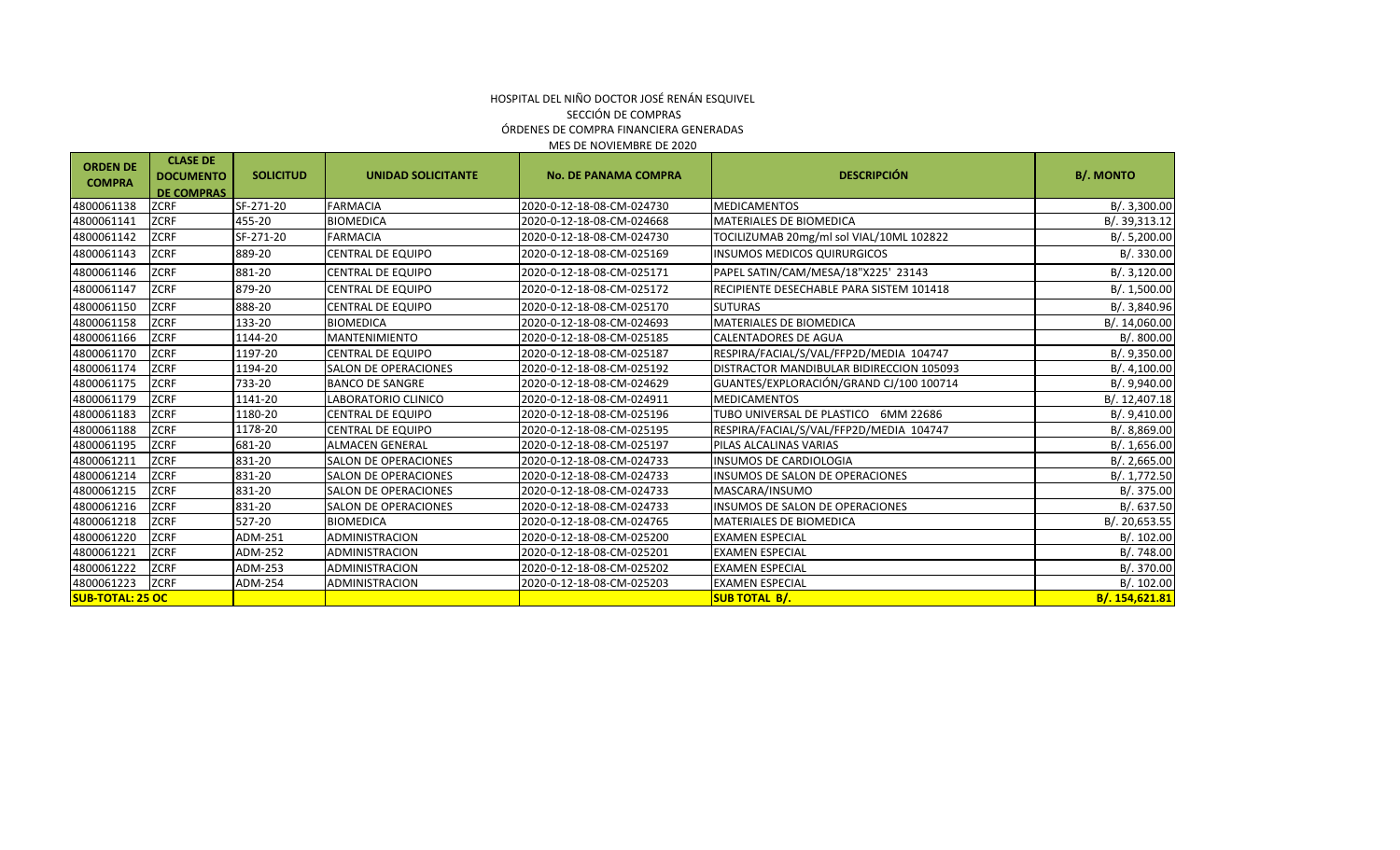| <b>ORDEN DE</b><br><b>COMPRA</b> | <b>CLASE DE</b><br><b>DOCUMENTO</b><br><b>DE COMPRAS</b> | <b>SOLICITUD</b> | <b>UNIDAD SOLICITANTE</b>   | <b>No. DE PANAMA COMPRA</b> | <b>DESCRIPCIÓN</b>                       | <b>B/. MONTO</b> |  |
|----------------------------------|----------------------------------------------------------|------------------|-----------------------------|-----------------------------|------------------------------------------|------------------|--|
| 4800061227                       | ZCRF                                                     | 788-20           | LABORATORIO CLINICO         | 2020-0-12-18-08-CM-024700   | GASES ARTERIALES + ISE + G + L, 38861    | B/.20,895.00     |  |
| 4800061230                       | <b>ZCRF</b>                                              | SF-288           | <b>FARMACIA</b>             | 2020-0-12-18-08-CM-025016   | <b>MEDICAMENTOS</b>                      | B/. 33,625.00    |  |
| 4800061232                       | <b>ZCRF</b>                                              | 789-20           | LABORATORIO CLINICO         | 2020-0-12-18-08-CM-024962   | GASES/+ISE+G+L+CO-OX IQM PQT/150 105687  | B/. 38,205.00    |  |
| 4800061237                       | <b>ZCRF</b>                                              | 851-20           | CENTRAL DE EQUIPO           | 2020-0-12-18-08-CM-025236   | SISTEMA DE ASPIRACION (SUCCION) T 23418  | B/. 9,300.00     |  |
| 4800061239                       | <b>ZCRF</b>                                              | 896-20           | CENTRAL DE EQUIPO           | 2020-0-12-18-08-CM-025241   | INSUMOS DE CENTRAL DE EQUIPO             | B/0.67.00        |  |
| 4800061242                       | <b>ZCRF</b>                                              | 896-20           | CENTRAL DE EQUIPO           | 2020-0-12-18-08-CM-025242   | <b>TUBOS ENDOTRAQUEALES</b>              | B/0.63.00        |  |
| 4800061244                       | <b>ZCRF</b>                                              | 1240-20          | LABORATORIO CLINICO         | 2020-0-12-18-08-CM-024907   | REACTIVOS DE LABORATORIO                 | B/. 38,990.46    |  |
| 4800061248                       | <b>ZCRF</b>                                              | 896-20           | CENTRAL DE EQUIPO           | 2020-0-12-18-08-CM-025243   | <b>INSUMOS DE SALON DE OPERACIONES</b>   | B/. 1,800.00     |  |
| 4800061254                       | <b>ZCRF</b>                                              | 870-20           | CENTRAL DE EQUIPO           | 2020-0-12-18-08-CM-025237   | PELICULA PROT/APLIC/HISO/ESP/1ML 103797  | B/. 2,600.00     |  |
| 4800061256                       | <b>ZCRF</b>                                              | 869-20           | CENTRAL DE EQUIPO           | 2020-0-12-18-08-CM-025238   | FUNDA/CUBIER/COBE/DESE/PLAST 106513-ACC  | B/. 9,990.00     |  |
| 4800061258                       | <b>ZCRF</b>                                              | 878-20           | CENTRAL DE EQUIPO           | 2020-0-12-18-08-CM-025239   | PANTA/PROT/FAC/ANTI-EMP/ANTI-REF 104750  | B/. 1,000.00     |  |
| 4800061259                       | <b>ZCRF</b>                                              | 878-20           | CENTRAL DE EQUIPO           | 2020-0-12-18-08-CM-025240   | LENTES DE PROTECCION 29213               | B/. 700.00       |  |
| 4800061266                       | <b>ZCRF</b>                                              | 828-20           | <b>SALON DE OPERACIONES</b> | 2020-0-12-18-08-CM-024632   | MATRIZ GENERADORA/DURA 2" X 2" 23246     | B/. 3,250.00     |  |
| 4800061267                       | <b>ZCRF</b>                                              | 828-20           | <b>SALON DE OPERACIONES</b> | 2020-0-12-18-08-CM-024632   | COTONOIDE/QUIRURGICO/ 1/4"X 1/4" 21931   | B/. 200.00       |  |
| 4800061269                       | <b>ZCRF</b>                                              | 678-20           | <b>ALMACEN GENERAL</b>      | 2020-0-12-18-08-CM-025044   | PAPEL FILM DE COCINA                     | B/.1,400.00      |  |
| 4800061273                       | <b>ZCRF</b>                                              | 828-20           | <b>SALON DE OPERACIONES</b> | 2020-0-12-18-08-CM-024632   | BROCA PERFORADOR TIPOHUDSON 101876-ACC   | B/. 750.00       |  |
| 4800061274                       | <b>ZCRF</b>                                              | 828-20           | <b>SALON DE OPERACIONES</b> | 2020-0-12-18-08-CM-024632   | SUSTITUTO OSEO INDUCTOR DE HUESO 48880   | B/0.880.00       |  |
| 4800061277                       | <b>ZCRF</b>                                              | 828-20           | <b>SALON DE OPERACIONES</b> | 2020-0-12-18-08-CM-024632   | <b>INSUMOS MEDICOS QUIRURGICOS</b>       | B/0.6,118.60     |  |
| 4800061278                       | <b>ZCRF</b>                                              | 880-20           | CENTRAL DE EQUIPO           | 2020-0-12-18-08-CM-025235   | <b>INSUMOS MEDICOS QUIRURGICOS</b>       | B/. 408.00       |  |
| 4800061279                       | <b>ZCRF</b>                                              | 880-20           | CENTRAL DE EQUIPO           | 2020-0-12-18-08-CM-025234   | CATETER POL/3FRX6CM C/A/0.53/P/R 103198  | B/.2,400.00      |  |
| 4800061280                       | <b>ZCRF</b>                                              | 1182-20          | LABORATORIO CLINICO         | 2020-0-12-18-08-CM-025255   | TIRAS/USO HOSPITAL/DET/GLUC CJ/50 106517 | B/.4,200.00      |  |
| 4800061284                       | <b>ZCRF</b>                                              | 141-20           | <b>BIOMEDICA</b>            | 2020-0-12-18-08-CM-024729   | SUCCION DE PARED CONTINUO/INTERMITENTE P | B/. 33,735.00    |  |
| 4800061289                       | <b>ZCRF</b>                                              | 872-20           | <b>CENTRAL DE EQUIPO</b>    | 2020-0-12-18-08-CM-025263   | JUEGO PARA ACCESO VENOSO PERIFERI 102847 | B/. 4,470.00     |  |
| 4800061290                       | <b>ZCRF</b>                                              | SF-273           | <b>FARMACIA</b>             | 2020-0-12-18-08-CM-025018   | <b>MEDICAMENTOS</b>                      | B/.27,800.00     |  |
| 4800061294                       | <b>ZCRF</b>                                              | SF-344           | <b>FARMACIA</b>             | 2020-0-12-18-08-CM-0249646  | <b>MEDICAMENTOS</b>                      | B/. 24,950.00    |  |
| <b>SUB-TOTAL: 25 OC</b>          |                                                          |                  |                             |                             | <b>SUB TOTAL B/.</b>                     | B/. 267,797.06   |  |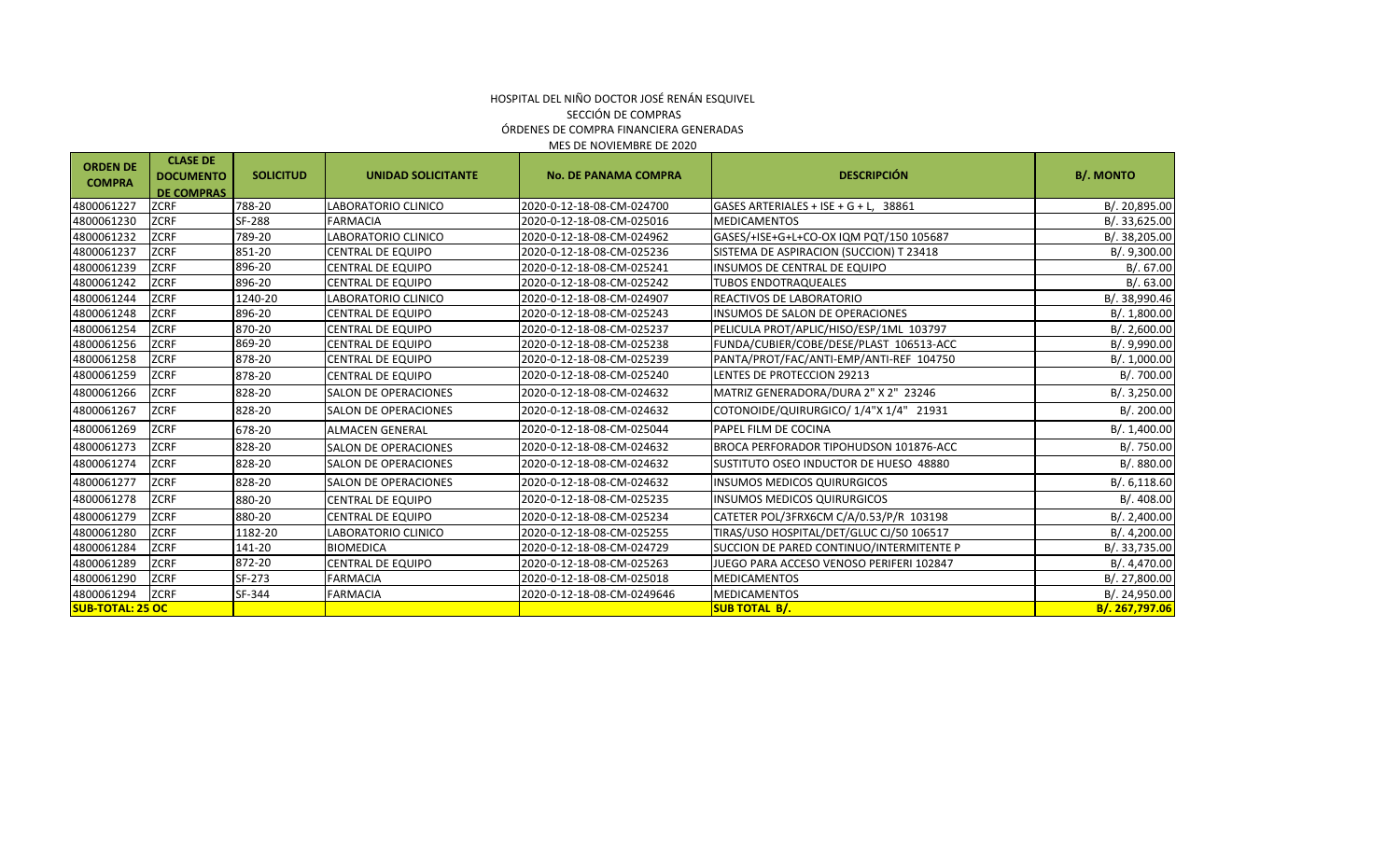#### MES DE NOVIEMBRE DE 2020 HOSPITAL DEL NIÑO DOCTOR JOSÉ RENÁN ESQUIVEL SECCIÓN DE COMPRAS ÓRDENES DE COMPRA FINANCIERA GENERADAS

| <b>ORDEN DE</b><br><b>COMPRA</b> | <b>CLASE DE</b><br><b>DOCUMENTO</b><br><b>DE COMPRAS</b> | <b>SOLICITUD</b> | <b>UNIDAD SOLICITANTE</b> | <b>DESCRIPCIÓN</b><br><b>No. DE PANAMA COMPRA</b> |                                           | <b>B/. MONTO</b> |
|----------------------------------|----------------------------------------------------------|------------------|---------------------------|---------------------------------------------------|-------------------------------------------|------------------|
| 4800061314                       | <b>ZCRF</b>                                              | 845-20           | <b>INFORMATICA</b>        | 2020-0-12-18-08-CM-025233                         | <b>CINTA VARIOS</b>                       | B/.298.10        |
| 4800061320                       | <b>ZCRF</b>                                              | 742-20           | LAVANDERIA                | 2020-0-12-18-08-CM-024791                         | ROPA DE LAVANDERIA                        | B/. 46,550.00    |
| 4800061324                       | <b>ZCRF</b>                                              | 743-20           | LAVANDERIA                | 2020-0-12-18-08-CM-024786                         | ROPA DE LAVANDERIA                        | B/. 31,375.00    |
| 4800061333                       | <b>ZCRF</b>                                              | 860-20           | CENTRAL DE EQUIPO         | 2020-0-12-18-08-CM-025291                         | SISTEMA CERRADO (ESPIGA) C/FILTR 106815   | B/. 4,600.00     |
| 4800061334                       | <b>ZCRF</b>                                              | 860-20           | CENTRAL DE EQUIPO         | 2020-0-12-18-08-CM-025292                         | CONECT/2/FILT/20 GOT/1 SITIO/GOMA 22692   | B/. 1,620.00     |
| 4800061335                       | <b>ZCRF</b>                                              | 866-20           | CENTRAL DE EQUIPO         | 2020-0-12-18-08-CM-025288                         | VENDA ADHESIVA DE PLASTICO REDOND 22398   | B/. 230.00       |
| 4800061338                       | <b>ZCRF</b>                                              | 866-20           | <b>CENTRAL DE EQUIPO</b>  | 2020-0-12-18-08-CM-025290                         | VENDA AJUSTABLE DE GASA ABSORBENT 22399   | B/. 1,200.00     |
| 4800061342                       | <b>ZCRF</b>                                              | 883-20           | CENTRAL DE EQUIPO         | 2020-0-12-18-08-CM-025286                         | CINTA DE HILADILLO ROLLO DE 109 YARDAS    | B/.1,026.00      |
| 4800061345                       | <b>ZCRF</b>                                              | 883-20           | <b>CENTRAL DE EQUIPO</b>  | 2020-0-12-18-08-CM-025287                         | MASKING TAPE 1" X 25 ARCOM                | B/. 1,596.00     |
| 4800061353                       | <b>ZCRF</b>                                              | 1175-20          | <b>INHALOTERAPIA</b>      | 2020-0-12-18-08-CM-025022                         | TRANSDUCTOR                               | B/. 43,900.00    |
| 4800061365                       | <b>ZCRF</b>                                              | 874-2020         | CENTRAL DE ESTERILIZACION | 2020-0-12-18-08-CM-024996                         | <b>RESPIRADOR FACIAL</b>                  | B/. 36,000.00    |
| 4800061370                       | <b>ZCRF</b>                                              | ADM-255          | ADMINISTRACION            | 2020-0-12-18-08-CM-025324                         | <b>EXAMEN ESPECIAL</b>                    | B/. 370.00       |
| 4800061372                       | <b>ZCRF</b>                                              | ADM-256          | <b>ADMINISTRACION</b>     | 2020-0-12-18-08-CM-025274                         | <b>EXAMEN ESPECIAL</b>                    | B/. 707.00       |
| 4800061373                       | <b>ZCRF</b>                                              | 859-20           | <b>CENTRAL DE EQUIPO</b>  | 2020-0-12-18-08-CM-024993                         | <b>CONECTORES LIBRES DE DHP</b>           | B/. 45,600.00    |
| 4800061375                       | <b>ZCRF</b>                                              | ADM-257          | <b>ADMINISTRACION</b>     | 2020-0-12-18-08-CM-025275                         | <b>EXAMEN ESPECIAL</b>                    | B/.124.00        |
| 4800061377                       | <b>ZCRF</b>                                              | ADM-258          | <b>ADMINISTRACION</b>     | 2020-0-12-18-08-CM-025276                         | <b>EXAMEN ESPECIAL</b>                    | B/.441.00        |
| 4800061378                       | <b>ZCRF</b>                                              | ADM-259          | <b>ADMINISTRACION</b>     | 2020-0-12-18-08-CM-025277                         | <b>EXAMEN ESPECIAL</b>                    | B/.67.00         |
| 4800061383                       | <b>ZCRF</b>                                              | ADM-260          | <b>ADMINISTRACION</b>     | 2020-0-12-18-08-CM-025278                         | <b>EXAMEN ESPECIAL</b>                    | B/. 28.00        |
| 4800061384                       | <b>ZCRF</b>                                              | 1163-20          | <b>BANCO DE LECHE</b>     | 2020-0-12-18-08-CM-025281                         | <b>CASILLERO 4 PRTAS</b>                  | B/.216.00        |
| 4800061387                       | <b>ZCRF</b>                                              | 1179-20          | <b>BANCO DE LECHE</b>     | 2020-0-12-18-08-CM-025302                         | SILLA OFICINA EJEC D/CUERINA C/BRAZO      | B/. 310.00       |
| 4800061389                       | <b>ZCRF</b>                                              | 1166-20          | <b>BANCO DE LECHE</b>     | 2020-0-12-18-08-CM-025304                         | <b>ESCRITORIO</b>                         | B/. 444.00       |
| 4800061391                       | <b>ZCRF</b>                                              | 879-20           | CENTRAL DE EQUIPO         | 2020-0-12-18-08-CM-025279                         | ALGODON HIDROFILICO 1LIBRA 1/ROLLO 21712  | B/. 4,130.00     |
| 4800061393                       | <b>ZCRF</b>                                              | SF-356           | <b>FARMACIA</b>           | 2020-0-12-18-08-CM-025331                         | INDOMETACINA SÓDICA, 1 MG, POLVO 10245    | B/. 9,860.00     |
| 4800061395                       | <b>ZCRF</b>                                              | 877-20           | CENTRAL DE EQUIPO         | 2020-0-12-18-08-CM-025284                         | TRAJE/PROTEC/PERSO/CON/SOLA T/M 104726/XL | B/. 6,500.00     |
| 4800061403                       | <b>ZCRF</b>                                              | 1207-20          | CENTRAL DE EQUIPO         | 2020-0-12-18-08-CM-025339                         | SISTEMA DE ASPIRACION (SUCCION) T 23418   | B/. 9,300.00     |
| <b>SUB-TOTAL: 25 OC</b>          |                                                          |                  |                           |                                                   | <b>SUB TOTAL B/.</b>                      | B/. 246,492.10   |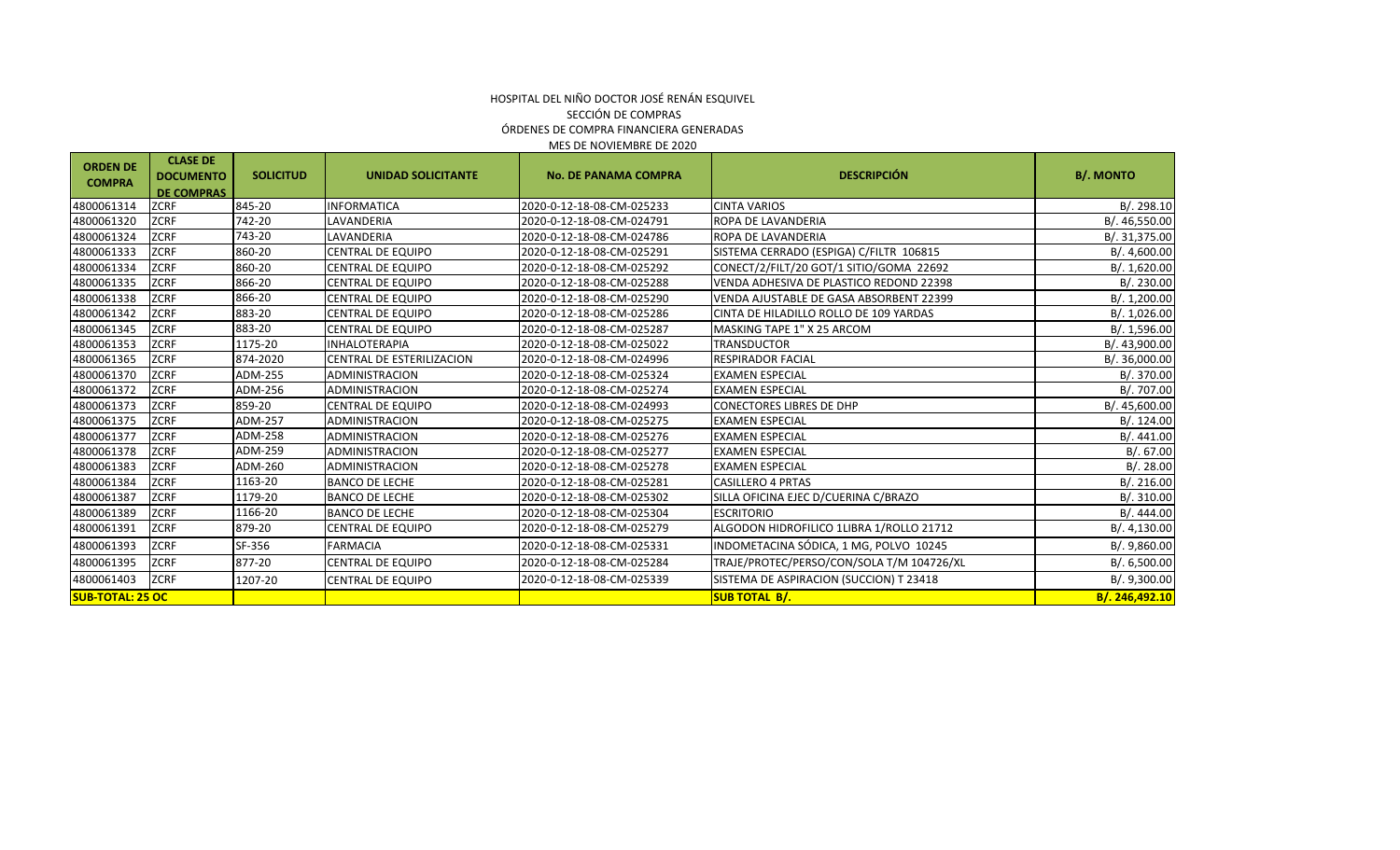### ÓRDENES DE COMPRA FINANCIERA GENERADAS HOSPITAL DEL NIÑO DOCTOR JOSÉ RENÁN ESQUIVEL SECCIÓN DE COMPRAS MES DE NOVIEMBRE DE 2020

| <b>ORDEN DE</b><br><b>COMPRA</b> | <b>CLASE DE</b><br><b>DOCUMENTO</b><br><b>DE COMPRAS</b> | <b>SOLICITUD</b> | <b>UNIDAD SOLICITANTE</b>        | <b>No. DE PANAMA COMPRA</b> | <b>DESCRIPCIÓN</b>                        | <b>B/. MONTO</b> |
|----------------------------------|----------------------------------------------------------|------------------|----------------------------------|-----------------------------|-------------------------------------------|------------------|
| 4800061404                       | <b>ZCRF</b>                                              | 890-20           | <b>CENTRAL DE EQUIPO</b>         | 2020-0-12-18-08-CM-025338   | SOLUCIÓN/GLUCONATO/CLORHEXIDINA 2 103283  | B/. 10,000.00    |
| 4800061412                       | <b>ZCRF</b>                                              | 1228-20          | <b>ASEO Y MENSAJERIA</b>         | 2020-0-12-18-08-CM-025336   | COBERTOR ENTERO DESECHABLE C/CAPUCHA EXT  | B/. 6,250.00     |
| 4800061417                       | <b>ZCRF</b>                                              | 1238-20          | <b>SALON DE OPERACIONES</b>      | 2020-0-12-18-08-CM-025340   | MALLA HEMOSTATICA TIPO FIBRA DE A 104570  | B/.2,178.00      |
| 4800061422                       | <b>ZCRF</b>                                              | 525-20           | <b>BIOMEDICA</b>                 | 2020-0-12-18-08-CM-025034   | BATERIA ALTA DURACIÓN 3.6V-100MAH 3.6WH   | B/. 600.00       |
| 4800061429                       | <b>ZCRF</b>                                              | 1241-20          | LABORATORIO CLINICO              | 2020-0-12-18-08-CM-025349   | <b>REACTIVOS DE LABORATORIO</b>           | B/. 7,699.50     |
| 4800061432                       | <b>ZCRF</b>                                              | 984-20           | <b>ASEO Y MENSAJERIA</b>         | 2020-0-12-18-08-CM-025365   | IMASCARILLA DE MEDIO ROSTRO DE DOBLE FILT | B/. 4,900.00     |
| 4800061433                       | <b>ZCRF</b>                                              | 1165-20          | <b>BANCO DE LECHE</b>            | 2020-0-12-18-08-CM-025270   | <b>ARMARRAPIDO METAL DE 5 NIVELES</b>     | B/0.387.00       |
| 4800061437                       | <b>ZCRF</b>                                              | 1164-20          | <b>BANCO DE LECHE</b>            | 2020-0-12-18-08-CM-025271   | ISILLA ERGONOMETRICA CON BRAZO CUERINA    | B/.508.00        |
| 4800061438                       | <b>ZCRF</b>                                              | 1234-20          | <b>CENTRAL DE EQUIPO</b>         | 2020-0-12-18-08-CM-025370   | <b>INSUMOS MEDICOS QUIRURGICOS</b>        | B/. 7,410.00     |
| 4800061439                       | <b>ZCRF</b>                                              | 1240-20          | <b>SALON DE OPERACIONES</b>      | 2020-0-12-18-08-CM-025358   | <b>CANULA</b>                             | B/. 6,895.00     |
| 4800061440                       | <b>ZCRF</b>                                              | 1162-20          | <b>BANCO DE LECHE</b>            | 2020-0-12-18-08-CM-025283   | SILLA DE VISITA S/BRAZO DE CUERINA NEGRO  | B/. 299.50       |
| 4800061441                       | <b>ZCRF</b>                                              | 1124-20          | INHALOTERAPIA                    | 2020-0-12-18-08-CM-025019   | SENSOR DE FLUJOP NEONATAL                 | B/. 19,750.00    |
| 4800061442                       | <b>ZCRF</b>                                              | 868-20           | CENTRAL DE EQUIPO                | 2020-0-12-18-08-CM-025285   | PAPEL/ESTERILIZAR/30 X 30 CJ/500 101983   | B/.2,100.00      |
| 4800061443                       | <b>ZCRF</b>                                              | SF-355           | <b>FARMACIA</b>                  | 2020-0-12-18-08-CM-025372   | ALCOHOL 95%                               | B/.7,500.00      |
| 4800061444                       | <b>ZCRF</b>                                              | 1221-20          | <b>SALON DE OPERACIONES</b>      | 2020-0-12-18-08-CM-025374   | HOJA PARA DERMATOMO 102620-ACC            | B/.5,180.00      |
| 4800061445                       | <b>ZCRF</b>                                              | 917-20           | <b>CENTRO RECEPCION SERVICIO</b> | 2020-0-12-18-08-CM-025371   | <b>MOBILIARIO DE OFICINA</b>              | B/. 601.90       |
| 4800061446                       | <b>ZCRF</b>                                              | 1245-20          | LABORATORIO CLINICO              | 2020-0-12-18-08-CM-025355   | REACTIVOS DE LABORATORIO                  | B/. 7,314.00     |
| 4800061450                       | <b>ZCRF</b>                                              | 845-20           | <b>INFORMATICA</b>               | 2020-0-12-18-08-CM-025351   | <b>PVC PARA CARNET</b>                    | B/. 250.00       |
| 4800061453                       | <b>ZCRF</b>                                              | 1219-20          | <b>SALON DE OPERACIONES</b>      | 2020-0-12-18-08-CM-025378   | SISTEMA DE TUBOS POR GRAVEDAD DE 28914    | B/.1,405.00      |
| 4800061456                       | <b>ZCRF</b>                                              | 765-20           | <b>INHALOTERAPIA</b>             | 2020-0-12-18-08-CM-025373   | <b>MATERIALES DE BIOMEDICA</b>            | B/. 1,759.48     |
| 4800061459                       | <b>ZCRF</b>                                              | 1209-20          | <b>CENTRAL DE EQUIPO</b>         | 2020-0-12-18-08-CM-025383   | TUBO/EXTENSION/INFUSION/50CM 107097       | B/.2,800.00      |
| 4800061464                       | <b>ZCRF</b>                                              | 1212-20          | <b>CENTRAL DE EQUIPO</b>         | 2020-0-12-18-08-CM-025384   | CONECTOR PARA ADMINISTRACIÓN DE S 22694   | B/. 7,800.00     |
| 4800061465                       | <b>ZCRF</b>                                              | 1218-20          | <b>SALON DE OPERACIONES</b>      | 2020-0-12-18-08-CM-025388   | HOJA DE INTUBACION DE CJX10 103840-ACC    | B/. 800.00       |
| 4800061467                       | <b>ZCRF</b>                                              | 1211-20          | CENTRAL DE EQUIPO                | 2020-0-12-18-08-CM-025386   | <b>GORRO PARA MUJERES 106105</b>          | B/. 7,335.00     |
| 4800061481                       | <b>ZCRF</b>                                              | 1235-20          | <b>SALON DE OPERACIONES</b>      | 2020-0-12-18-08-CM-025341   | SISTEMA MODULAR TRIDIMENSIONAL DE 43549   | B/. 7,570.00     |
| <b>SUB-TOTAL: 25 OC</b>          |                                                          |                  |                                  |                             | <b>SUB TOTAL B/.</b>                      | B/. 119,292.38   |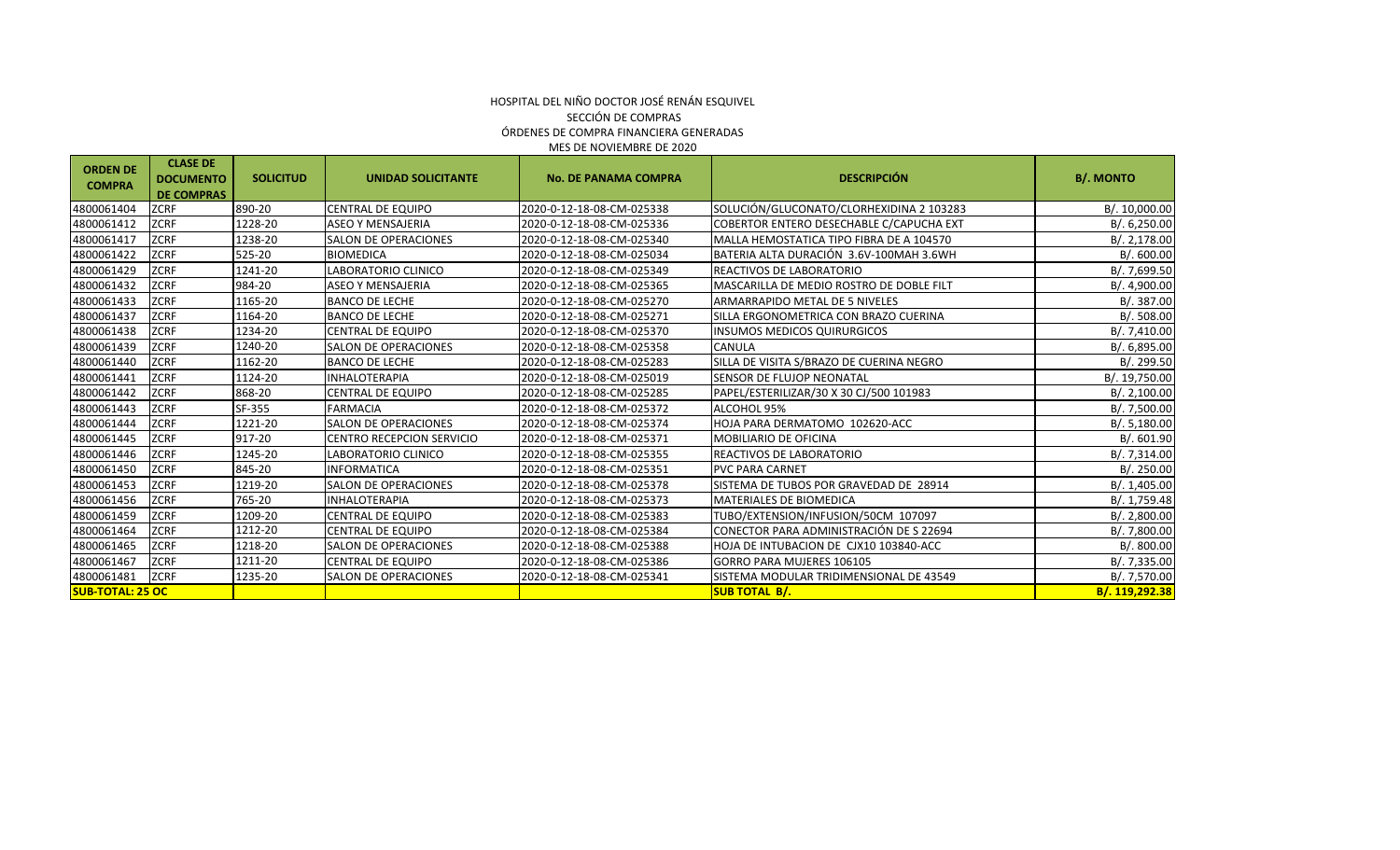| <b>ORDEN DE</b><br><b>COMPRA</b> | <b>CLASE DE</b><br><b>DOCUMENTO</b> | <b>SOLICITUD</b> | <b>UNIDAD SOLICITANTE</b>   | <b>No. DE PANAMA COMPRA</b> | <b>DESCRIPCIÓN</b>                             | <b>B/. MONTO</b> |
|----------------------------------|-------------------------------------|------------------|-----------------------------|-----------------------------|------------------------------------------------|------------------|
|                                  | <b>DE COMPRAS</b>                   |                  |                             |                             |                                                |                  |
| 4800061482                       | <b>ZCRF</b>                         | 1224/1225-20     | <b>MANTENIMIENTO</b>        | 2020-0-12-18-08-RC-002159   | A/C SPLIT 12000 BTU                            | B/.919.80        |
| 4800061484                       | ZCRF                                | 861-20           | <b>CENTRAL DE EQUIPO</b>    | 2020-0-12-18-08-CM-024959   | <b>GUANTES DE NITRILO PARA EXAMEN SI 52935</b> | B/. 17,005.00    |
| 4800061488                       | ZCRF                                | CRS-221          | <b>SALON DE OPERACIONES</b> | 2020-0-12-18-08-CM-025391   | <b>ALQUILERES</b>                              | B/. 4,000.00     |
| 4800061489                       | <b>ZCRF</b>                         | 1184-20          | <b>INHALOTERAPIA</b>        | 2020-0-12-18-08-CM-025387   | <b>INSUMOS MEDICOS QUIRURGICOS</b>             | B/. 9,670.00     |
| 4800061493                       | ZCRF                                | 1239-20          | <b>SALON DE OPERACIONES</b> | 2020-0-12-18-08-CM-025399   | CIRCUITO RESPIRATORIO CIRCULAR PA 100959       | B/. 2,100.00     |
| 4800061496                       | ZCRF                                | 1236-20          | <b>SALON DE OPERACIONES</b> | 2020-0-12-18-08-CM-025336   | MANTA TERMICA DE APLICACION BAJO 100329        | B/. 7,500.00     |
| 4800061502                       | ZCRF                                | 1251-20          | CENTRAL DE EQUIPO           | 2020-0-12-18-08-CM-025407   | RESPIRA/FACIAL/S/VAL/KN95/ESTAND 104747        | B/. 9,228.00     |
| 4800061503                       | ZCRF                                | 1167-20          | <b>MANTENIMIENTO</b>        | 2020-0-12-18-08-CM-025403   | INTERCOMUNICADOR TIPO TELEFONO                 | B/.126.50        |
| 4800061510                       | ZCRF                                | 1249-20          | CENTRAL DE EQUIPO           | 2020-0-12-18-08-CM-025410   | GUANTES/EXPLORACIÓN/GRAND CJ/100 100714        | B/. 4,200.00     |
| 4800061511                       | <b>ZCRF</b>                         | 1185-20          | <b>INHALOTERAPIA</b>        | 2020-0-12-18-08-CM-025408   | MATERIALES DE BIOMEDICA                        | B/. 9,548.00     |
| 4800061513                       | <b>ZCRF</b>                         | <b>CRS-220</b>   | SERVICIO GENERALES          | 2020-0-12-18-08-CM-025404   | REPARACION:                                    | B/. 952.00       |
| 4800061515                       | <b>ZCRF</b>                         | 1250-20          | <b>CENTRAL DE EQUIPO</b>    | 2020-0-12-18-08-CM-025406   | RESPIRA/FACIAL/S/VAL/FFP2D/MEDIA 104747        | B/0.5,920.00     |
| 4800061517                       | ZCRF                                | 1233-20          | CENTRAL DE EQUIPO           | 2020-0-12-18-08-CM-025409   | RESPIRAD/FACIAL/S/VAL/KN95/GRAND 104747        | B/. 6,000.00     |
| 4800061520                       | ZCRF                                | 1161-20          | NEONATOLOGIA                | 2020-0-12-18-08-CM-025417   | REANIMADOR NEONATAL E INFANTIL PO 100813       | B/. 2,250.00     |
| 4800061524                       | <b>ZCRF</b>                         | 1252-20          | <b>INHALOTERAPIA</b>        | 2020-0-12-18-08-CM-025419   | FILTRO Y TRAMPA AGUA DESECHAB 102097-ACC       | B/.285.00        |
| 4800061525                       | <b>ZCRF</b>                         | 763-20           | <b>INHALOTERAPIA</b>        | 2020-0-12-18-08-CM-025423   | FILTRO/BACTERIA DESECHA C/U 101957-ACC         | B/. 4,500.00     |
| 4800061564                       | <b>ZCRF</b>                         | 1043-20          | MANTENIMIENTO               | 2020-0-12-18-08-CM-025432   | MATERIALES DE MANTENIMIENTO                    | B/. 1,199.00     |
| 4800061737                       | <b>ZCRF</b>                         | 1247-20          | <b>MANTENIMIENTO</b>        | 2020-0-12-18-08-RC-002160   | AIRE ACONDICIONADO                             | B/. 878.00       |
| <b>SUB-TOTAL: 18 OC</b>          |                                     |                  |                             |                             | <b>SUB TOTAL B/.</b>                           | B/. 86,281.30    |
| <b>ТОТА ОС: 218</b>              |                                     |                  |                             |                             | <u>TOTAL B/.</u>                               | B/. 1,764,752.71 |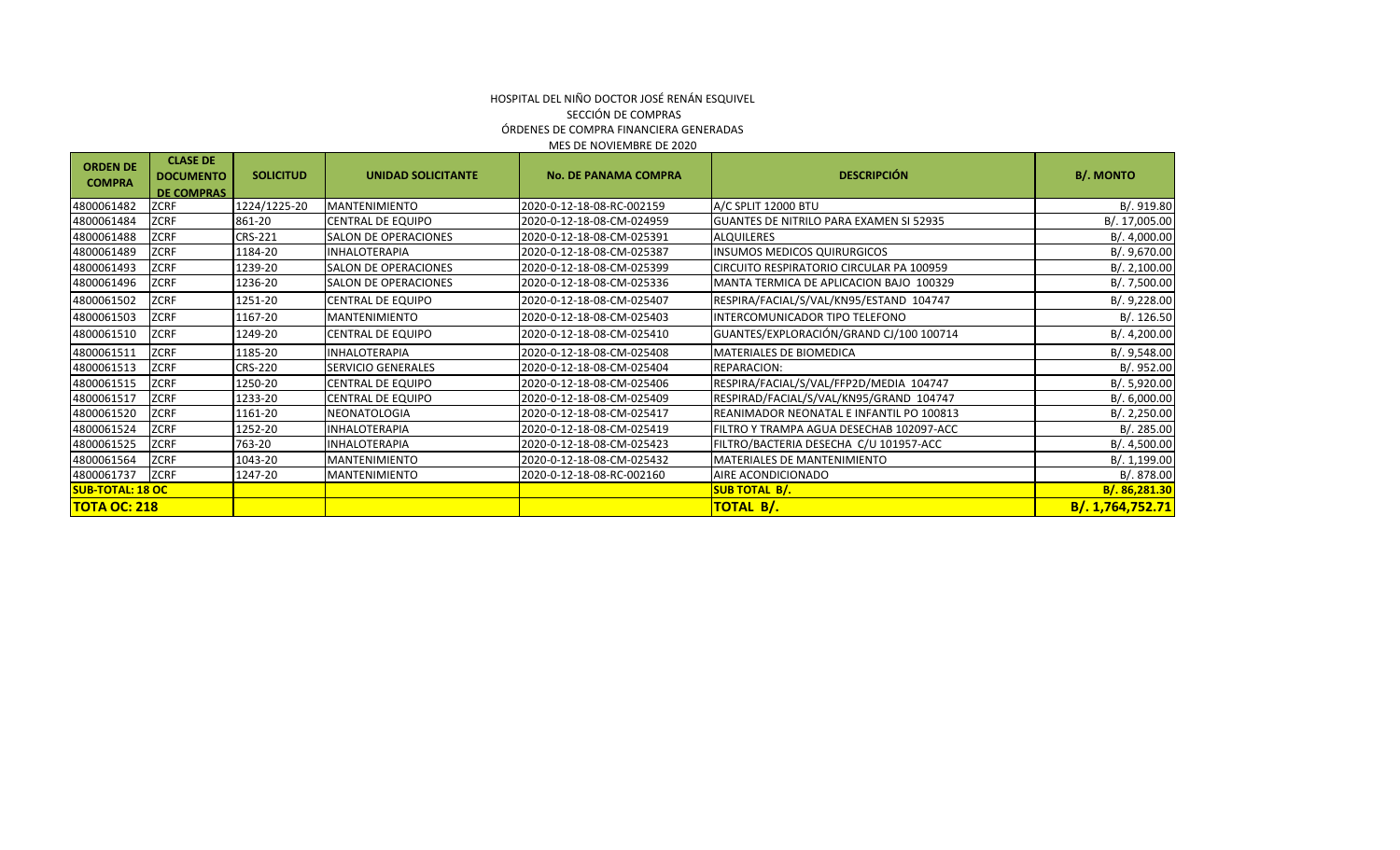# HOSPITAL DEL NIÑO DOCTOR JOSÉ RENÁN ESQUIVEL SECCIÓN DE COMPRAS MES DE NOVIEMBRE DE 2020 CONTRATO Y ORDEN DE COMPRA FINANCIERA

|                    | <b>CLASE DE</b>       |                            |                    |                           |                                          |               |
|--------------------|-----------------------|----------------------------|--------------------|---------------------------|------------------------------------------|---------------|
| <b>ORDEN DE</b>    | <b>DOCUMENTO DE I</b> |                            | <b>UNIDAD</b>      |                           |                                          |               |
| COMPRA             | COMPRA                | <b>SOLICITUD</b>           | <b>SOLICITANTE</b> | <b>PANAMA COMPRA</b>      | <b>DESCRIPCIÓN</b>                       | <b>MONTO</b>  |
| 4800061480         | <b>ZCTF</b>           | 1001-19/ CONTRATO 016-2019 | DISEÑO             | 2019-0-12-18-08-LV-022409 | ISISTEMA DE RADIOGRAFIA CON DOBLE 101502 | B/.248,250.00 |
| <b>TOTAL OC: 1</b> |                       |                            |                    |                           | <b>TOTAL:</b>                            | B/.248,250.00 |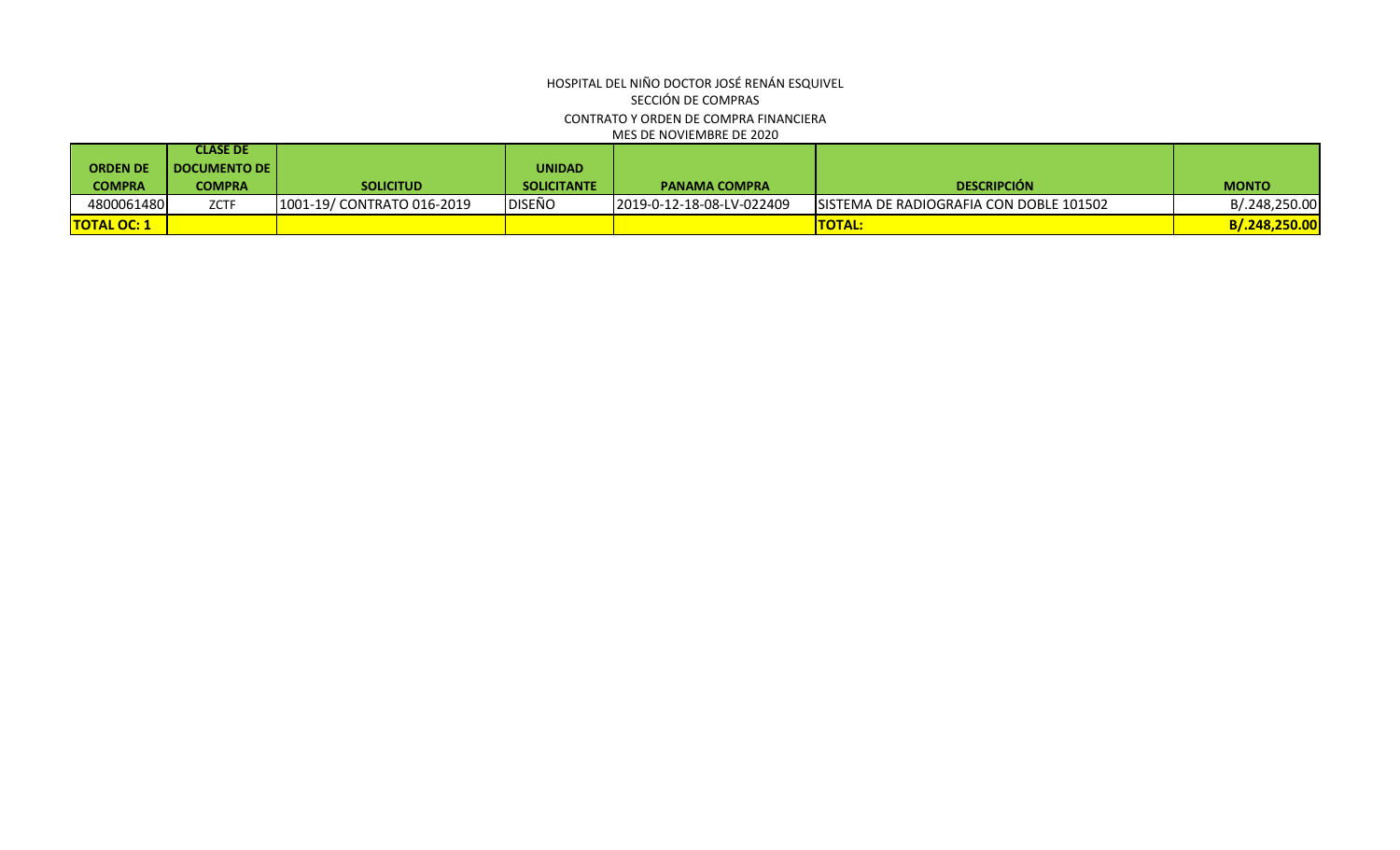## HOSPITAL DEL NIÑO DOCTOR JOSÉ RENÁN ESQUIVEL SECCIÓN DE COMPRAS ÓRDENES DE COMPRA PRESUPUESTARIAS DE PRECIO ESTABLECIDO MES DE NOVIEMBRE 2020

N° ORDEN DE COMPRA CLASE DE DOCUMENTO N° DE SOLICITUD UNIDAD SOLICITANTE N° PANAMÁ COMPRA DESCRIPCIÓN B/. MONTO 4200316402 ZCRE SF-310-20 FARMACIA 2019-0-12-18-08-LP-027628 BESILATO DE AMLODIPINA EQUIVALENT 10656 35.10 4200316405 ZCRE SF-311-20 FARMACIA 2019-0-12-18-08-LP-027628 FACTOR VIII RECOMBINANTE 250 U.I. 104214 48,360.00 4200317282 ZCRE SF-312-20 FARMACIA 2019-0-12-18-08-LP-027628 METRONIDAZOL 500 MG. COMPRIMIDOS R 11228 21.00 4200317286 | ZCRE | SF-341-20 | FARMACIA | 2019-0-12-18-08-LP-027628 |ERTAPENEM 1G. POLVO LIOFILIZADO. V 12091 4200318051 ZCRE SF-348-20 FARMACIA 2019-0-12-18-08-LP-027628 TRIMETOPRIN 16 MG CON SULFAMETOXA 10788 3,024.00 4200318639 ZCRE SF-349-20 FARMACIA 2019-0-12-18-08-LP-027628 TRIMETOPRIN/SULFAMETOXAZ FCOX120ML 10792 166.00 4200318649 ZCRE SF-309-20 FARMACIA 2019-0-12-18-08-LP-027628 INMUNOGLOBULINA 5G/SOLU VIAL/100ML 10286 77,400.00 4200318656 ZCRE SF-354-20 FARMACIA 2019-0-12-18-08-LP-027628 FACTOR VII 600 U.I. DE ORIGEN PLA 104220 29,500.00 4200318658 ZCRE SF-357-20 FARMACIA 2019-0-12-18-08-LP-027628 MORFINA SULFATO 10 MG/ML AMP/1ML 10165 216.00 4200318667 ZCRE SF-347-20 FARMACIA 2019-0-12-18-08-LP-027628 KETAMINA 50 MG/ML SOLUCION A 10139<br> ZCRE SF-347-20 FARMACIA 2019-0-12-18-08-LP-027628 KETAMINA 50 MG/ML SOLUCION 4200318897 | ZCRE | SF-360-20 | FARMACIA | 2019-0-12-18-08-LP-027628 BROMURO/ROCU/50MG/5ML VIAL 5ML C/U 10353 488.00 4200319689 ZCRE SF-364-20 FARMACIA 2019-0-12-18-08-LP-027628 CLORHIDRATO DE VERAPAMILO 80 MG 10513 22.00 4200319701 ZCRE SF-363-20 FARMACIA 2019-0-12-18-08-LP-027628 TRAMADOL CLORHIDRATO 100 MG/ML S 10718 259.20 4200319708 ZCRE SF-371-20 FARMACIA 2019-0-12-18-08-LP-027628 ACIDO VALPROIC/250MG/5ML FCO/120ML 11440 3,015.00 4200319831 ZCRE SF-367-20 FARMACIA 2019-0-12-18-08-LP-027628 LEVETIRACETAM 100 MG/ML SOLUCION 101680 12,937.50 4200319835 ZCRE SF-368-20 FARMACIA 2019-0-12-18-08-LP-027628 CLOTRIMAZOL 1% CREMA VIA TOPI 20GR 10041 168.00 4200319839 ZCRE SF-369-20 FARMACIA 2019-0-12-18-08-LP-027628 HIDROXIDO DE ALUMINIO Y MAGNESIO 10720 400.00 4200319842 ZCRE SF-359-20 FARMACIA 2019-0-12-18-08-LP-027628 MEROPENEM 1 G POLVO LIOFILIZADO 10303 2,325.00 4200319846 | ZCRE | SF-366-20 | FARMACIA | 2019-0-12-18-08-LP-027628 |TRITICUM VULG/FENOX/TUBO 30 G V.T. 11668 3,696.00 4200319848 ZCRE SF-361-20 FARMACIA 2019-0-12-18-08-LP-027628 HEPARINA SODICA 5,000 U.I./ML SO 10062 820.00 4200319851 ZCRE SF-352-20 FARMACIA 2019-0-12-18-08-LP-027628 PENICILINAS ANTIPSEUDOMONICAS CON 10314 868.00 4200320098 ZCRE SF-362-20 FARMACIA 2019-0-12-18-08-LP-027628 DEXTROSA 50% SOLUCION I.V. FRASCO 12055 8,000.00 **TOTAL OC=22 TOTAL B/. 205,458.30**